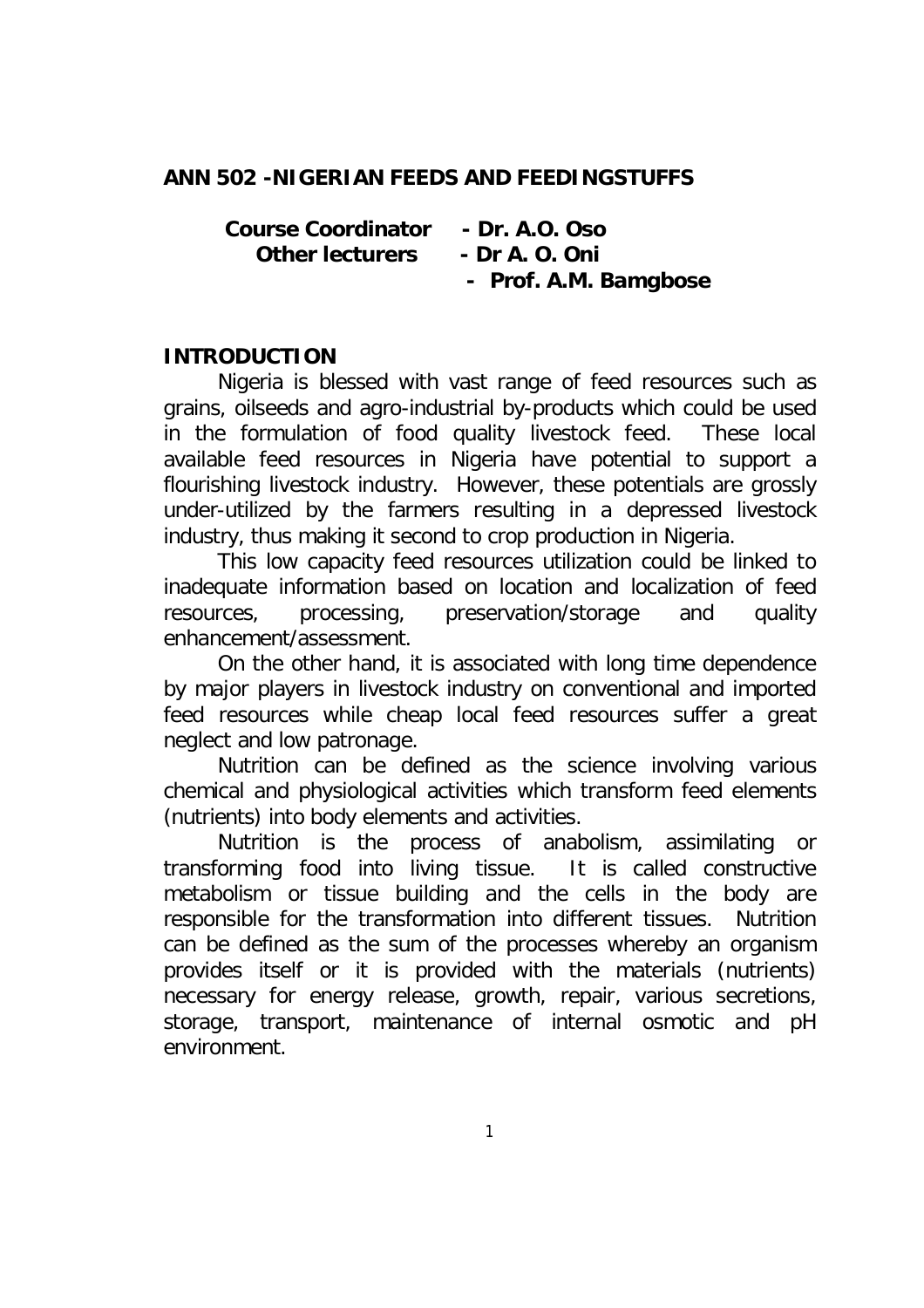It is the science that deals with the interaction between the animal body and its food supply with the ultimate aim of providing a fully adequate food supply for any type of internal and external uses.

It involves the ingestion, digestion, transportation, absorption and assimilation of the various nutrients and their transportation to all body cells and the removal of unusable elements/by-products and waste products of metabolism.

Nutrition, in essence, aims at providing all essential nutrients in adequate amounts and in optimum proportions. In other words, nutrition is the scientific way of how feed/food is used by the body man, rabbit and farm animals.

Nutrition is one of the major constraints to survival and satisfactory productivity of livestock in this country. Feeds and feeding constitute about 65-75% of total production cost in intensive livestock production e.g. poultry and pig production, the ability to judiciously manipulate feed ingredients to maximize productivity is therefore central to the maintenance of a stable poultry production enterprise.

The rapid success and expansion of the livestock industry, therefore depends on the availability of good quality, quantity and cheap compounded feeds. This is particularly true of the intensive livestock enterprises – poultry, pigs and rabbits, whose performance depends mainly on the use concentrate and balanced compounded feeds.

Therefore the single most important constraint facing the livestock industry, several problems relating to the inadequate supply, high cost and poor quality of feeds have seriously threatened the (poultry) livestock industry in recent times.

Nutrition is as aspect of science that deals with the relationship of food to the proper functioning of the living body. It includes the intake of food and body's uses of chemicals that the food contains to sustain life, promote growth and provide energy for day to day living. Thus nutrition is concerned not only with food itself but also with the factors which influence the quality, quantity and availability of food nutrients to the body (animal). Those chemical compounds found in food are referred to as chemicals. Good nutrition therefore involves nutrient intake which are adequate in quantity and quality.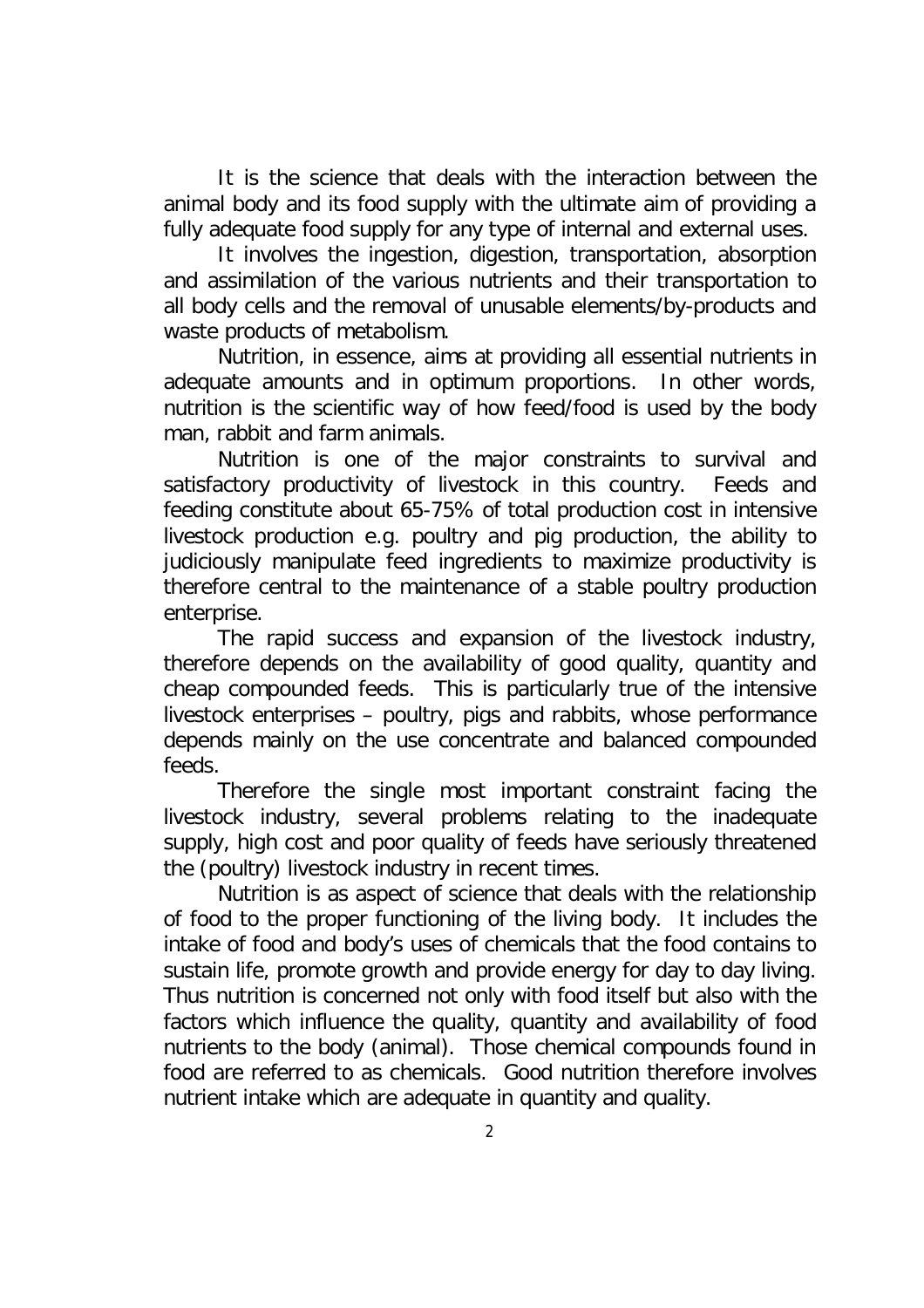Poor nutrition or malnutrition is classified as either undernutrition, over-nutrition of imbalanced nutrient intake.

Under-nutrition results from inadequate intake of food and/or impaired utilization of available nutrients.

Over-nutrition result from over indulgence of feed food. Overnutrition during the pre-school years can lead to adult obesity.

Imbalanced nutrient intake results from inadequate feed/food intake or poor quality protein and insufficient calories, is a poor diet which is liable to be deficient in other essential nutrients thus making adequate growth, improved productive performance, and proper maintenance of body functions impossible.

#### **TYPES OF NUTRITION**

There are essentially two types of nutrition and these are:

- (i) Autotrophic nutrition
- (ii) Heterotrophic nutrition
- (i) Autotrophic nutrition occurs in organisms that are capable of synthesizing organic molecules from simple, inorganic materials such as carbon IV oxide  $(CO<sub>2</sub>)$  and water e.g. photosynthesis
- (ii) Heterotrophic nutrition is the nutrition that involves dependence upon preformed organic molecules such as fairly complex, energy-rich organic molecules secured directly or indirectly from the environment e.g. poultry nutrition.

#### **THE NUTRIENTS**

The food needs of people from developing countries are not different from those of the developed world. There are six groups of nutrients. Nutrient is the name given to the different components of feed/food that are useful to the body. Most foods contain several kinds of nutrients but no one food has all that the body needs. Nutrients are any food constituents or groups of food constituents of the same general chemical composition that aid in the support of life. This implies that nutrients in feed/food are responsible for preserving life. Nutrients are components of food which have a function in providing energy, starting and controlling various processes,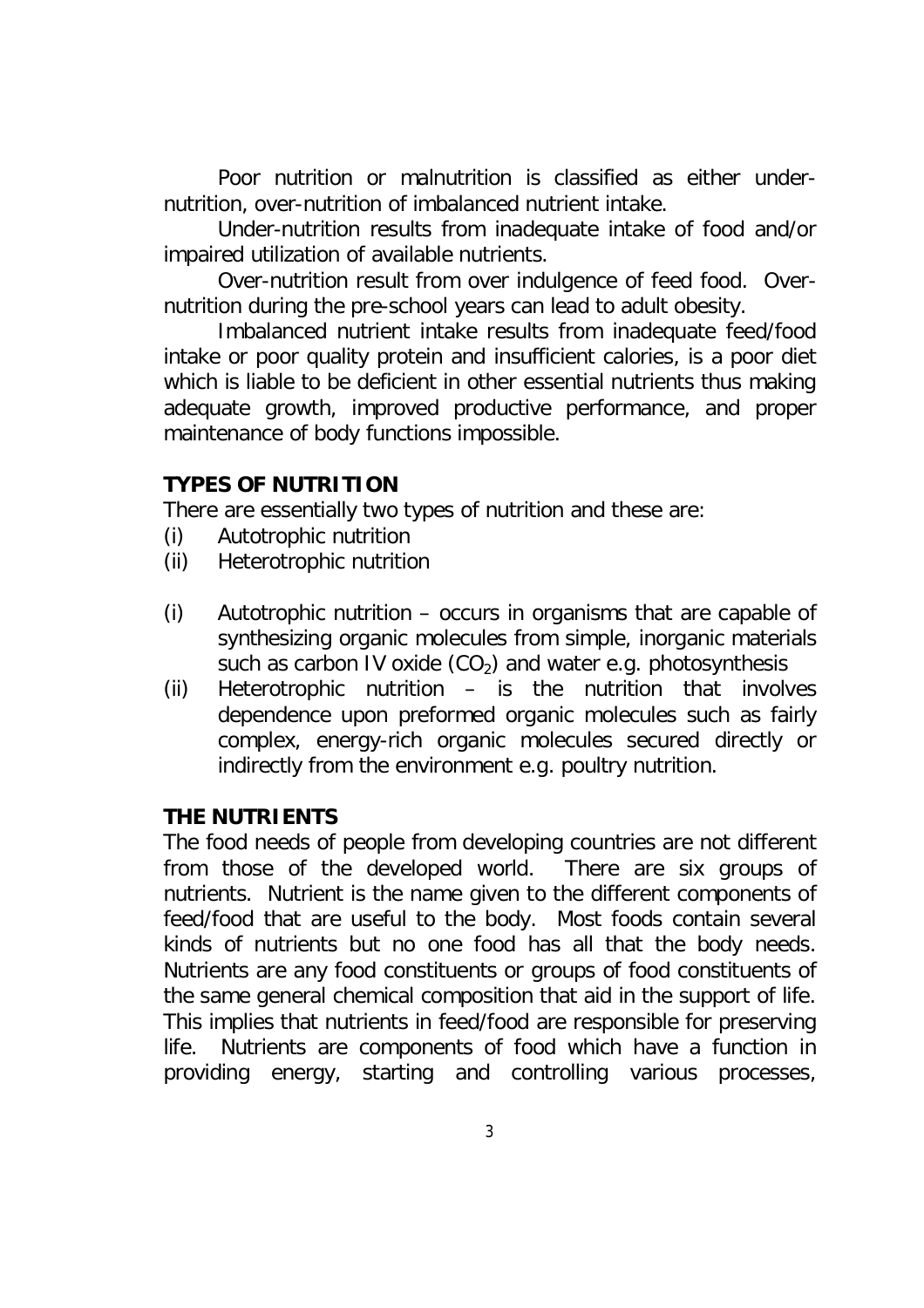providing materials for growth, reproduction, storage, repairs and protection. They are:

- (1) Water for control of body processes. Sources of water are portable water, tropical fruits and leaf vegetables. 65-70% - of body weight of animal at birth 40-50% - of body weight at slaughter 90-95% - of blood, 80% of egg
- (2) Carbohydrates sources of calories or energy e.g. Yam, maize, sorghum, wheat, breadfruit, cassava, sugar, plants, body building.
- (3) Proteins used for protection, growth, tissue maintenance and repair. May also be used to provide energy e.g. meat, insects, soyabean meal, eggs, fish meal, groundnut cake, cowpea, milk.
- (4) Fats a source of energy and protection e.g. palm oil, coconut oil, groundnut oil, melon seeds, fish oil, butter, margarine.
- (5) Minerals regulates body processes, can be used for growth and replacement of tissue e.g. fruits and salt, leaf vegetable.
- (6) Vitamins regulate body processes, used as co-factors e.g. tropical leaf vegetables, fruits, root vegetables, carrot.

# **(1) WATER**

Water is an important constituent of all forms of life. Its wide distribution within feeds and feedstuffs coupled with its effect on feed quality makes the study of water a significant part of animal nutrition.

Moisture refers to the absolute amount of water present in a feed while water activity has to do with the form in which the water exists in the feed such as free or chemically bound water. Moisture is the amount of water present in a feed as component, relative to all the other solid constituents such as proteins, carbohydrates, oils and non-water liquids. Most water in foods is called **free water**. Free water is lightly entrapped and therefore easily pressed from feed matter/feed; the water can be seen and felt. Free water acts as a dispersing agent and solvent and can be removed by drying foods.

**Adsorbed water or structural water** is a second type of water, which associates in layers via intermolecular hydrogen bonds around hydrophilic food molecules.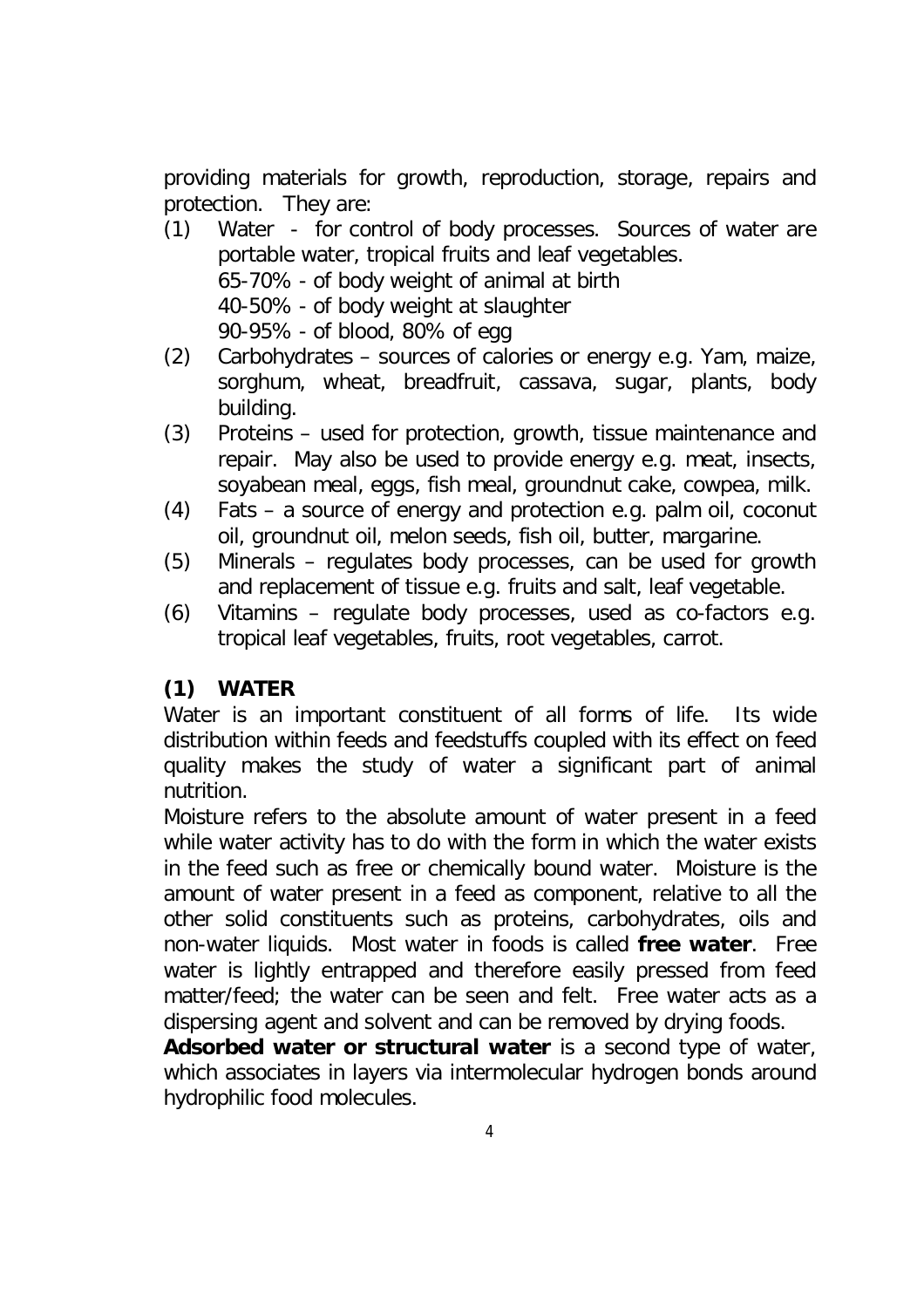**Bound water** sometimes called the water of hydration is a third form of water in feed or food. It exists in a tight chemically bound situation, such as within a crystalline structure via water-ions or water-dipole interactions. Bound water does not exhibit the typical properties of water such as freezing at  $0^{\circ}$ C or solvent.

**Water Activity** – is a measure of the availability of water molecules to enter into microbial, enzymatic or chemical reactions. This availability determines the shelf-life of feed/food. The bound water is inversely related to water activity, as the percentage of bound water in a food increases, the water activity decreases. At any given food/feed moisture, water activity will increase with an increase in temperature.

#### **SOURCES OF WATER**

The main sources of water are potable water

- (1) Metabolic water is produced by metabolic processes in tissues mainly by the oxidation of nutrients, oxidation of 1g of CHO yields 0.6g of H<sub>2</sub>O, 1g of fat yields 1.1g of H<sub>2</sub>O and 1g of protein yields 0.4g of H<sub>2</sub>O, metabolic H<sub>2</sub>O is about 5-10% of the total water intake.
- (2) Portable water (stream, borehole, rain, river, bottled water, well, lake)
- (3) Tropical feeds and fruits oranges, water melon and
- (4) Leafy vegetables water leaf

#### **FACTORS AFFECTING WATER INTAKE OF ANIMALS**

- (i) Type of diet silage, hay high mineral salt content of feed ….  $H<sub>2</sub>O$  intake
- (ii) Purpose (and physiological status) of the animal lactating cow, dry cow (lactating, dry …..)
- (iii) Type of digestive tract ruminant, non-ruminant
- (iv) Type of urinary system mammals, birds, sweat excretion reptiles, birds, fish, sheep and goat
- (v) Environmental condition temperature and relative humidity

Approximate water consumption of mature animals: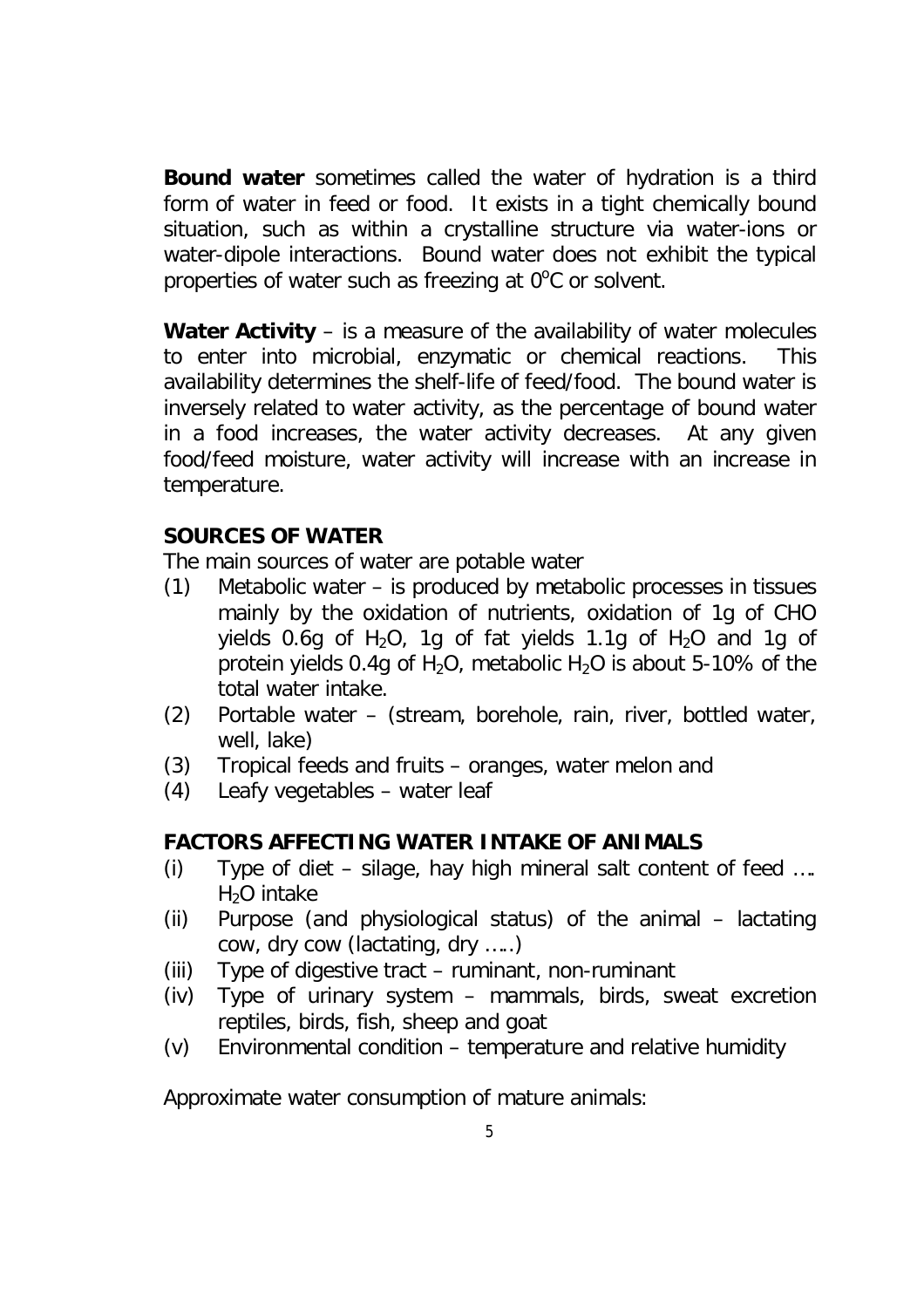- $(i)$  Swine 5.68-11.36 litres/head/day
- (ii) Sheep  $-3.79-11.36$  litres/head/day
- (iii) Cattle 37.85-53.0 litres/head/day
- (iv) Horses 37.85-53.0 litres/head/day
- (v) Poultry 2 parts water for each
	- 1 part dry feed
- (vi) Rabbits <3 liter/head/day

#### **EFFECT/SIGNIFICANCE/FUNCTION/USES OF WATER**

Water neither produces energy or heat, yet it is about 75-95% of proportion of the body. Water has an inverse relationship with fat. The higher the amount of water, less fat will be found in that region of the body and vice versa. Water is found in all body cells and water is the most abundant of all the nutrients, it is the cheapest and reduces with age.

Water can be lost from the body through urine, faeces evaporation, sweat and skin (referred to as insensitive losses).

- In respiration and gaseous exchange water helps in moistening the alveoli in the lungs.
- Water has high specific heat and by this property it disperses heat fast
- It regulates body temperature through sweat and consequently cools the body. There always results loss of mineral salts through sweat, hence animal drinks more water to replace that which is lost through sweat.
- Water intake helps to prevent constipation in animals and man.
- Water is responsible for movement of minerals across cells and it helps to remove metabolic wastes from the body.
- Essential for mixing of drugs for man and farm animals
- Water supports chemical reactions like digestion, absorption, excretion and maintains shape of cells.
- Water lubricates and cushions joints and organs in the body e.g. synovial fluid, cerebrospinal fluid.

The quality and type of feed determine the water content of feeds. However, amount of water in a feed affects the following: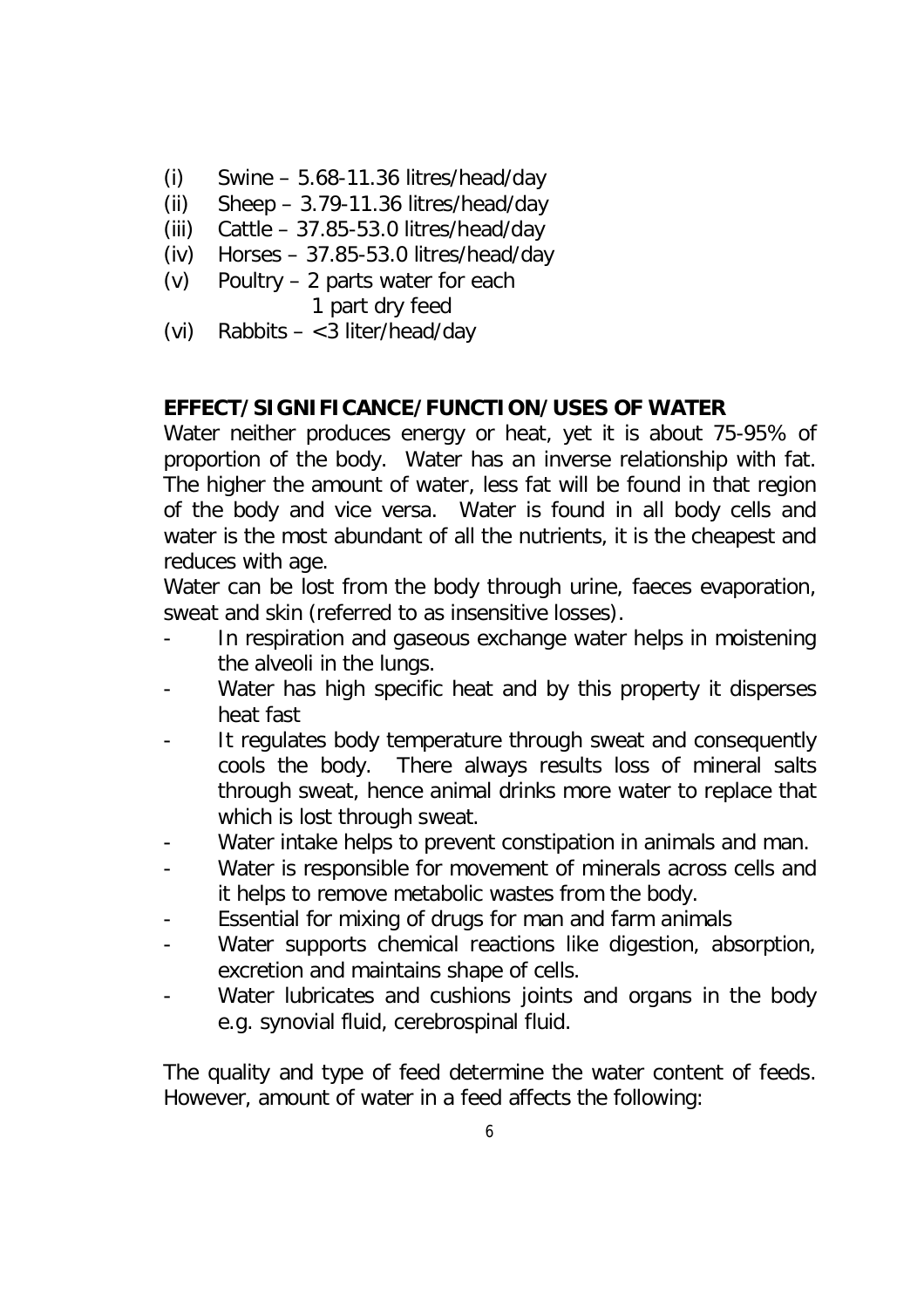- (a) The nutritive value of silage for example, because the dry matter content of the feed is affected by the amount of water present in the feed.
- (b) High water content (>15%) lowers nutritive value at storage and moulds may occur.
- (c) Spontaneous combustion may occur at 12% or lower water content and it destroys the nutritive value of feeds.
- (d) High water content wastes money because farmer my end up paying for water i.e. mere bulk storage.
- (e) Water make silage making easy where 90% water content is fairly tolerated, at times, however water may be added to mature forage crops to ease packing which is done to exclude air. Water affects silage preservation, excess water content of silage may cause loss of mineral through seapage into the surround oil of silage pit.
- (f) Water prevents dustiness of prepared feed/feedstuff but animals get little value when fed feeds of high water content. The …… of the animals wears down (emanciates) depleting the body reserves of fat. This emanciation, will reduce the profit margin of farmers who will have to incur extra costs on feeds to restore normal growth of the animals. Excessive intake of water by animals reduces voluntary feed intake to about 30% which reduces animal's efficiency of feed utilization. Water dilutes concentration of energy in feeds hence feeds should be supplied to animals on dry matter basis.
- (g) Water is a constituent of saliva (serous/mucus fluid), syovial fluid of keen caps, blood and its cell components, tears from tear glands which help to initial and clean eyes, digestive juices, amniotic fluid which supports fetuses against pressures.
- (h) Water ensures sensitivity or irritability by maintaining electrolyte level (i.e. acid-base balance) of the body.
- (i) Water helps in the absorption and transportation nutrients and hormones in the blood, which ensures coordination of body activities and processes.
- (j) Water is the habitat of important animals plants e.g. fish, snails, cray fish and prawn and water leaf.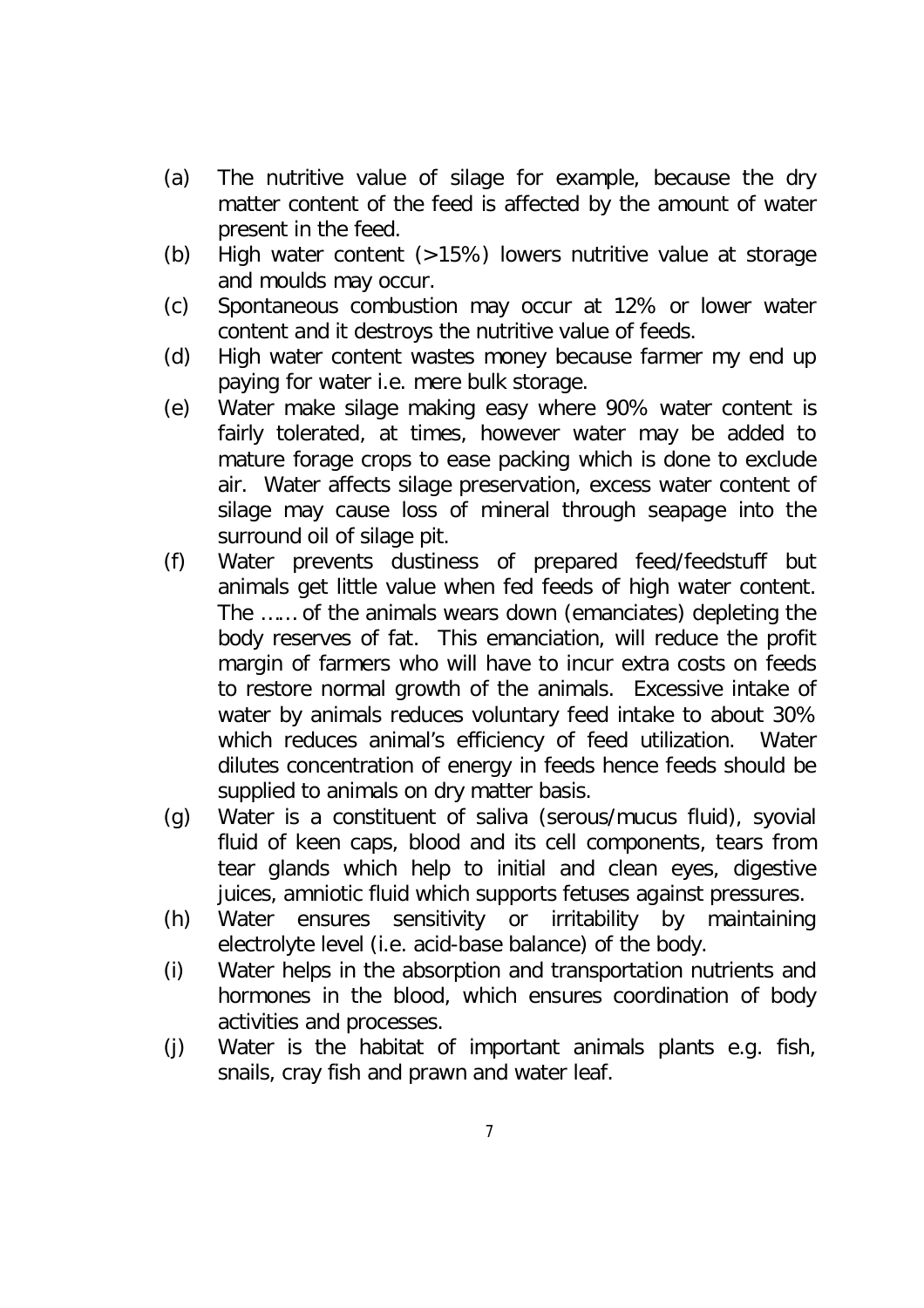- (k) Water of high quality is particularly important for the canning of foods and production of carbonated beverages and beer.
- (l) Water acts as an important vehicle for heat transfer in foods during food processing and in food preparation.
- (m) Water as an ingredient. Water is given to farm animals and can be incorporated as component of processed foods.
- (n) Water act as a plasticizer especially in low moisture and frozen foods. A plasticizer is a substance that when added to a food system, makes it softer.

#### **WATER LOSSES:** Water is lost from the body constantly

- (1) In the respired air by evaporation
- (2) From the skin via sweat and
- (3) Periodically by excretion in urine or faeces.

Faecal water losses are considerably higher in ruminants than other animals. In diarrhea large losses of  $H_2O$  occur with the faeces.

#### **WATER QUALITY**

Water is ubiquitous, the presence of water like that of air is taken for granted. Yet water is a most remarkable liquid, having properties which make it uniquely the support of life.

Most rural people in some countries of the tropics depend on rivers, lakes, springs and shallow wells for their water supply. The purity of such water depends on the geological source and local surroundings. In some communities portable water is a luxury commodity and not within the reach of the inhabitants.

Potable water is free from harmful bacteria and chemical impurities. It is clear and bright, colourless, tasteless, odourless and contains no suspended matter or turbidity. In addition it should have an attractive appearance and be pleasant to drink.

Certain chemical substances have maximum allowable concentrations in drinking water while excess is detrimental to health.

Contamination by sewage or human excrement and by animal pollution poses the greatest danger associated with drinking water in most developing countries in the tropics. The organisms most commonly used as indicator of water pollution are E. coli and the coliform group as a whole.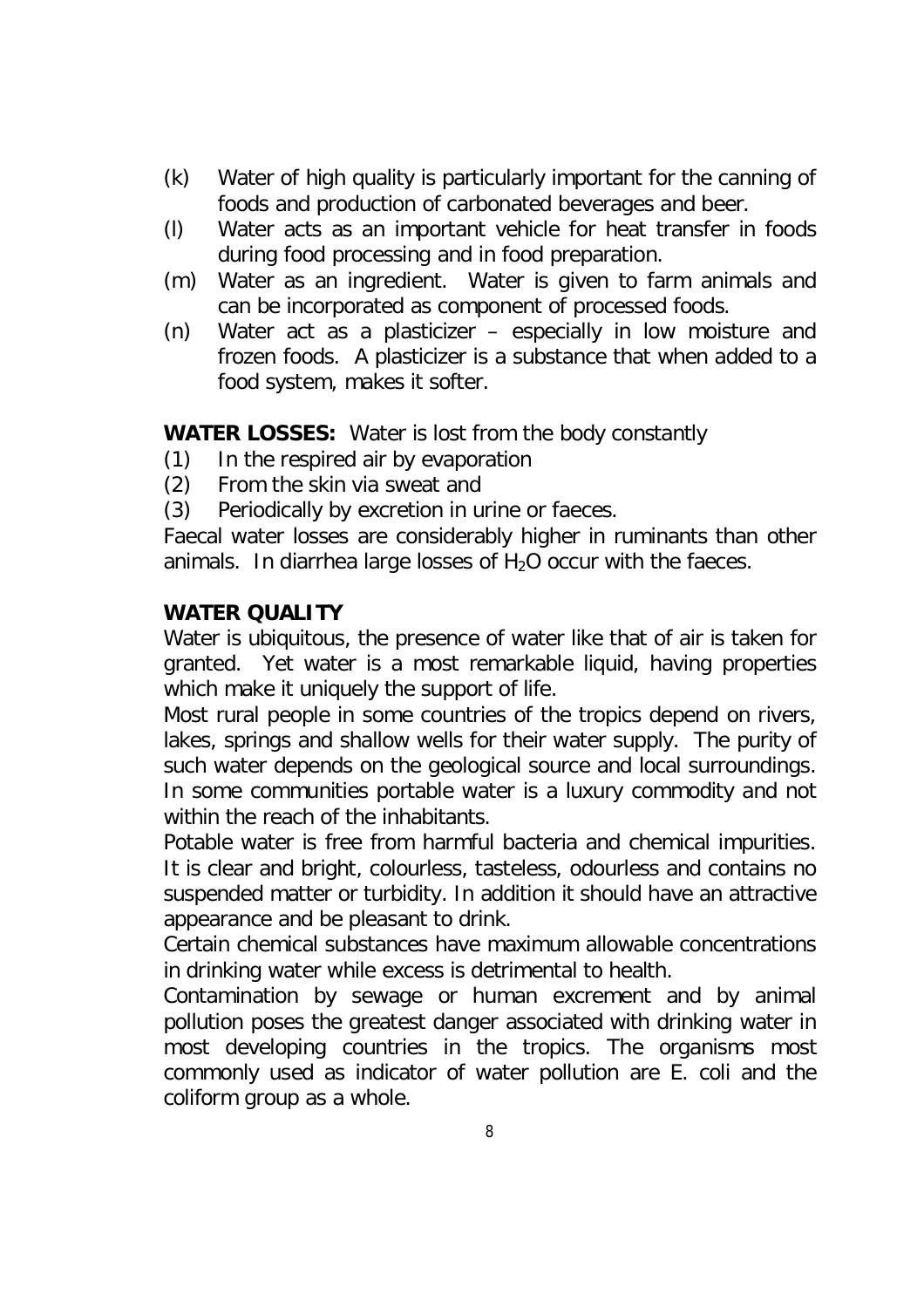Standards for drinking water have been published by the WHO for European countries and international use.

\*Distinguish between SOFT and HARD water – causes, effect and prevention.

#### **CHEMISTRY OF WATER**

(1) Hydrogen Bonds – the electrostatic interaction between the hydrogen nucleus of one water molecule and the unshared electron pair of another water molecule is termed a hydrogen bond. Usually weak.

Hydrogen bonding profoundly influences the physical properties of water and accounts for its exceptionally high viscosity, surface tension, and boiling point. On average, each molecule in liquid water associates through hydrogen bonds. These bonds are both relatively weak and transient, with a half-life of about one microsecond. Rupture of a hydrogen bond in liquid water requires only about 4.5 kcal/mol, less than 5% of the energy required to rupture a covalent OH bond. Hydrogen bonding enables water to dissolve many organic biomolecules that contain functional groups which can participate in hydrogen bonding.

- (2) Dissociation of water water molecules have a limited tendency to dissociate (ionize) as follows  $- H_2O + H^+ + OH^-$
- (3) The concept of pH this is defined as the negative log of the hydrogen in concentration - pH ------- log [H<sup>+</sup>] Low pH values (below 7.0) corresponds to high concentrations of  $H^+$  (acidic solutions) and high pH above 7.0 results because of low concentrations of H<sup>+</sup> (basic solutions). Acids are defined as proton donors and bases as proton acceptors.
- (4) Solubility hydrophobic compounds are dissolved/soluble in water e.g. minerals, salts, vitamins, sugar, carbohydrates, proteins which existed as polar (charged) substances dissolve in water.

A water molecule is an irregular, slightly skewed tetrahedron with oxygen at its center. The strongly electronegative oxygen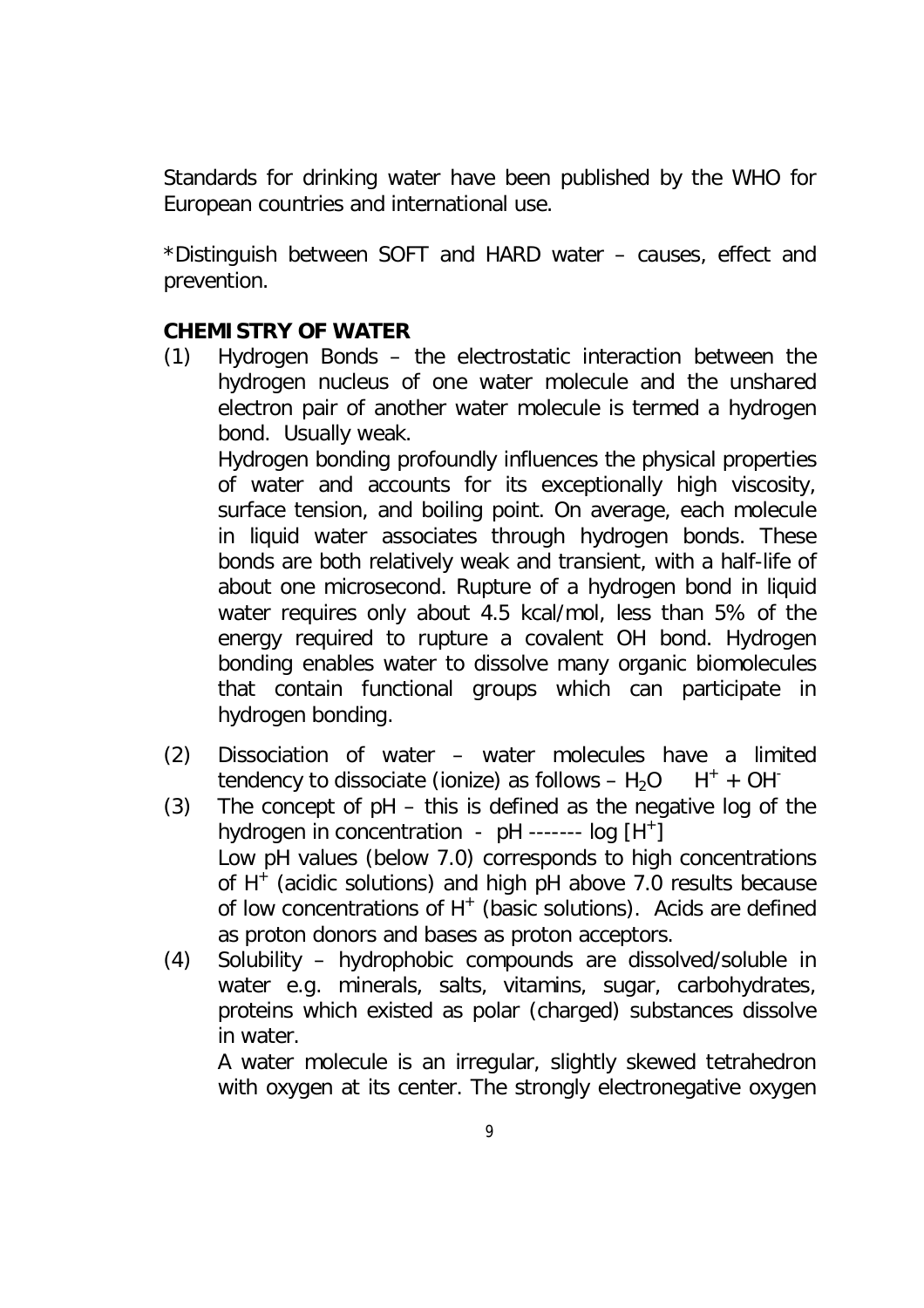atom pulls electrons away from the hydrogen nuclei, leaving them with a partial positive charge, while its two unshared electron pairs constitute a region of local negative charge. Water therefore greatly decreases the force of attraction between charged and polar species relative to water-free environments with lower dielectric constants. Its strong dipole and high dielectric constant enable water to dissolve large quantities of charged compounds such as salts.

- (5) Hydration this is the process by which water molecules surrounds and interact with solutes by acting as a solvent, water as a carrier.
- (6) The functional properties of water in foods include acting as a diluents and carrier of hydrophilic ingredients, providing a medium for chemical and enzymatic reactions and solvent action.
- (7) Condensation and hydrolysis these are important chemical reactions involving water in the nutrition of farm animals.
- (8) Presence of >15% moisture in dry feedstuffs is bad because of subsequent diminution of feeding value and the predisposition of moist feedstuffs to become mouldy or rotten (spoilage).

#### **WATER TREATMENT**

When raw water does not meet the standards required for drinking by man and farm animals and food processing, it must be purified by a combination of chemical, physical or biological procedures.

Raw water from a variety of locations can have vastly different chemical, physical, biological and bacteriological characteristics, hence there is need for treatment via processes that will improve the water quality.

However, the major contaminants of water (such as a colour, turbidity, suspended matter, mineral constituents, microorganisms) can be removed or their levels substantially reduced by standard H2O treatment processes, which includes chemical coagulation and flocculation, sedimentation, filtration, disinfection, reduction in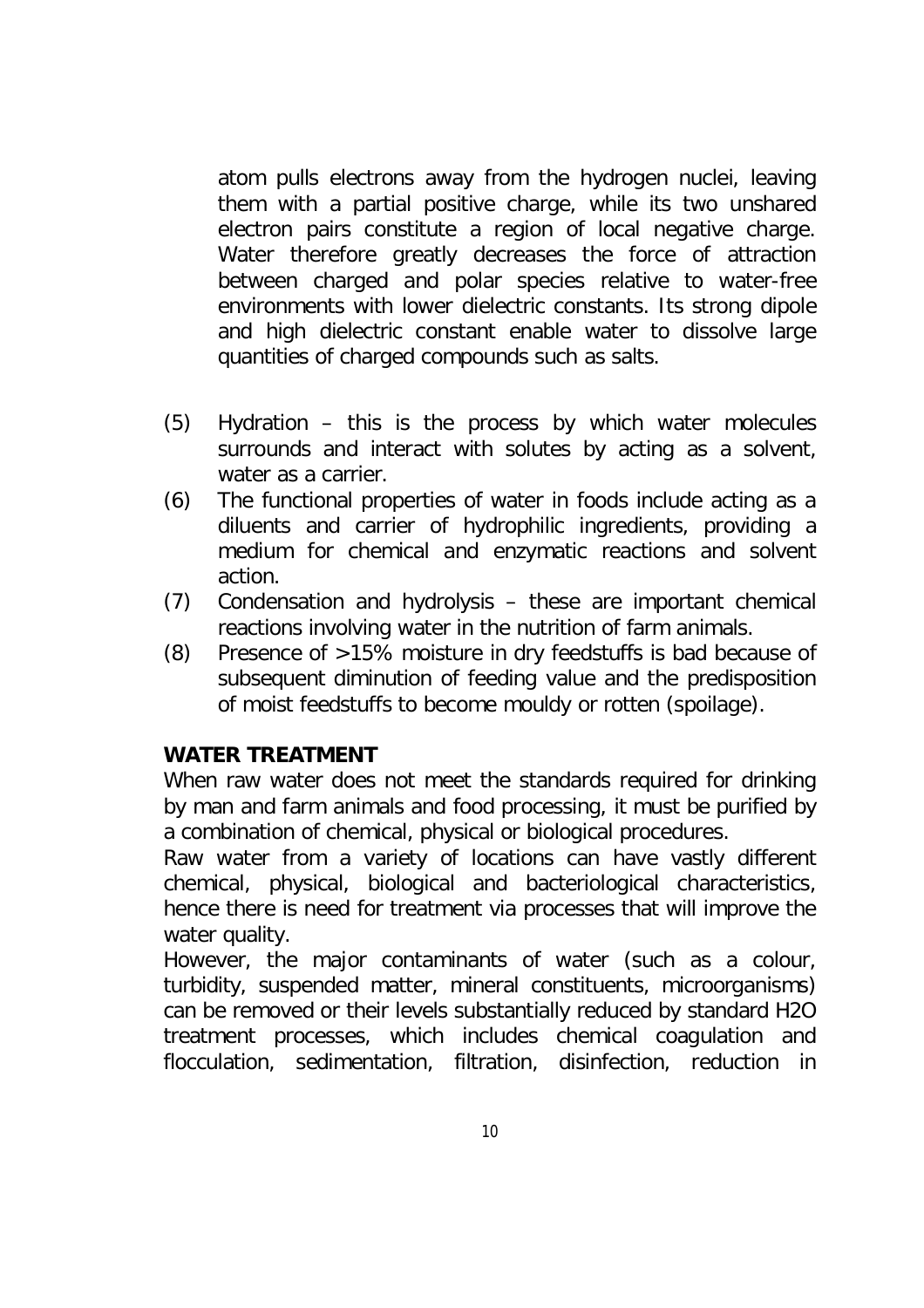corrosiveness, taste and odour control and softening and demineralization.

# **(2) CARBOHYDRATES**

Carbohydrates are

- Accounts for a large portion of animal's daily food supply
- Made up of C, H, O with an empirical formula  $C_n(H_2O)n$
- Includes sugars, starch and cellulose
- Very little occurs as such in animal body
- Form largest (3/4) of plant dry weight
- Formed by photosynthesis in plants
- Digested into crude fibre (cellulose, hemicelluloses, lignin) which are poor digested and nitrogen free extract (soluble sugars and starches) which are readily digested
- Stored in animal body by converting its fats
- Functions mainly as energy supply, heat production and building stones for other nutrients.

The major function of carbohydrate in metabolism is as a fuel to be oxidized and provide energy for other metabolic processes. Carbohydrate is utilized by cells mainly in the form of glucose.

The 3 principal monosaccharides resulting from the digestive processes are glucose, fructose and galactose. Fructose may result from high intake of sucrose while galactose is of major significance when lactose is the principal carbohydrate in the diet (lactation), however, fructose and galactose are readily converted to glucose by the liver.

The intermediary metabolisms of carbohydrate in the mammalian organisms are as follows:

- (1) Glycolysis oxidation of glucose or glycogen to pyruvate and lactate by the Embden – Meyerhof pathway
- (2) Glycogenesis The synthesis of glycogen from glucose
- (3) Glycogenolysis the breakdown of glycogen to glucose in liver and to pyruvate and lactate are main products in muscle
- (4) Oxidation of pyruvate to Acetyl COA this is a necessary step prior to the entrance of the products of glycoysis into the citric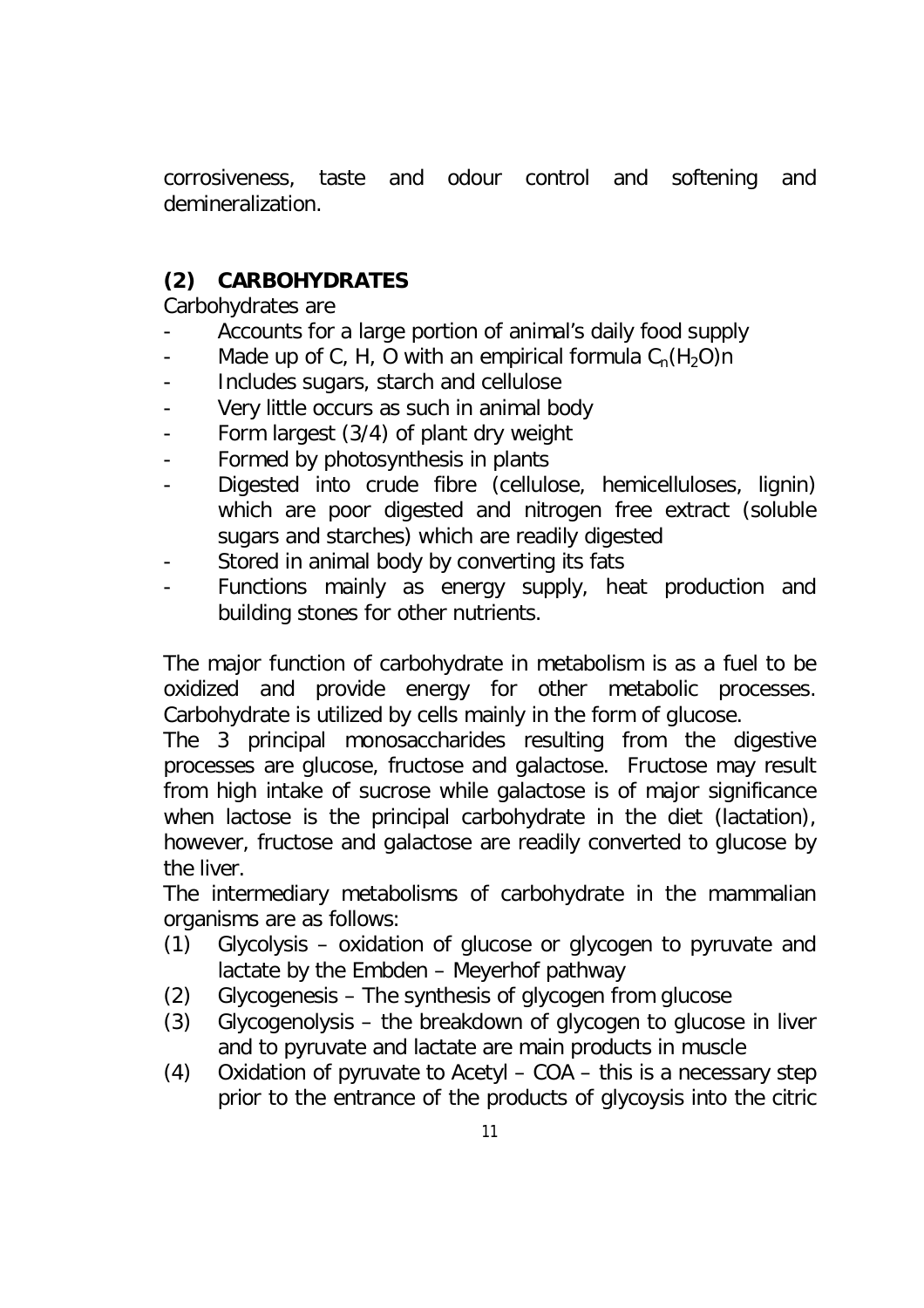acid cycle, which is the final common pathway for the oxidation of carbohydrate, fat and protein

- (5) Gluconeogenesis formation of glucose or glycogen from non carbohydrate sources mainly in the citric acid cycle and glycolysis. Substrate for gluconeogenesis are glucogenic amino acids, lactate, glycerol and in the ruminant propionate.
- (6) Hexose Monophosphate Shunt (pentose phosphate pathway) is an alternative pathway to the Embden-Meyerhof pathway for the oxidation of glucose.

## **CLASSIFICATION**

Carbohydrates are the ultimate source of most of our food – we act starch-containing grain or tubers or feed it to animals to be converted into meat and fat which we then eat.

A carbohydrate that cannot be hydrolysed to simpler compounds is a Monosaccharide.

A carbohydrate that can be hydrolysed to two monosaccharide molecules is a Disaccharide.

A carbohydrate that can be hydrolysed to many monosaccharide molecules is called a Polysaccharide.

Sweet carbohydrates – contained in large quantities in many foods – confectioneries, soft drinks, cakes because of the sweet taste e.g. refined sugar which supplies only energy. Excess consumption cause dental decay especially in children. Others are fructose in fruit, honey, lactose in milk and malt.

Non-sweet carbohydrates – not sweet at all e.g. starch, it is the bulk in our food as in yams, bread, beans and cereals. Contains other valuable nutrients.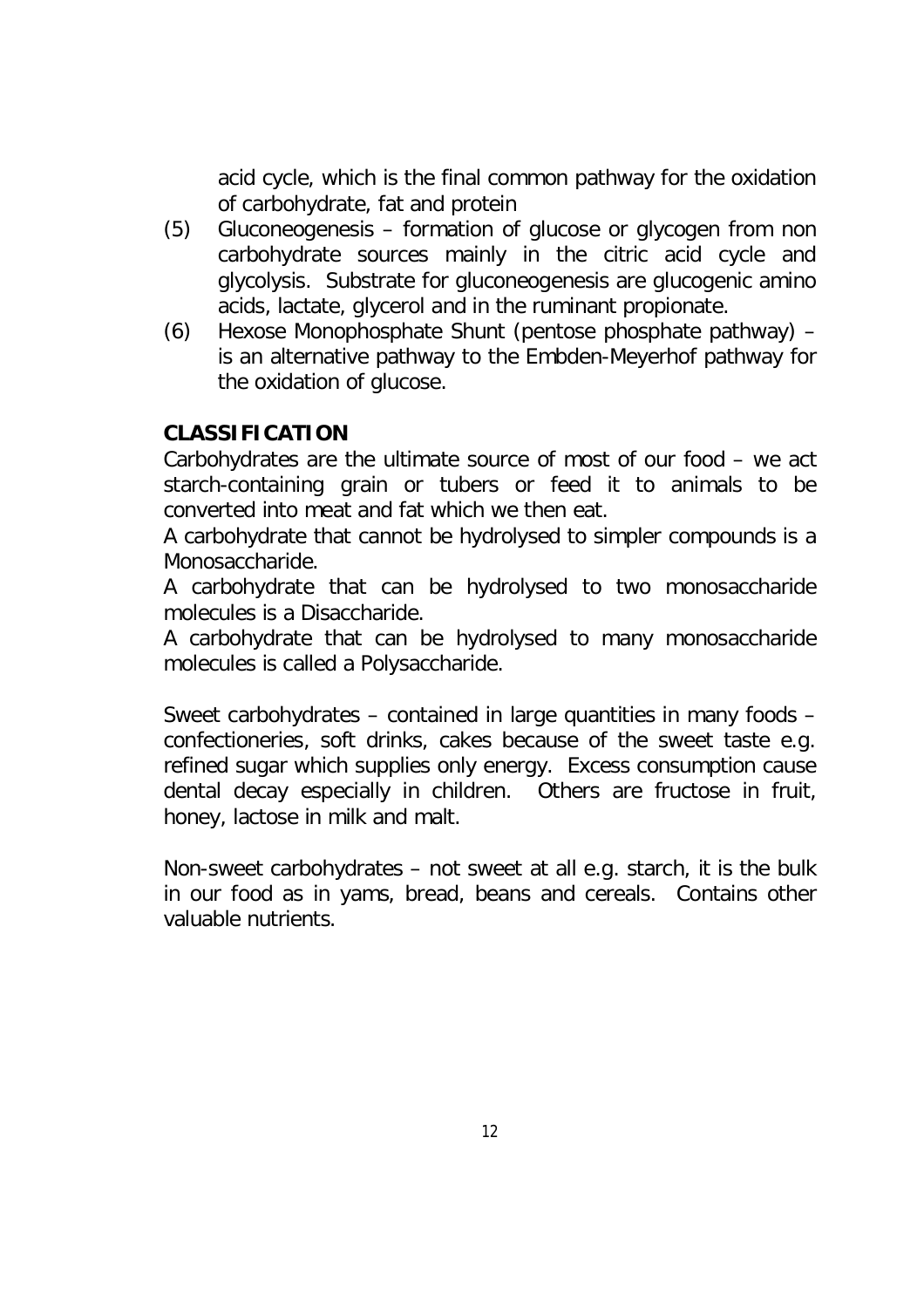The main types of food/feed carbohydrates, their monosaccharide composition and their most common sources are listed below:

#### **Table displaying the common food carbohydrates, types, composition and sources**

| <b>Type</b>           | Composition       | <b>Sources</b>              |  |  |
|-----------------------|-------------------|-----------------------------|--|--|
| Polysaccharides       |                   |                             |  |  |
| Starch, dextrins      | D-glucose         | Cereals, roots, tubers,     |  |  |
|                       |                   | plantains                   |  |  |
| Cellulose             | D-glucose         | Cereals, fruits, vegetables |  |  |
| Glycogen              | D-glucose         | Liver, animal tissue, sweet |  |  |
|                       |                   | corn                        |  |  |
| <b>Hemicelluoses</b>  | L-Arabinose,      | Cereals, fruits, vegetables |  |  |
|                       | D-xylose          |                             |  |  |
| Gums                  | L-Rhamnose,       | Cereals, legumes,<br>nuts,  |  |  |
|                       | D-galactose,      | seaweeds                    |  |  |
|                       | mannose, glucose, |                             |  |  |
|                       | glucuroni         |                             |  |  |
| Pentosan              | L-Arabinose,      | Fruits, vegetables          |  |  |
|                       | D-xylose          |                             |  |  |
| Oligosaccharides      |                   |                             |  |  |
| Raffinose, Stachyose  | D-gal, D-glu,     | Legume seeds, cereals       |  |  |
| Maltooligosaccharides | D-Glu             | Starch syrups, malt         |  |  |
| <b>Dissacharides</b>  |                   |                             |  |  |
| Sucrose               | D-glu, D-fru      | fruits,<br>Sugarcane        |  |  |
|                       |                   | vegetables                  |  |  |
| Maltose               | D-glu             | Starch syrups,<br>malt,     |  |  |
|                       |                   | honey                       |  |  |
| Lactose               | D-gal, D-glu      | Milk, dairy products        |  |  |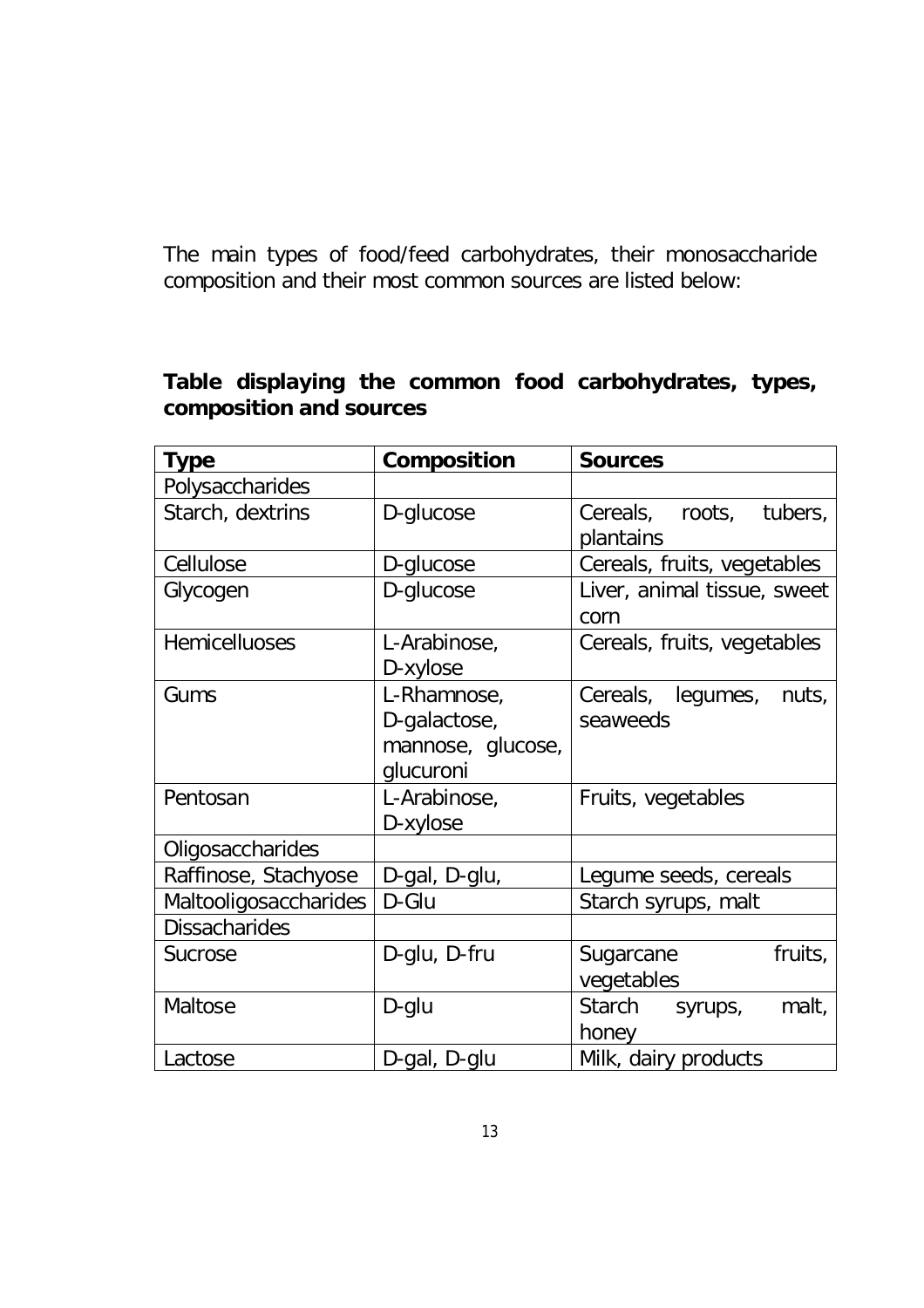#### **3. PROTEINS**

Protein is important in feeding farm animals and human beings, because it is the nutrient found in highest concentration (after water) in organic and muscle tissues.

The young, growing animal has the highest requirements for protein when expressed as a percentage of the diet. In addition, productive functions such as gestation and lactation greatly increase the protein requirement because of the needs of the foetus during gestation and for milk protein production during lactation.

Protein is one of the critical nutrient particularly for young rapidly growing animals and for high producing mature animals such as dairy cows and fish. Optimal use of protein is a must in any practical feeding system, since protein supplements are much more expensive than energy, fibrous and fat feedstuffs and wasteful usage increase the cost of production in almost all instances.

If we are short of fat in our diet, then carbohydrates and proteins can be converted into body fat. If we are short of carbohydrate in the diets, fats and proteins can be converted into energy, but if we are short of protein in the diet, carbohydrates and fats cannot be used to build up our bodies or repair the wear and tear that takes place.

It is therefore essential that an adequate quantity and quality of protein is supplied by our feed/food.

Protein quality is a measure of the ability of protein supplement/feedstuffs to supply needed amino acids in the diet when ingested (plant and animal origins).

For practical purposes, protein quality refers to the amount and ratio of essential amino acids in a protein source.

The amino acids contained may either be essential amino acids, which are those amino acids that are required for the functioning of the body but cannot be synthesized in the body, hence, they have to be supplied in the diet (indispensable).

The non-essential amino acids are those amino acids that are necessary for the functioning of the body but can be synthesized within the body (dispensable). Therefore, a good quality protein is that which contains a high proportion of the essential amino acids.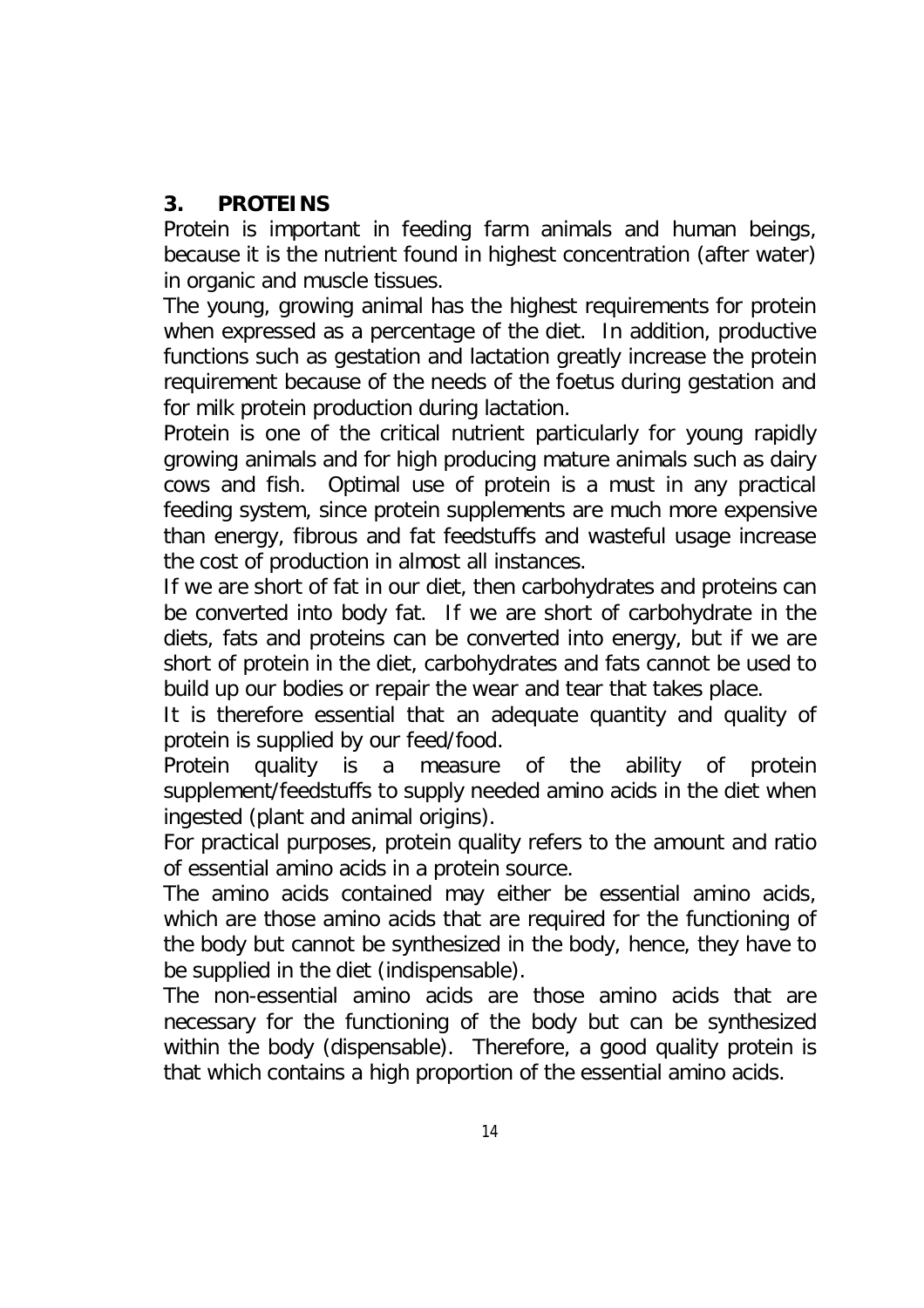The term biological value is used to express protein quality and it is dependent on the relative quantities of the essential amino acids present. For all practical purposes, egg has a biological value of 100 and considered a standard good quality protein, however, cereals like maize/corn have low biological value of 40 as it lacks the amino acid lysine.

A total of 23 primary amino acids are required by the body. Ten (10) amino acids essentials are Histidie, Arginine, Lysine, Leucine, Phenylelaine, Valine, Tryptophan, Threonine, Isoleucine, Methionine. The 12 non-essential amino acids are – Glu, Gln, Asp, Asn, Pro, Hyp, Cystine, Cysteine, Tyr, Ely, Ala, Ser.

Proteins are complex polymer of amino acids, found in all cells, involved in most of the vital chemical reactions of plant and animals metabolism. It is the specific sequence of amino acids and the manner in which the amino acids strands are connected to each other than determines the physical and chemical properties of each individual protein and its biological functions.

For ruminant animals, the need for a nitrogen source which can be partially degraded in the rumen to ammonia and most likely for some of the essential amino acids such as methionine or for some peptides. However, high producing ruminant animals also by-pass some ingested proteins into the intestine without it being broken down in the rumen. Hence, it is probable that protein quality is more important under these circumstances than for animal producing at low levels and consuming much less feed.

#### **TYPES OF PROTEIN BASED ON ORIGIN**

There are two main types of proteins –

- (i) Proteins from animal origin
- (ii) Proteins from plant origin

# **(1) Proteins from animal origin**

These are proteins of animal origin characterized by a better quality protein than vegetable proteins. They have high biological value meaning high profile of essential amino acids. They are called "complete" protein. They are costly (high price), not affected by seasonal variations, available all year round. Lack of or limited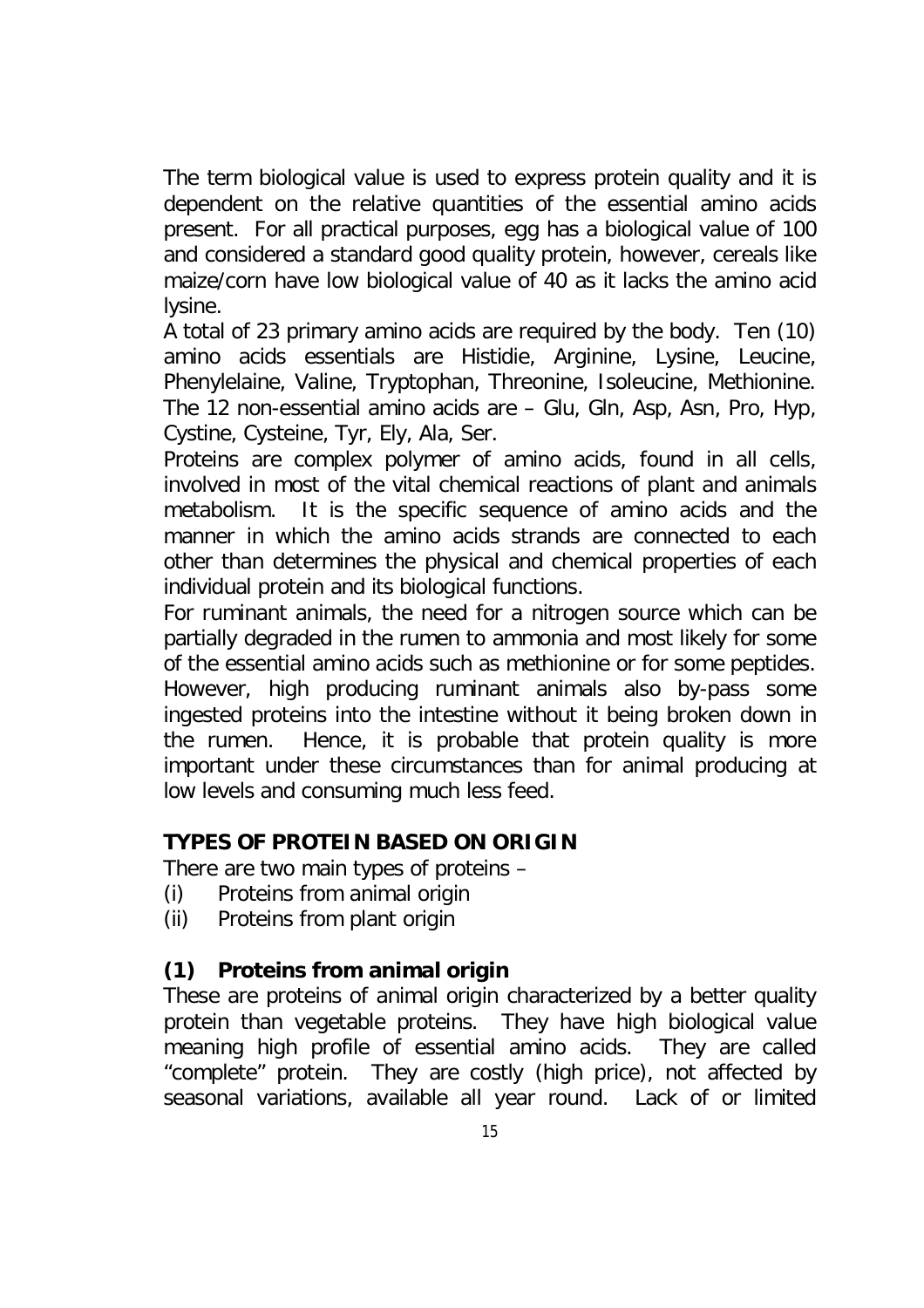antinutritional factors. Require little or no processing before incorporation in human or animal feed/food. Included in small quantities in animal feeds. Chemical composition is relatively standardized. Crude protein greater than 65% CP. Examples include fish meal, meat meal, blood meal, egg, milk or dairy products, feather meal, chicken offal meal, maggot meal, termite meal, grasshopper meal, frog/toad meal.

## **(2) Plant Proteins (PP)**

These are proteins of plant origin, often termed "incomplete" proteins. Characterized by low biological value (BV) compared to animal proteins meaning lower profile of essential amino acids. PP is included in higher percentages in animal feed, percentage constituent crude protein of PP is between 20-45% CP. Its use is affected by seasonal availability. Not available all year round. It contains antinutritional factors especially in the raw state, proximate composition or chemical composition is not standardized i.e. variable. However the price of PP compared to animal proteins is very low. PP requires a lot of processing before incorporation in animal feed. Deficient in one or more essential amino acids and the quality is lower compared to animal proteins.

Examples include – soybean meal, groundnut cake, cottonseed cake, sunflower cake, palm kernel cake, rapeseed meal, jack bean, pigeon pea meal, castor seed meal.

#### **FUNCTIONS OF PROTEINS**

Proteins are highly complex nitrogenous organic compounds occurring naturally in al living matter and forming an essential part of animal feed requirements.

They are very important for many cellular functions as follows:

- Proteins are the chief structural units of protoplasm
- Proteins in diets serve as primary source of amino acids the building block of cellular proteins
- The biological catalysts known as enzymes are proteins
- Some of the hormones, the regulators of chemical reactions are proteins or peptides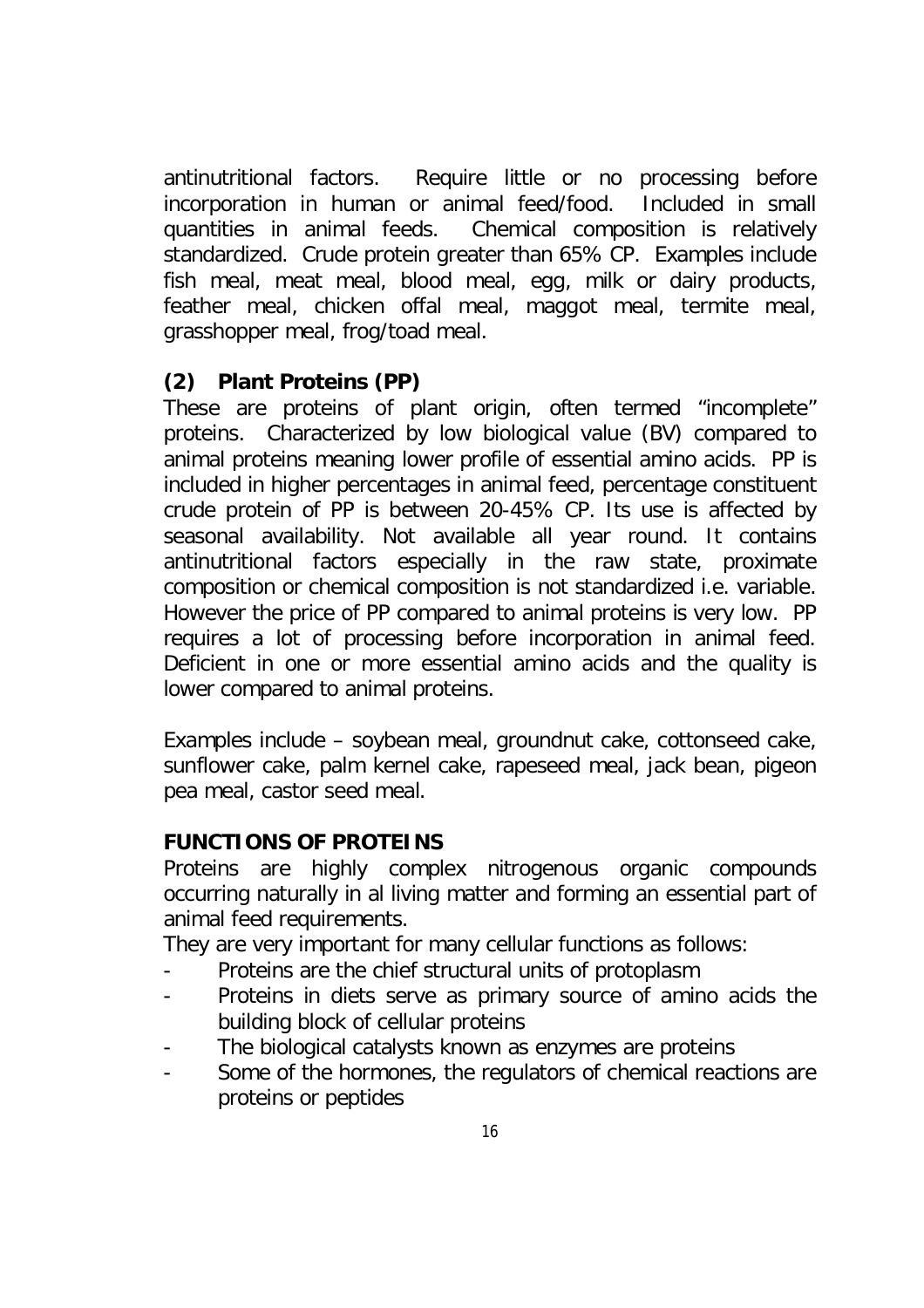- Antibodies are complex proteins
- Protein play an important role in the transport of water, inorganic ions, organic compounds and oxygen
- They can contribute through functional properties of proteins, in foods by contributing to colour, flavor, odour, foam formation e.g. maillard and browing reactions.

# **4. FATS**

Fats are essential components of all cells. The distinction between an oil and a fat is simply that at a normal temperature oils are liquid and fats are solid. A molecule of fat consists of glycerol, a trihydroxyhic alcohol, esterified with three ope chain fatty acids. 1 Glycerol + 3 fatty acids ---------- fat +  $3 H_2O$ 

Fats supply essential fatty acids needed for adequate nutrition and normal health. They are mainly included as energy sources as they furnish 9.3 calories per gram compared to 4.1 calories per gram from carbohydrate. Fats are found in foods of animal and vegetable origin, we have "visible" fat such as butter, palm oil, groundnut oil and fat in pork, but fat can also be "invisible" like the fat contained in egg yolk, fish, oil seeds.

#### **Functions**

- Supply energy, a concentrated energy source
- Fats act as carriers for vitamins A, D. K
- Fats are important for maintenance of the skin and coat
- Steroids hormones and cholesterol are also fats
- Insulation of organs and storage of fat soluble vitamins
- Improves palatability
- Reduce dustiness of feed especially cassava and sweet potato based diets
- Protection and insulation

The common dietary fat is the triglyceride composed of both saturated, monosaturated and polyunsaturated fatty acids. Levels of up to 20% are acceptable in the diets, however, large levels may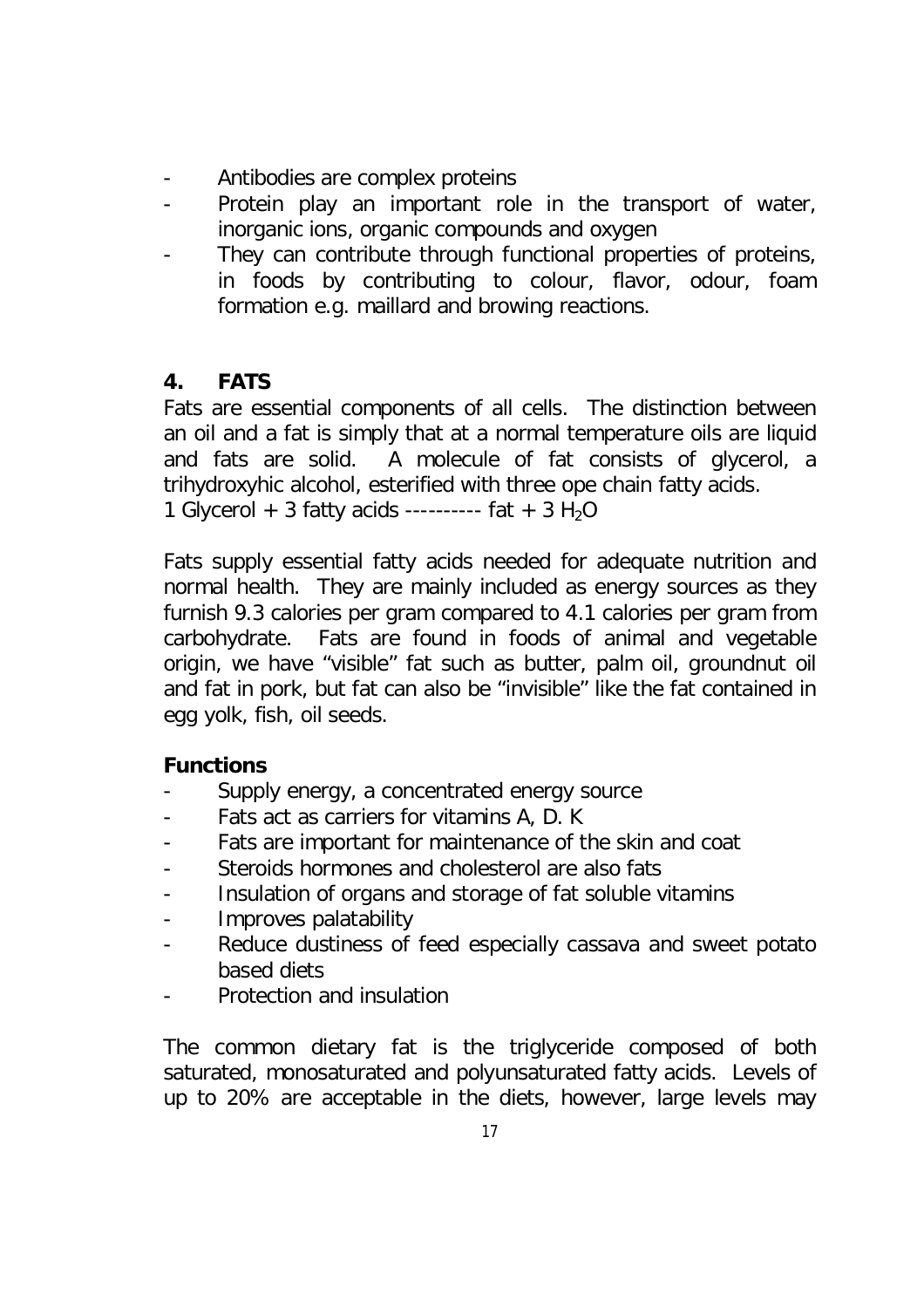reduce feed intake and other essential nutrients thereby resulting in reduced growth.

There are four (4) essential fatty acids dietarily – Oleic, Linolenic, Linoleic and Arachidonic. Deficiency of these fatty acids leads to defective growth, dry hair, scaly skin and susceptibility to infections. These essential fatty acids are found in soyabean oil and groundnut oil. Another problem with fat inclusion is the problem of RANCIDITY.

Lipids are classified into:

- (a) Simple (Neutral) lipids
	- (1) Fats and oils (2) Waxes
- (b) Compound lipids
	- (1) Phospholipids (phosphatides) e.g. Lecithins, Cephalins, **Sphingomyelins**
	- (2) Glycolipids e.g. cerebrosides, sialic acid, gangliosine
- (c) Derived lipids
	- (1) Sterols (2) Bile acids

Food may contain any or all of these substances, but those of greatest concern are the fats or glycerides and phospholipids.

# **5. VITAMINS**

Vitamins are a group of complex organic compounds which are generally required in the diet in rather small amounts for normal growth and maintenance of health.

In contrast to other nutrients, vitamins are not used for structural or energy requirements or as raw materials for synthesizing other compounds.

In the tropics, the lush vegetation is full of fruits, leafy vegetables, insects and meat animal that provides source of all vitamins.

A varied balanced diet will supply all the necessary vitamins however, in complete absence of a vitamin, clinical conditions known as deficiency diseases develop with fatal consequences.

Animals obtain vitamins through feed they consume, additional supplements of salt lick, microbial synthesis or through maternal transfer.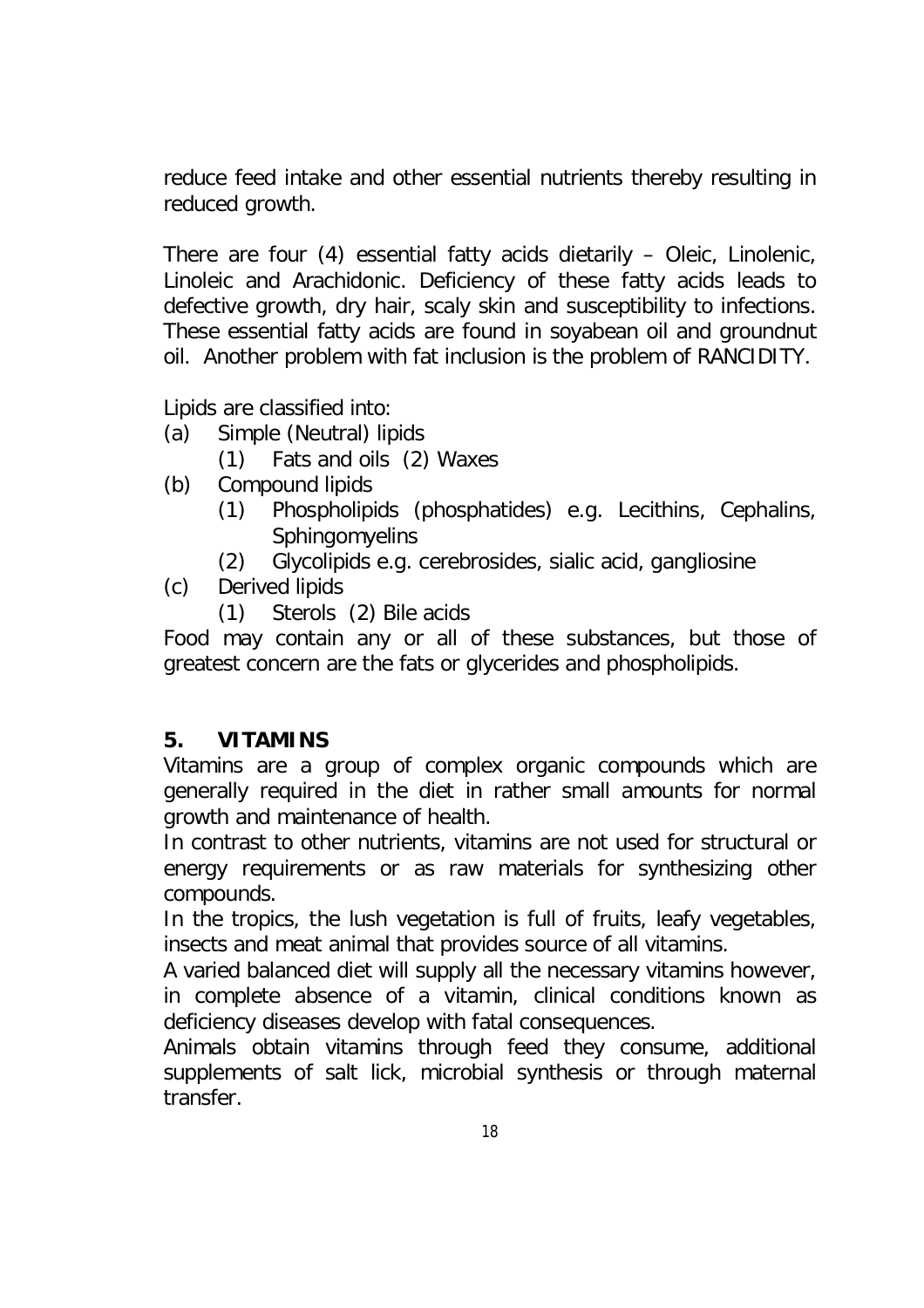Vitamins are of two types – FAT SOLUBLE and WATEE SOLUBLE, as shown below:

|      | <b>Names</b>                   | Function(s)                                                                                                                             | Deficiency<br>Symptom(s)                           | Source(s)                                                                  |
|------|--------------------------------|-----------------------------------------------------------------------------------------------------------------------------------------|----------------------------------------------------|----------------------------------------------------------------------------|
| i.   | Vitamin A<br>(Retinol)         | Normal vision<br>Epithelium formation                                                                                                   | Night blindness<br>Keratinisation<br>Retard growth | Provitamins in<br>green leafy<br>vegetables<br>Milk, fat, liver,<br>carrot |
| ii.  | Vitamin D<br>(Cholicalciferol) | Absorption of minerals<br>Ca, P and phosphotase<br><b>levels</b><br>Bone formation<br>Efficiency of feed<br>utilization<br>Reproduction | <b>Rickets</b><br>Irregular teeth                  | Dry forage<br>Fish oils                                                    |
| iii. | Vitamin E<br>(Tocopherol)      | Normal reproduction<br>and lactation<br>Antioxidant                                                                                     | Low fertility                                      | Egg yolk, germ<br>oils, oils from<br>oilseeds                              |
| iv.  | Vitamin K<br>(Phylloquine)     | Formation of<br>prothrombin                                                                                                             | Failure of blood<br>to clot                        | Green leafy<br>material, liver<br>Eggs, fish meal                          |

# **(A) FAT SOLUBLE VITAMINS:**

## **(B) WATER SOLUBLE VITAMINS**

|     | Names            | Function(s)        | Deficiency         | Source(s)           |
|-----|------------------|--------------------|--------------------|---------------------|
|     |                  |                    | Symptom(s)         |                     |
| i.  | Thiamine $(B_1)$ | Carbohydrate       | Beriberi           | Yeast, cereals      |
|     |                  | metabolism         | Anorexia,          | Plant proteins      |
|     |                  |                    | paralysis,         |                     |
|     |                  |                    | convulsions,       |                     |
|     |                  |                    | impaired gastric   |                     |
|     |                  |                    | secretions         |                     |
| ii. | Riboflavin       | Electron transport | Watery<br>eyes     | Yeast, green leaves |
|     | $(B_2)$          | system             | "blood shot"       | Milk products       |
|     |                  | Energy metabolism  | <b>Fatty liver</b> |                     |
|     |                  |                    | Low hatchability   |                     |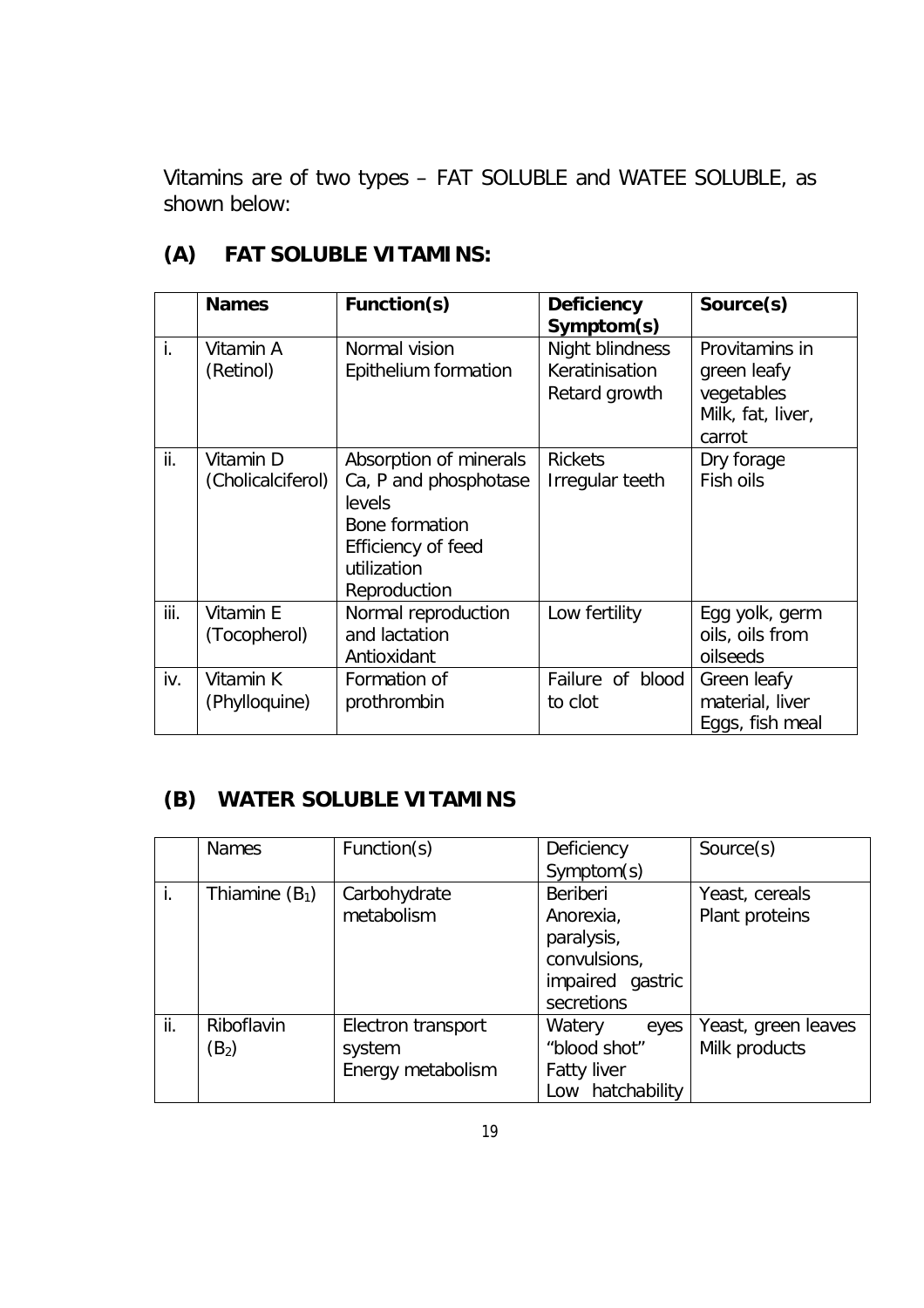|       |                          |                                                                              | of eggs                                                              |                                                  |
|-------|--------------------------|------------------------------------------------------------------------------|----------------------------------------------------------------------|--------------------------------------------------|
| iii.  | Niacin                   | Electron transport<br>chain                                                  | "Black tongue"<br>Pellagra<br><b>Nervous</b><br>symptoms             | Yeast, distillers<br>soluble, rice<br>Wheat bran |
| iv.   | Pyridoxine $(B_6)$       | Amino acid metabolism                                                        | heart<br>Improper<br>function<br>Microcytic<br>anaemia<br>Convulsion | Yeast, cereals<br>Animal tissue                  |
| V.    | Panthothenic<br>acid     | Carbohydrate<br>Lipid metabolism                                             | Intestinal<br>disturbances<br>Convulsions                            | Yeast, liver                                     |
| vi.   | Cobalamine<br>$(B_{12})$ | Amino acid synthesis<br>Protein and nucleic<br>acid synthesis                | General<br>weakness                                                  | Animal tissue                                    |
| vii.  | Folic acid               | Transfer of single<br>carbon units<br>Synthesis of choline &<br>$N_2$ -bases | Anaemia                                                              | Groundnuts<br>Liver, leafy<br>vegetables         |
| viii. | <b>Biotin</b>            | Fatty acid synthesis<br>Carbohydrate<br>metabolism                           | General<br>weakness                                                  | Yeast, distillers<br>soluble, liver              |
| ix.   | Choline                  | Formation of acetyl-<br>choline                                              | <b>Fatty livers</b>                                                  | Plant protein, wheat<br>Animal tissue            |
| Χ.    | Vitamin C                | Formation of tissues<br>Wound healing                                        | Bleeding<br>and<br>swollen gums<br>Scurvy                            | Fruits and<br>vegetables<br>Liver<br>Green peas  |

#### **6. MINERALS**

The total mineral content of plants or animals is called ash. These are inorganic elements useful to the body in many ways. Like proteins, we cannot make minerals in our body; hence, minerals must be supplied by our feed/food as they are widely distributed in the average diets. They yield no energy but have important roles to play in many activities in the body.

They can be classified as major minerals required in large quantities in the diet these include  $-$  Ca, P, Na, CI and those required in minute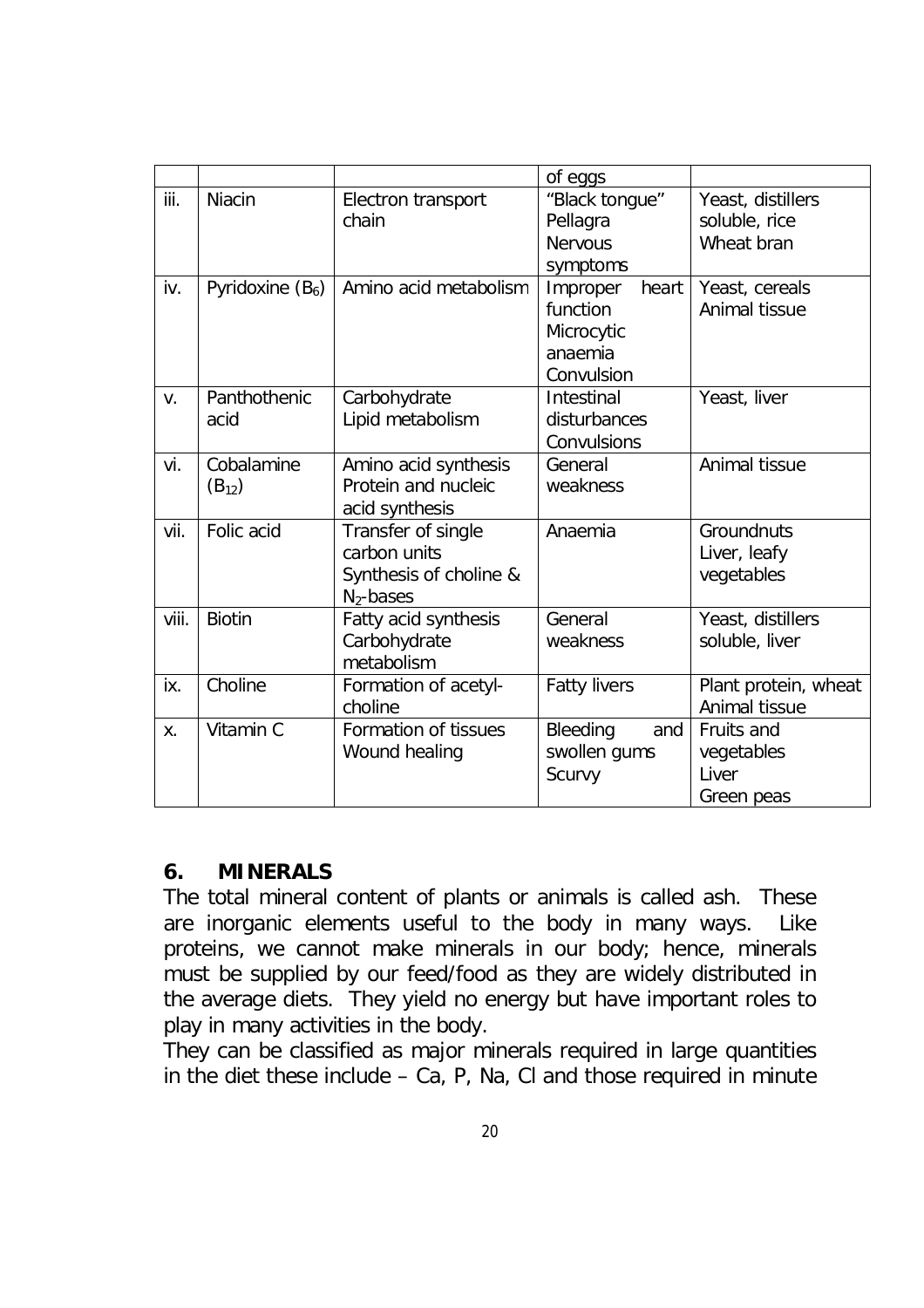quantities called trace/micro minerals e.g. Fe, Cu, Co, K, Mg, I. Zn, Mg, Mo, F, Se and S as shown below.

|      | <b>Names</b> | Function(s)                                                                                                           | <b>Deficiency</b><br>Symptom(s)                                          | Source(s)                                |
|------|--------------|-----------------------------------------------------------------------------------------------------------------------|--------------------------------------------------------------------------|------------------------------------------|
| i.   | Calcium      | Ossification of bones<br>and teeth<br>Muscle tone<br>Coagulation of blood<br>Selective cell<br>permeability           | <b>Rickets</b><br>Osteomalacia<br>Enlarged<br>parathyroid                | <b>Bones</b><br>Milk<br>Animal products  |
| ii.  | Phosphorus   | Ossification of bones<br>and teeth<br>Fat and CHO<br>metabolism<br>Nucleic acid<br>metabolism                         | <b>Rickets</b><br>Osteomalacia<br>Retarded growth                        | Animal products<br>Plant material        |
| iii. | Sodium       | Osmotic regulation<br>Electrolyte and water<br>balance<br>Nerve and muscle<br>action                                  | Muscular cramps<br>General<br>weakness<br>Vascular collapse              | Common salt<br>Animal products           |
| iv.  | Chlorine     | Maintains osmotic<br>concentrations<br>Transport of $CO2$<br>Solubility of proteins<br>Activates salivary<br>amylases | <b>Alkalosis</b><br>Hyperexcitability                                    | Animal products<br>Common salts          |
| V.   | Potassium    | Osmotic regulation<br>Enzyme reactions<br>Electrolyte and $H_2O$<br>balance<br>Nerve and muscle<br>action             | Slow growth<br>Muscular<br>weakness<br>Herpetrophy<br>0f<br>the adrenals | Most ingredients                         |
| vi.  | Magnesium    | Ossification of bone<br>and teeth<br>Enzyme activator<br>Decrease tissue<br>irritability                              | Nervousness<br>Twitching                                                 | Oilseed meals<br>Cereals<br><b>Bones</b> |
| vii. | Sulphur      | Component of some<br>amino acids and                                                                                  | Reduced<br>moth,<br>thiamine<br>cyt,                                     | Most ingredients                         |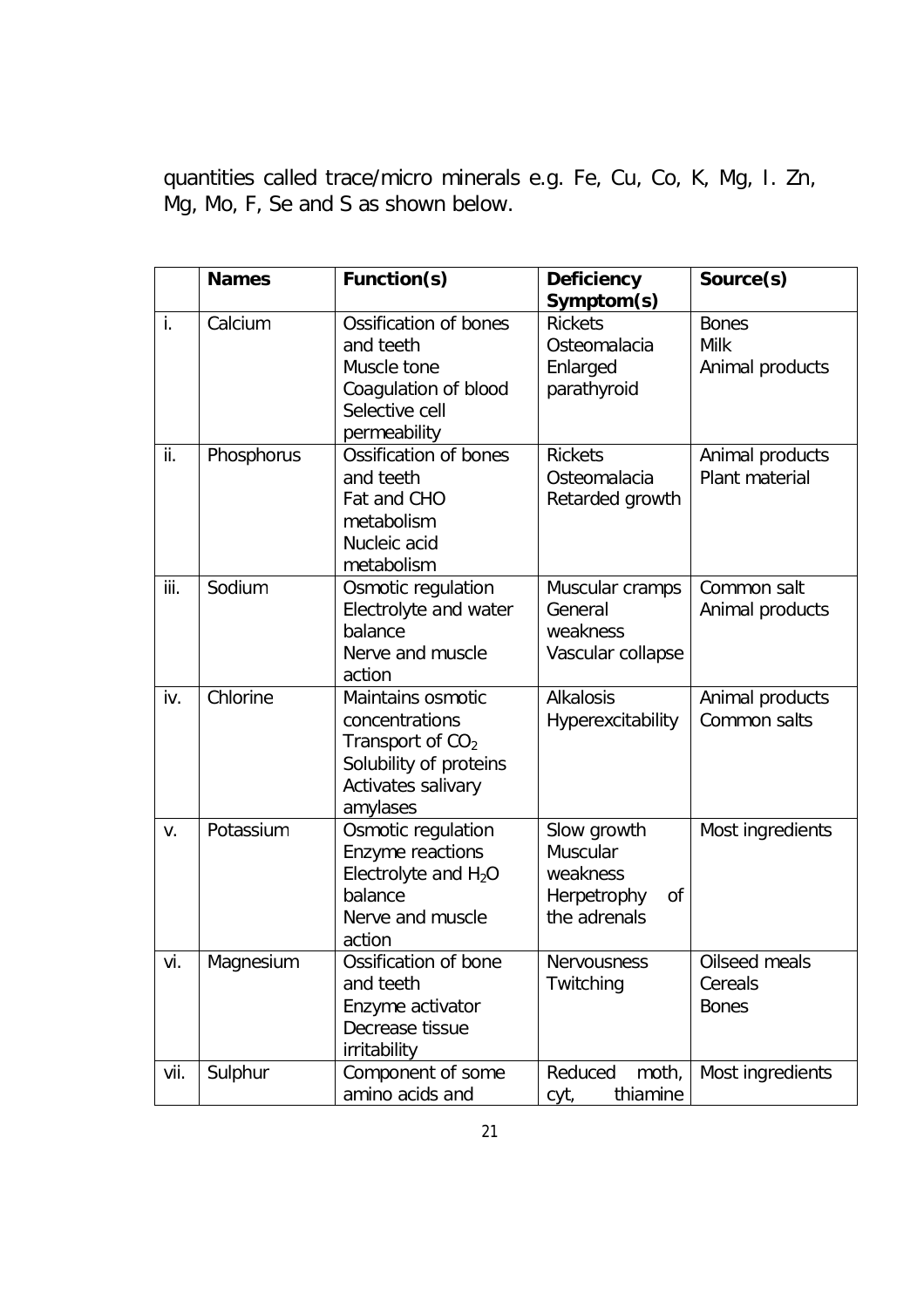|       |           | vitamin                           | synthesis          |                        |
|-------|-----------|-----------------------------------|--------------------|------------------------|
|       |           | Component of cartilage            |                    |                        |
| viii. | Iodine    | Thyroxine synthesis               | Goitre             | Sea food               |
|       |           |                                   | Stillborn births   | <b>lodized salts</b>   |
|       |           |                                   | Cretinisms         |                        |
| ix.   | Iron      | Component of Hb and               | Anaemia            | Meat                   |
|       |           | Myglobin                          | Reduced growth     | Green vegetables       |
|       |           | Component of                      | <b>Difficult</b>   |                        |
|       |           | cytochrome and                    | breathing          |                        |
|       |           | Xanthine oxidase                  |                    |                        |
| Χ.    | Copper    | Increase iron                     | Anaemia            | Plant materials        |
|       |           | absorption                        | De-pigmentation    |                        |
|       |           | Formation of                      | Impaired<br>bone   |                        |
|       |           | erythrocytes                      | formation          |                        |
|       |           | Component of                      | Impaired           |                        |
|       |           | enzymes                           | reproduction       |                        |
| xi.   | Cobalt    | Synthesis of Vit. B <sub>12</sub> | Emaciation         | <b>Plant materials</b> |
|       |           | Activator of peptidases           | Macrocytic         |                        |
|       |           |                                   | anaemia            |                        |
| xii.  | Manganese | Bone formation                    | <b>Defective</b>   | Grains and             |
|       |           | Functioning of                    | ovulation          | roughage               |
|       |           | reproductive system               | <b>Testicular</b>  |                        |
|       |           |                                   | degeneration       |                        |
| xiii. | Zinc      | Co-factor of enzymes              | Lesions<br>on      | Animal products        |
|       |           | Bone and feathers                 | epithelium         |                        |
|       |           | RNA synthesis                     | Atrophy of male    |                        |
|       |           |                                   | reproductive       |                        |
|       |           |                                   | organs             |                        |
| xiv.  | Selenium  | Component of enzyme               | Degeneration<br>of | Feed ingredients       |
|       |           | Glutathione peroxidase            | pancreas           |                        |
|       |           |                                   | Muscular           |                        |
|       |           |                                   | dystrophy          |                        |
| XV.   | Fluorine  | Prevent dental caries             | Enamel<br>density  | Drinking water         |
|       |           |                                   | reduction          |                        |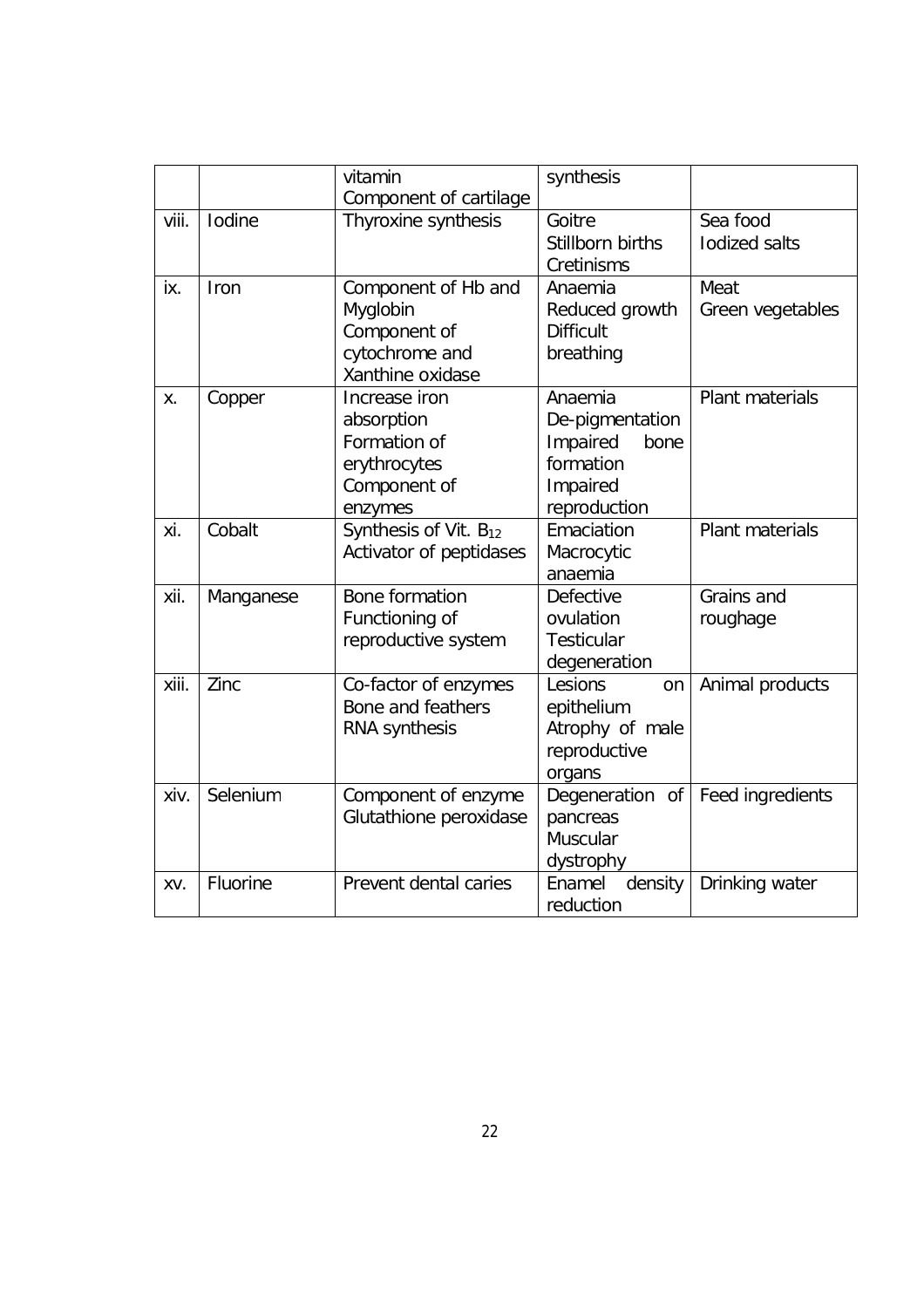#### **DIGESTION AND ABSORPTION**

The body of man and farm animals may be compared to a machine – it needs fuel to make it work. Feeds and food are the fuel for the body and the amount of energy we get from our food is measured in calories for our physical and metabolic activities.

Additionally, feed/food gives us what we need for growth (young animals) and repair and it protects us from diseases.

To achieve these objectives, feed/food goes through a kind of sorting-out process called digestion to separate the different parts of feed/food called nutrients, which have their special functions in the body.

The waste is rejected and the useful nutrients are absorbed, metabolized or stored in the body. There are a lot of factors which affect the process of digestion and absorption in the body.

Summarily, digestion is the breaking down of large macromolecules of feed/food into smaller units, which are then absorbed and either incorporated into the body or metabolized to produce energy.

Digestion is necessary because animal feed consists of organic materials – mainly carbohydrate, proteins and fats. Digestion is achieved in the digestive tract (GIT) with the aid of enzymes.

Intracellular Digestion – this takes within cells. In a unicellular organism, digestion is usually of necessity inside the cell e.g. of a protozoan takes food into the digestive vacuole and enzymes that aid in the digestion of CHO, fat, and proteins are secreted into the vacuole. It also occurs in sponges, coelenterates and turbellarians.

**Extracellular Digestion** – involves digestion outside the cells. This allows animals to ingest larger pieces of feed/food. It is also associated with a well-developed tract where digestive enzymes secreted by the various tissues associated with the GIT to act on the feed/food materials. The GIT has two openings – the mouth and the anus. Quite common in higher animals.

#### **GASTRO-INTESTINAL TRACT (G.I.T)**

The digestive tract comprises four main parts:

(a) It begins at the **mouth** where the food is broken down mechanically by the process of mastication.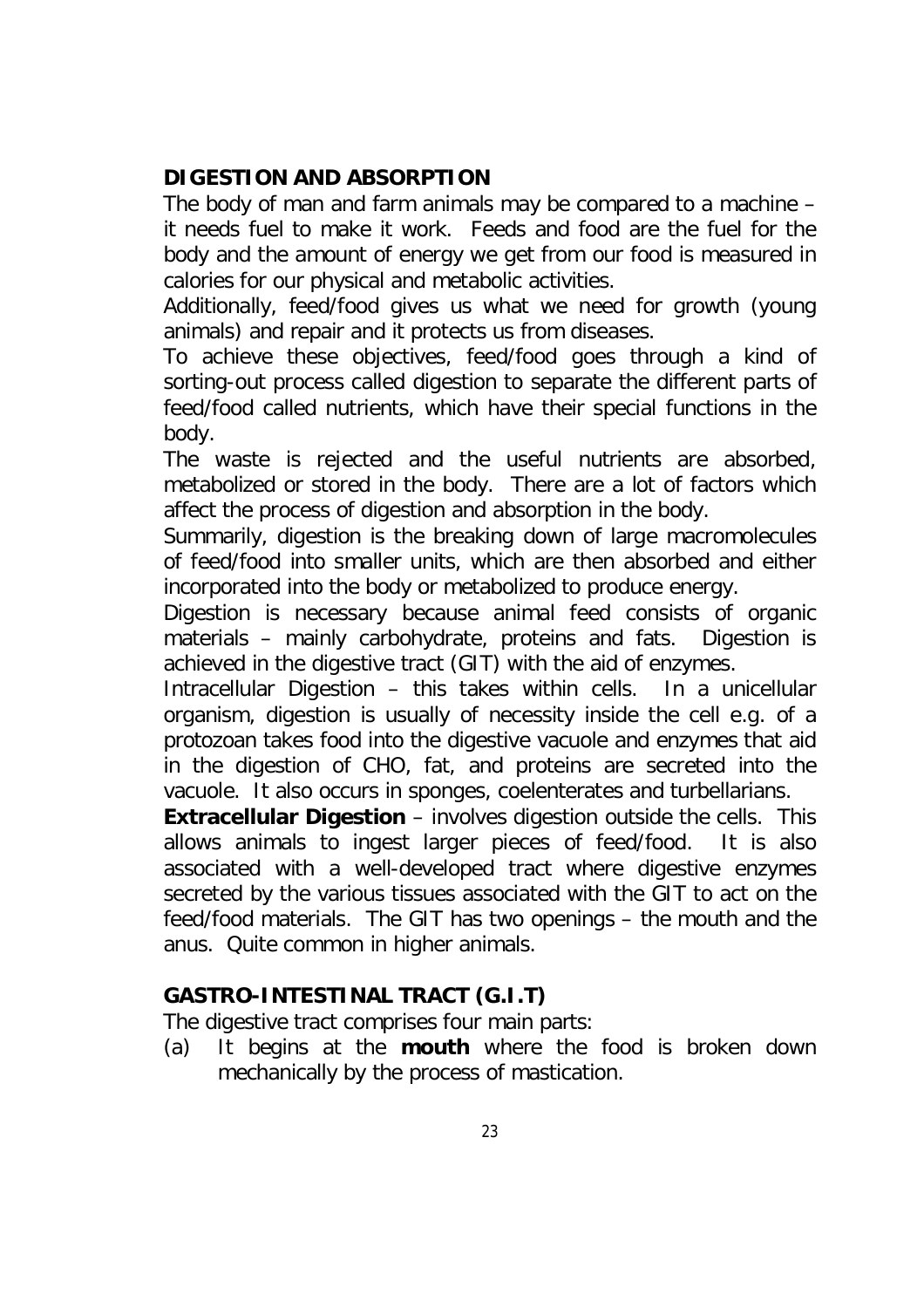- (b) From the mouth, food passes down the **oesophagus** into the **stomach**.
- (c) The partially digested food is expelled from the stomach largely in liquid form, in a series of squirts through the **pylorus** into the **small intestine**. This is a long, narrow, convoluted tube made up of three sections – the **duodenum**, the **jejunum** and the **ileum**.
- (d) The ileum of the small intestine leads to the **large intestine** which is made up of four parts – the **caecum**, the **ascending colon** on the right side of the abdomen, the **transverse section** extending from right to left and the **descending colon** on the left side of the abdomen. The large intestine terminates at the anus.

## **DIGESTION PROCESSES**

(1) **The Mouth** – (Little is absorbed in the mouth. Absorbs salt, Vit. C, glucose, alcohol and certain soluble drugs).

Essentially teeth and tongue begin mechanical digestion by breaking feed/food particles apart via mastication. Contributes to the digestive process by the secretion of saliva by salivary glands controlled by reflex action.

Saliva has two (2) functions in digestion

- (i) Contains mucin which lubricates dry food, assisting with its mixing and makes swallowing easier.
- (ii) Contains enzyme amylase, ptyalin concerned with the break-up of large molecules of starch into dextrins and maltose.
- (2) **Stomach** (Absorbs soluble substances as alcohol, sugars, salts, water-soluble vitamins and some of the products of protein digestion

The stomach has two functions in the digestive process –

- (i) It acts as a container for food undergoing digestion.
- (ii) Allows salivary digestion to starch to continue until it is stopped by the (HCl) acid present and the digestion of protein and of a small amount of fat to begin together with the hydrolysis of some disaccharides.
- (a) Gastric Enzymes: Three digestive enzymes are secreted in the stomach: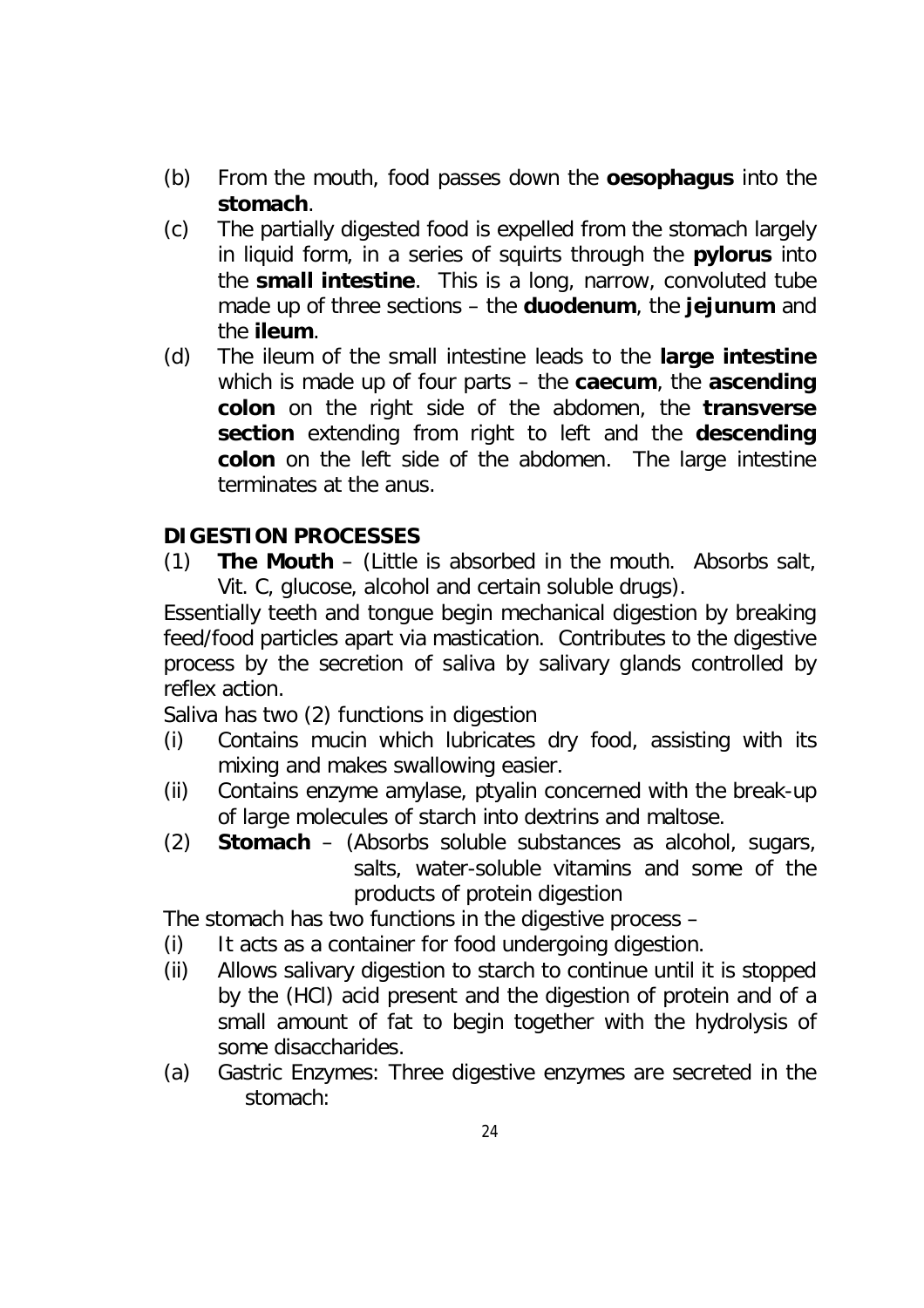Pepsin – which break down protein

Rennin – converts the soluble protein in milk – caseinogens into a form which can combine with calcium to produce calcium – caseinate which can then be digested by pepsin (in children/lactating animal)

Lipases – present low concentration breakdown fats.

- (b) Hydrochloric acid secreted in the stomach and allows the normal functioning of pepsin enzyme to breakdown proteins. The hydrochloric acid and pepsin acts to digest and destroy bacteria, thus acting as antiseptic (protection against food poisoning bacteria).
- (c) Mucus a slimy, viscid substance secreted by the stomach and in conjunction with enzymes and HCl, serves to protect the stomach itself against its own acidity.
- (d) Stomach environment waves of muscular contraction of the stomach occur at intervals which help digestion by moving the stomach contents about mixing them with gastric secretions. Gradually the chime is forced into lower part called pylorus, then into the small intestine.
- (3) **The Small Intestine** (Absorbs sugars from CHO, amino acids from protein digesta respectively. Glycerol and other products affect digestion, vitamins)

The long convoluted tube of the small intestine is a highly effective digestive organ. The contents of the small intestine are slightly alkaline. Further digestion occurs by enzymes produced by glands outside the small intestine.

(i) Pancreatic enzymes

The pancreas is made up of a group of specialized cells which lie in the loop of the duodenum and functions mainly to supply protein, carbohydrates and fat-splitting enzymes to the small intestine. These are:

(a) Protein – splitting enzymes – Trypsin breaks down protein mor completely and undigested proteins too. Chymotrypsin which supplements the action of trypsin in breaking down partially degraded proteins.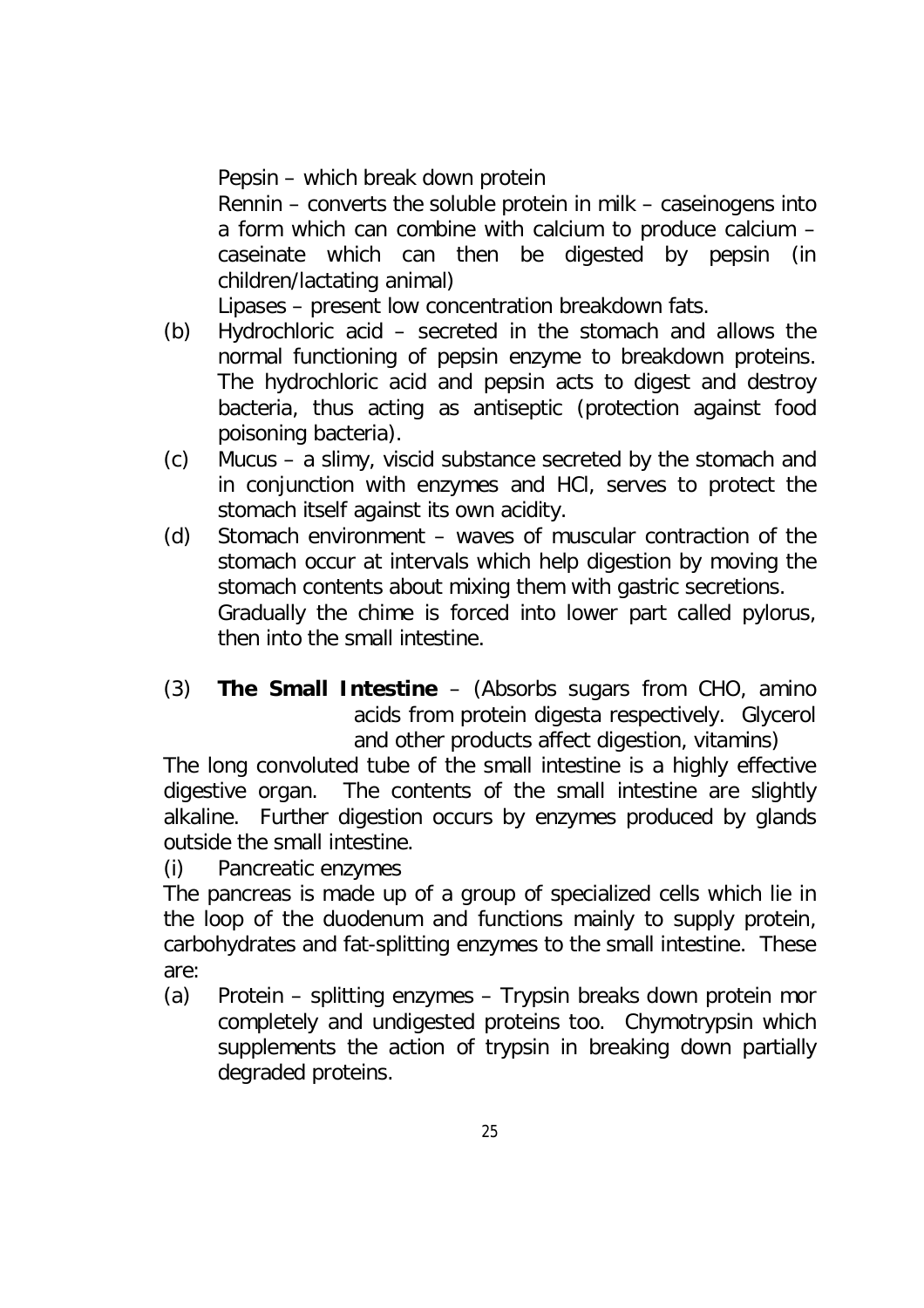- (b) Carbohydrate splitting enzymes pancreatic amylase splits starch much more efficiently than ptyalin present in saliva. Present in adults and absent in infants/babies.
- (c) Fat splitting enzymes Lipase secreted by pancrease splits fats into fatty acids and glycerol which are soluble in water. The alkali present in the small intestine changes part of the fatty acids into their alkali-metal salts which facilitate the absorption of far through the intestinal wall; eventually into blood stream.

Pancreatic – lipase activity is related to bile secreted by gall bladder.

# **(2) Intestinal enzymes**

These are secreted by the cells lining the small intestine. This includes:

- (a) Protein splitting enzymes Peptidases are a group of enzymes which complete the breakdown of protein fragments into their constituent amino acids. Nucleases can split nucleic acids, which are concerned with protein synthesis and are present in the nuclei of the cells of both animals and plant feeds.
- (b) Carbohydrate splitting enzymes maltase, sucrose (also called invetase) and lactase are supplementary CHO – splitting enzymes. Maltase split sugar maltose into glucose, sucrose split sucrose into glucose and fructose while lactase split lactose into glucose and galactose (in milk) present in large quantities in infants/babies on milk diet (lactation).
- (c) Fat splitting enzyme intestinal lipases supplements the action of lipases secreted in the stomach and by the pancrease (gastric lipase and pancreatic lipase respectively).
- (3) Bile is an alkaline liquid with a colour varying from reddishbrown to yellow and even green, with musky smell and bittersweet taste. Bile is secreted by the liver and gradually fills up the gall bladder through bile duct. Bile itself has little digestive action, however, it greatly increases the extent of the splitting of fats in the small intestine by the pancreatic lipases.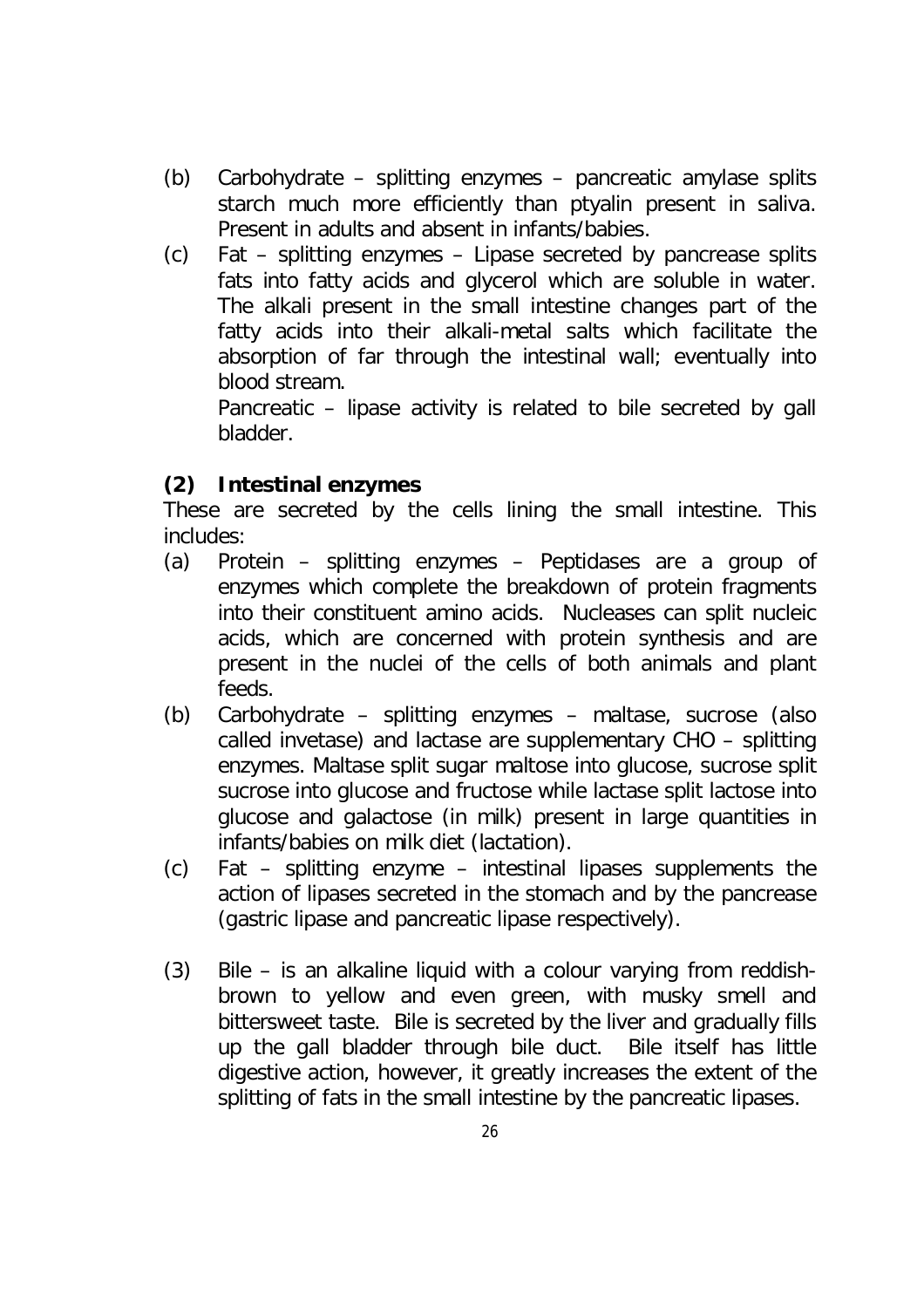- Bile promotes the emulsifying of the fats in the liquid contents of the intestine.
- Bile also assists the absorption of the fat-soluble vitamins A, D, K.
- Bile also increases the efficiency of the enzymes which digest CHO and protein.
- (4) The large intestine (Absorbs vitamins of the B-group and small amount of sugars arising from the breakdown of fibrous material)

The large intestine has three digestive functions:

- (i) It absorbs any remaining food broken down by the digestive activities of the mouth, stomach and small intestine which has not already passed into the blood stream.
- (ii) Re-absorbs much of water which is the major component of the mainly fluid mixture in which digestion takes place in the stomach and small intestine. Waste material and bacterial debris can therefore leave the body in dry form as faeces.
- (iii) Serves as an incubator in which certain harmless bacteria can grow, they break down some tougher food components which are resistant to the digestive enzymes. By this action they multiply inside the large intestine, the bacteria synthesise some vitamins (B-group) which contribute to the body's total nutritional intake.

#### **FEEDS AND FEEDING**

Feed is a material, which after ingestion by the animal is capable of being digested, absorbed and utilized to satisfy metabolic needs i.e. being transformed into body elements of the animal. The compounds of a fed that are capable of being transformed into body elements are known as nutrients.

The metabolic needs include:

- (i) Maintenance supply of energy for physiological processes whether new tissue or products are formed.
- (ii) Growth this is a building process of the body. Growth may be defined as correlated increase in mass of body indefinite intervals of time in a way characteristics of the animal specie.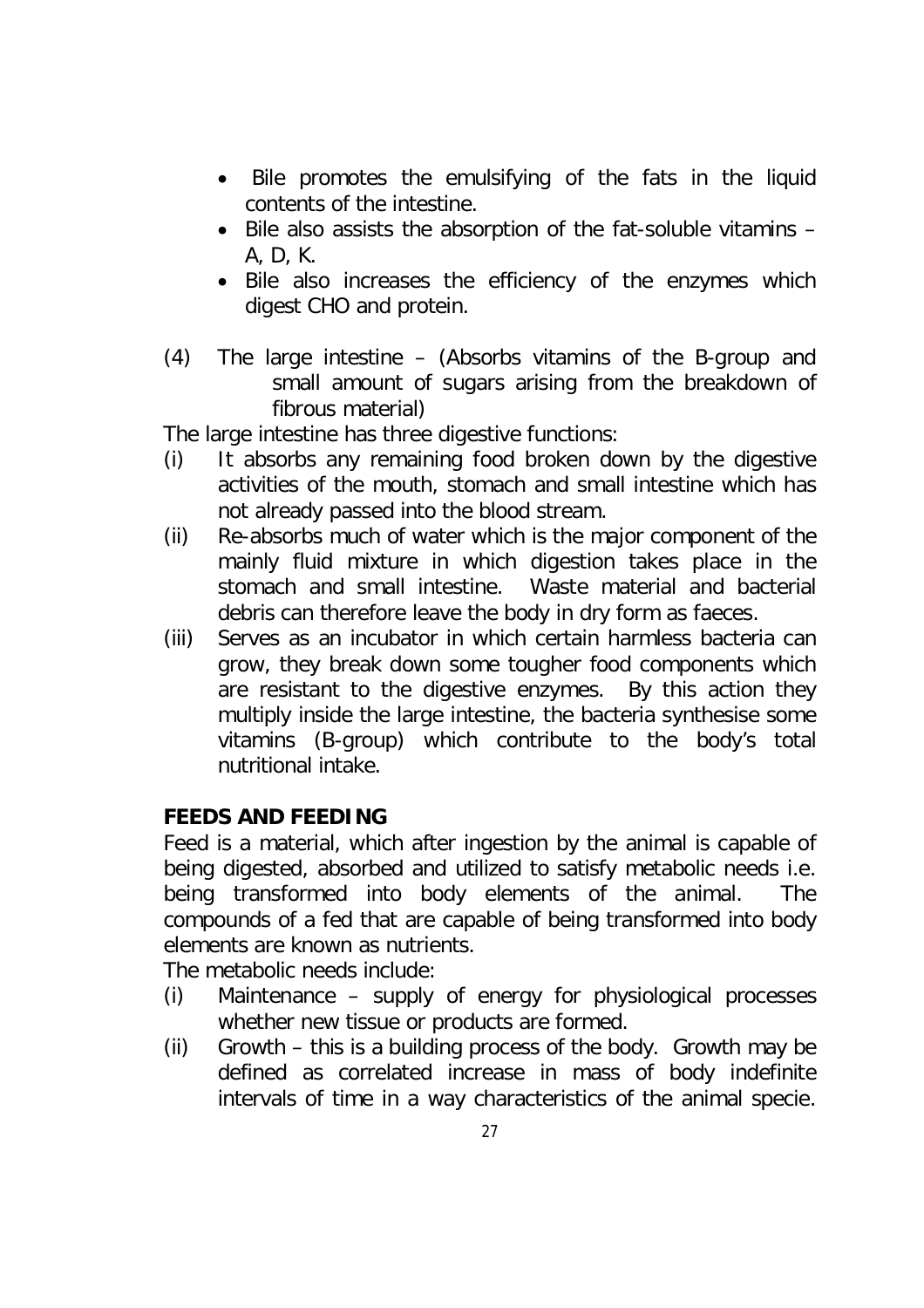There are two types of growth – Hyperplasia which is the increase in number of cells. Hypertrophy – which refers to increase in size of cells.

- (iii) Growth of hair and feathers
- (iv) For work muscle action. Energy is needed for work
- (v) For reproduction including egg production in poultry
- (vi) For fattening specialized production activities
- (vii) Milk production Lactation in milk producing animals, man, pigs, rabbits and pigeons
- (viii) For synthesis of specialized products synthesis of enzymes, hormones, haemoglobins, etc
- (ix) Catalysis in stimulating and regulating body activities e.g. vitamins, hormones and enzymes
- (x) Sleeping, breathing are important activities requiring good nutrition.

#### **TERMINOLOGIES AND DEFINITIONS**

- (1) Nutrition the science involving various chemical and physiological activities, which transform feed elements (nutrients) into body elements.
- (2) Feed is a material, which after ingestion by the animal is capable of being digested, absorbed and utilized i.e. before transformed into body elements of the animal. A feed is merely the carrier of nutrients. No feed has been found that is nutritionally complete for and balanced to the need of a given animal.
- (3) Feedstuff/Feed ingredients a feeding stuff is any product, whether of natural origin or artificially prepared that when properly used has nutritional value in the diet. It includes natural feeds of animal origin, synthetic and other pure nutrients.
- (4) Nutrients a nutrient is defined as any feed constituent or group of feed constituents of the same general chemical composition or a pure chemical compound that aids in the support of animal life. The constituents of a feed that are capable of being transformed into body elements are known as nutrients.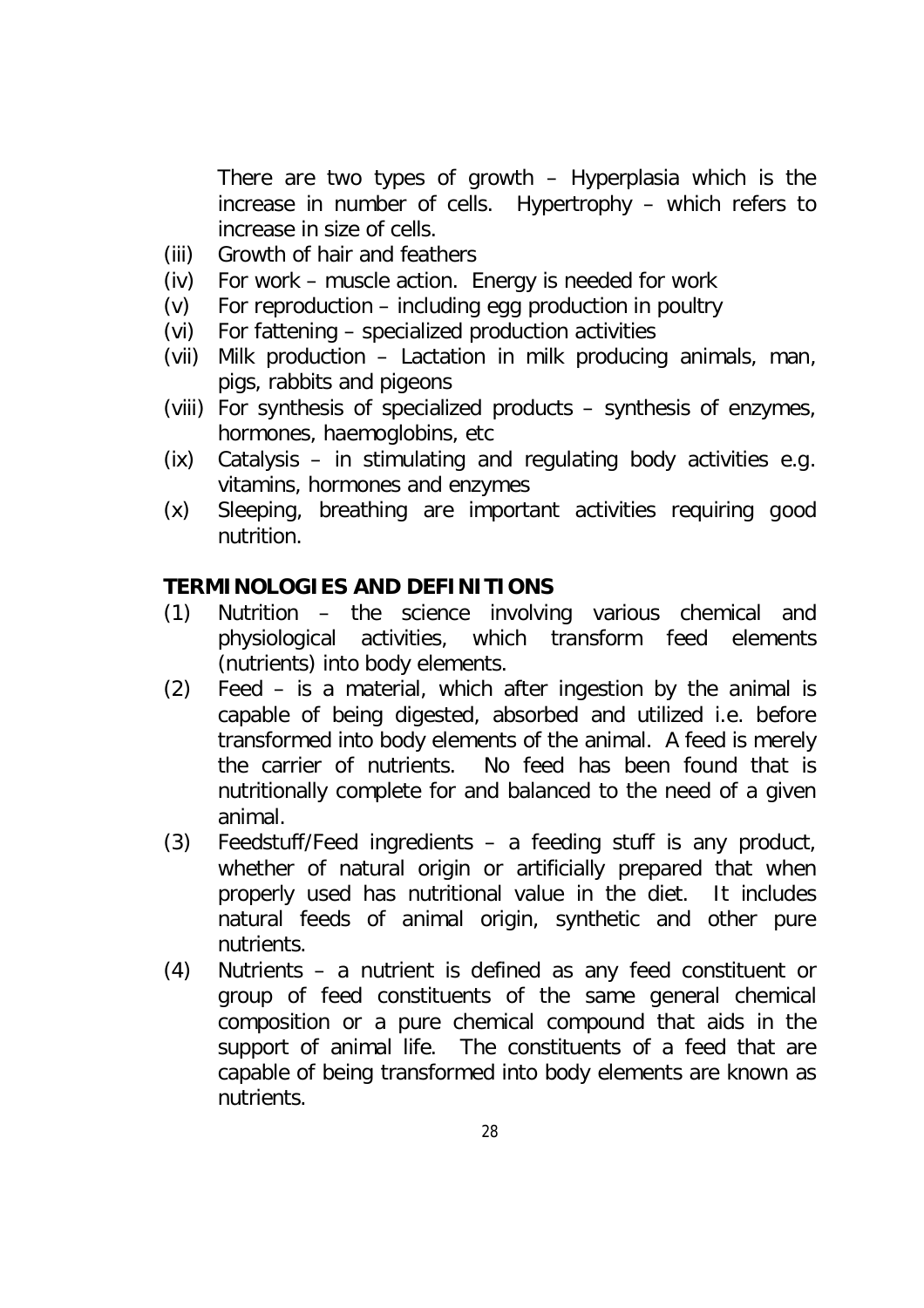- (5) Ration or Diet is a 24-hour allowance of feed or of mixture of the feedstuffs/feed ingredients making up the diet.
- (6) Feeding is a practical application of nutrition, i.e. consideration of management, formulation, palatability, economics, etc.
- (7) Formulation is the process of constructing a feed or diet formular.
- (8) Balanced diet the food or feed that supplies all the essential nutrients in the proper amounts required for optimum performance of the animal.
- (9) Complete feed a balanced ration for the animal in a single form. It provides all the nutritional requirements (except water) needed to maintain normal health or to promote production.
- (10) Basal (Energy) Feeds nutritionally, basal feeds are mainly concentrated sources of energy being especially rich in starches and sugars. They are grains and grain by-products that contain not more than 16% protein and 18% crude fibre.
- (11) Supplement is a feed or a feed mixture use with another feed to improve the nutritive balance of the total ration or diet.
- (12) Concentrate is usually described as feed or feed mixture which supplies primary nutrients (protein, carbohydrates and fat). It is a commercially prepared supplement which refers to a concentration of protein, minerals or of vitamins in excess of those found in basal feeds. Have digestibility.
- (13) Husks is leave enveloping an ear of maize or outer covering of kernels or seeds especially in the dry form.
- (14) Ear of maize entire fruiting head of Zea mays including only cob and grain.
- (15) Cob the fibrous inner portion of the ear of maize from which the kernels have been removed.
- (16) Kernel refers to a whole grain.
- (17) Hulls outer covering of grain or kernel.
- (18) Forage or roughage any material substance for feeding livestock, which contains more than 18% crude fibre, materials making up the fodder.
- (19) Anorexia loss of appetite in disease condition.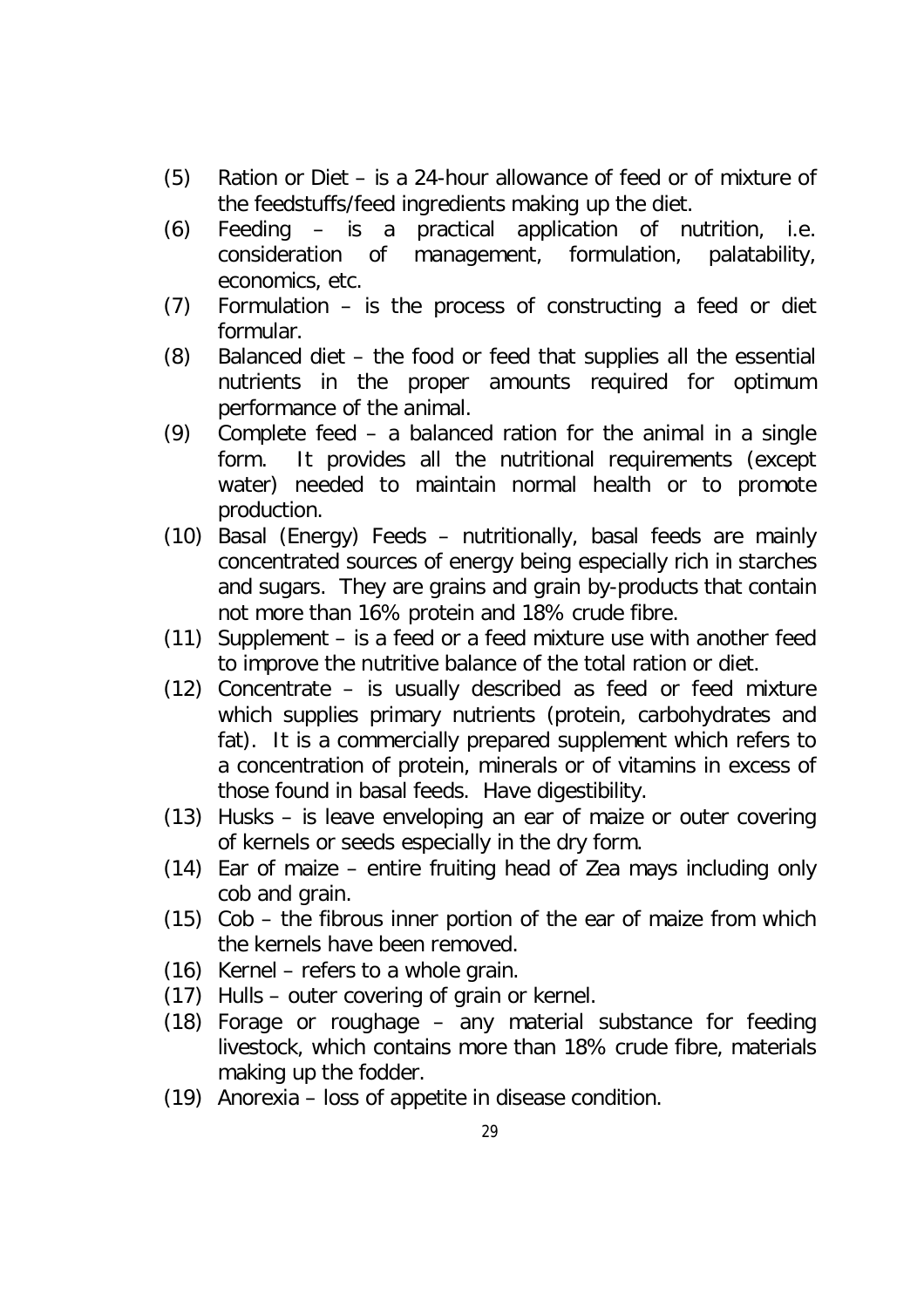- (20) Appetite is a desire or inclination for food. It is a conditioned reflex. It is related to taste, smell and appearance of food. Well developed in man than in farm animals.
- (21) Additive a substance (or mixture of substances) added to the feed to meet a specific purpose. An additive may enhance the nutritive value, sensory value or shelf life of the feed. Additive is involved in the production, processing, packaging and/or storage of the feed without being a major ingredient.
- (22) GIT gastro intestinal tract, responsible for the digestion, absorption and assimilation of feed and nutrients.
- (23) Ration Formulation this is the act of combination and recombination in specific ratios of feed ingredients/feedstuffs to obtain feed for the nutrient requirement of farm animals.
- (24) Feedmill is an establishment/place where feeds/commercial feeds are provided using specialized equipment according to the feed formulation.
- (25) Feedmillers owner of a feedmill, for commercial/personal use.
- (26) Proximate Analysis this refers to the analysis of chemical constituents of feed, feed ingredients using established standard methodologies/procedures AOAC (1995).
- (27) Nutrient Requirements this refers to specific requirements for nutrients by farm animals and this can be affected by a number of factors.
- (28) Antinutritional factors these refers to chemical compounds/metabolites which interfere with the normal process of digestion, absorption and assimilation of nutrients from feedstuffs/feeds.
- (29) Feed Microscopy this is the science of identification, evaluation of feeds/feedstuffs by visual appraisal using a microscope, hand lenses. Essentially it involves physical and textural examinations.
- (30) Nutrition evaluation refers to the assessment of feed/feedstuff for its nutritional adequacy. This can be physical, chemical, biological or microbiological in nature.

#### **NUTRIENT REQUIREMENTS**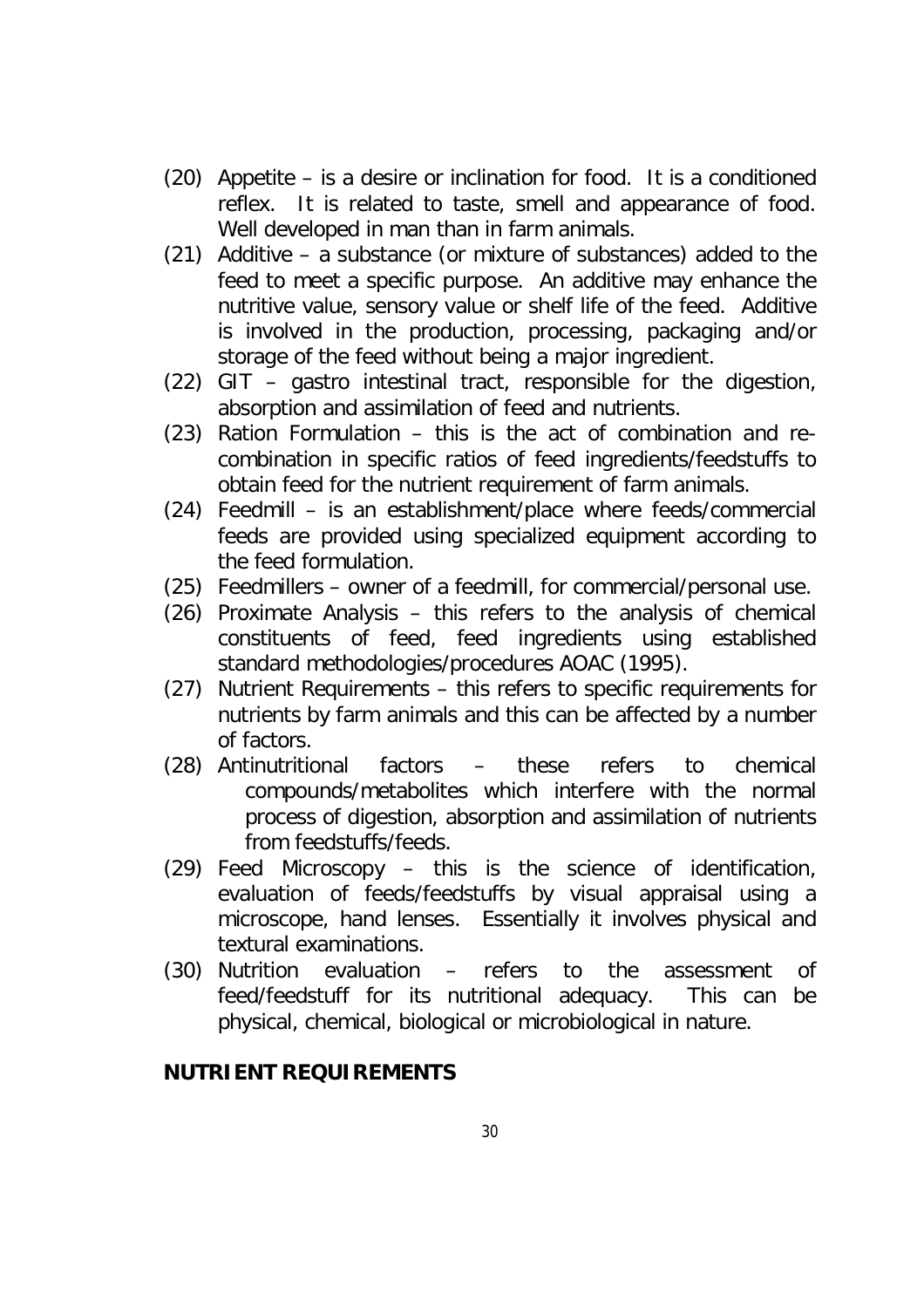Nutrient requirements deal with the adequacy of the feed to the needs of the farm animals. Adequate nutrition seems to be the most important environmental factor that influences the ability of the animal to attain their genetic potential for growth, reproduction, longevity and respond to stimuli.

There are at least 40specific nutrients (chemical elements) that need to be present in the diet to support life, growth and optimum reproduction. These consist of 13 important amino acids, 13 vitamins, 13 essential minerals and 1 fatty acid known as linoleic acid.

Amino acids – Arg, Cystine, Gly, Hist, Ile, Lys, Met, Phe, Thr,Tryp, Tyr,Val

Minerals – Ca, P, Mg, Na, K,Cl, Mn, Zn, I, Cu, Fe, Co, Se

Vitamins – A, D, E, K, Thiamine, Riboflavin, Niacin, Pantothemic acid, Pyridocine, Biotin, Choline, Folic acid, B<sub>12</sub>

Fatty acid – Linoleic acid

The essence of nutrition is to define the nutrients required by the animal to perform at a certain level, identify a suitable source of those nutrients and match these two in a diet formulation to obtain a balanced diet.

The requirement for any nutrient may be defined as the amount of that nutrient which must be supplied in the diet to meet the needs of the normal healthy animal given an otherwise completely adequate diet in an environment compatible with good health.

Summarily, nutrient requirement is the amount of a given nutrient required by the animal to maximize performance e.g. a specified rate of growth or a stated level of production.

The nutrient requirements of farm animals are documented and published by National Research Council (NRC), USA, Agricultural Research Council (ARC), UK, Nutrient Requirements Table, Aduku (1993), Nutrient Requirements of Poultry by Fetuga (1984); Nutrient Requirements Table by Olomu (1995).

#### **FACTORS AFFECTING NUTRIENT REQUIREMENTS**

Certain factors affect the levels of nutrients required for optimum performance of farm animals. These includes –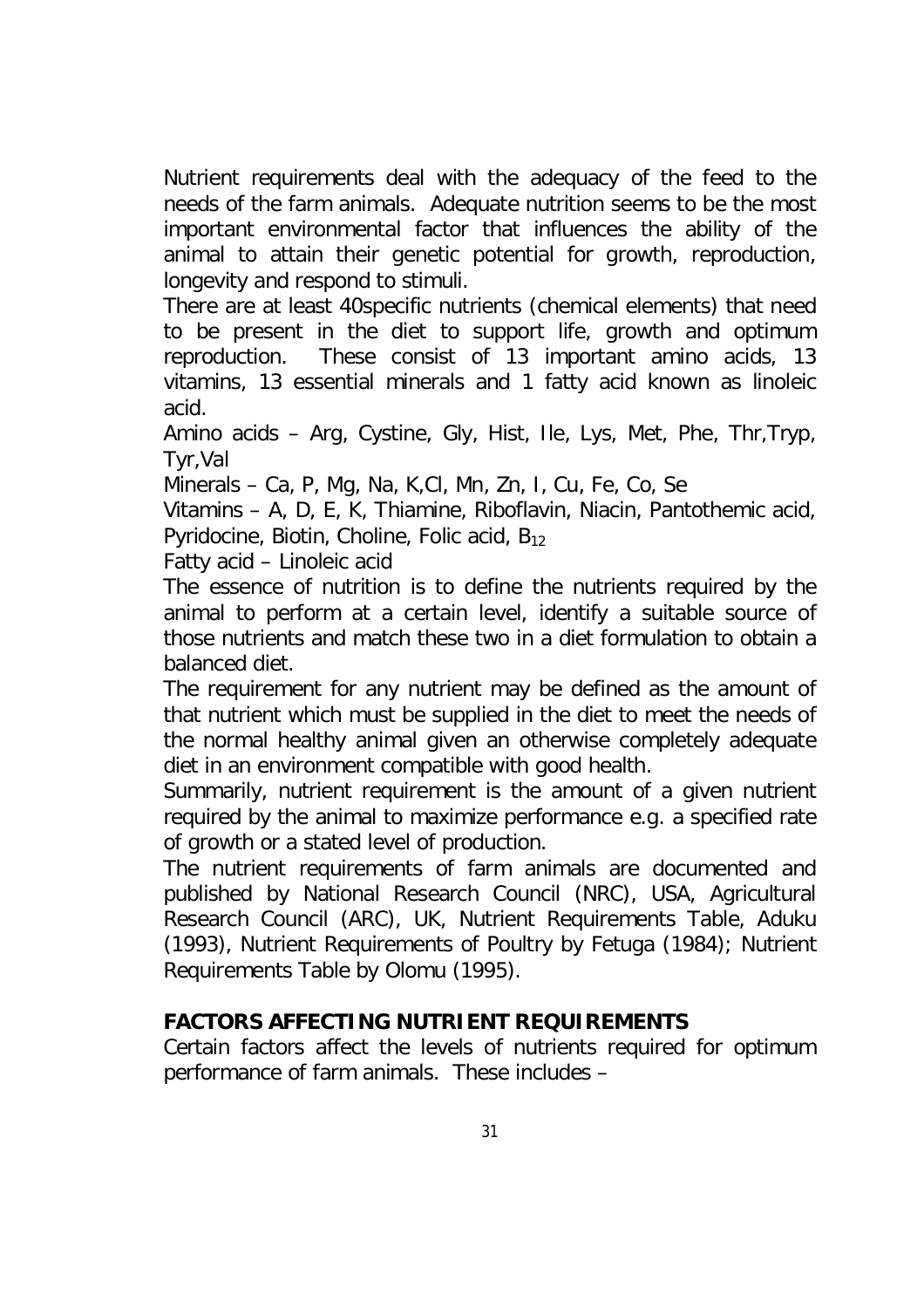- (1) Texture of feed feed particle size affects nutrient requirement. Coarse feed may not be consumed sufficiently by very young animals. Pelleting of a bulky diet will increase the nutrient density per unit volume thus increasing nutrient consumption.
- (2) Energy content of the diet the largest single dietary need of animals is for energy. Energy is required for all processes of life. This energy is bound in molecules of carbohydrate, fat, protein and alcohol. Birds tend to satisfy their energy requirements first hence the energy content of the diet tends to influence the intake of other essential nutrients. Efficient utilization of proteins is dependent on the amount of energy available, hence, the concept Protein:Energy ratio in farm animal nutrition.
- (3) Environmental condition Temperature, climatic conditions have marked effect on energy requirement and hence on feed intake and other nutrients. Animals tend to eat less in warm/hot than in cold environments – rainy/harmattan. Temperature also influences the requirement for (vitamins).
- (4) Age nutrient requirements change with age of the animals. Age relates to growth and increased metabolic activities.
- (5) Sex boars, bucks (male farm animals) require more energy and nutrients than, sows, does (female animals).
- (6) Physiological/Productive state rate of growth, egg production, amount of milk produced, pregnancy lactation can affect the nutrient requirements of farm animals. Mature cockerel will have low requirement for amino acids (nutrients) than the laying hen producing eggs.
- (7) Physical activity active farm animal require more energy and nutrients than inactive/less active animal e.g. Athletes and nonathletes.
- (8) Size of the animal and breed large animals and people need more feed and hence nutrients than smaller animals. Breed effect is important e.g. light breed and heavy breed, fish (genetical) vs. rabbit.
- (9) Effect of health status this can affect the requirement for nutrients. Diseased condition or ill-health, absence or presence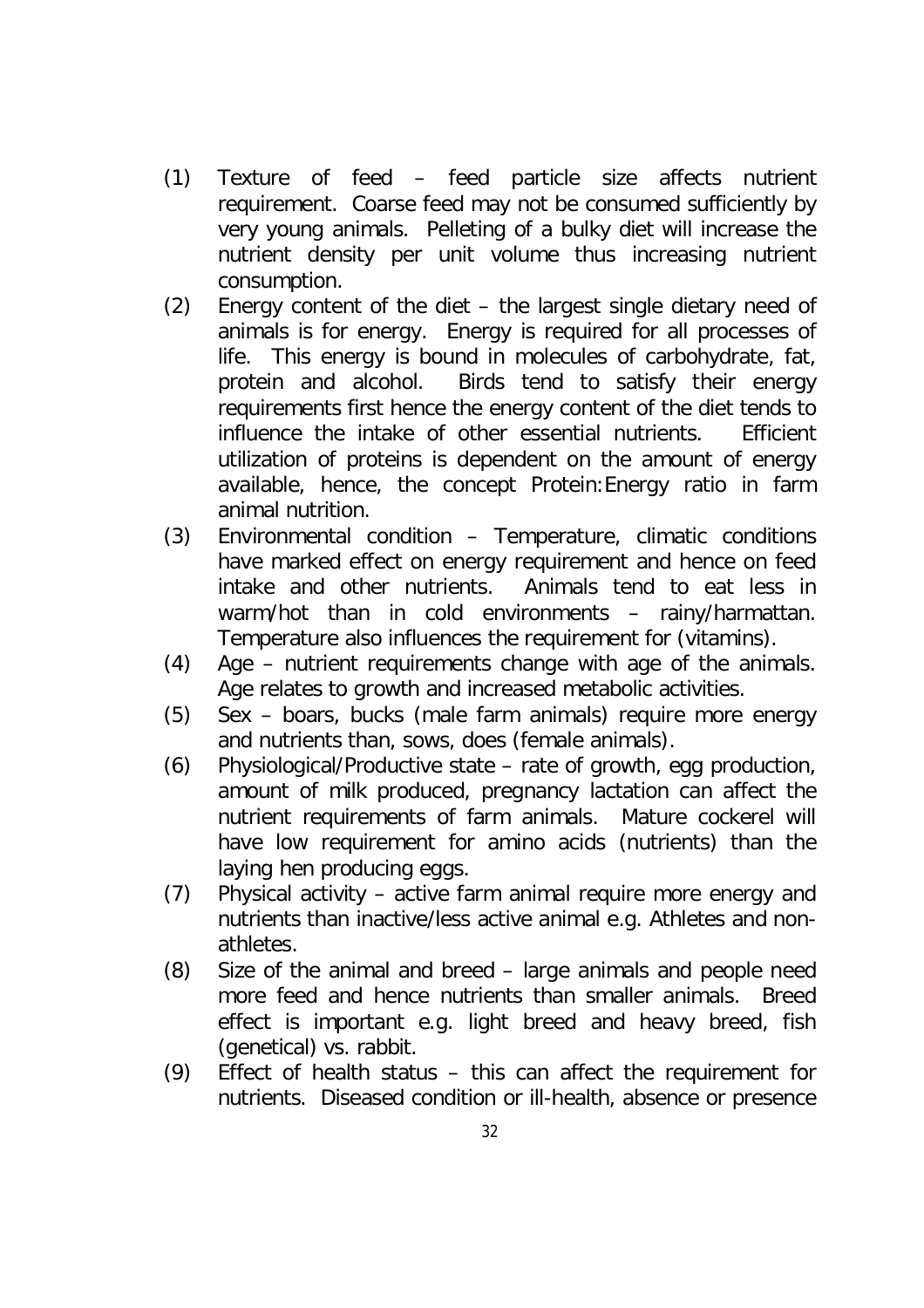of internal parasites. Animals recovering from illness need more energy and nutrients than healthy animals e.g. diarrhea and  $H_2O$ .

- (10) Balance between nutrients the balance between amino acids, dietary protein levels versus individual amino acids, this may affect the metabolic utilization of individual nutrients and hence their requirements.
- (11) System of management in poultry and pigs, floor or cage rearing, intensive or extensive management system can affect requirements for specific nutrients.
- (12) Presence of antinutritional factors availability of nutrients from various feedstuffs may be affected by certain substance (anti-metabolites) e.g. phytase, oxalate may render ions of Zn, Mn and Ca completely unavailable to the animal.
- (13) Destruction or loss of nutrients in feed/feedstuffs improper processing e.g. overheating of a feedstuff may result in denaturation of protein or the browning reaction of Maillard's reaction.
- (14) Stress stresses occur in every day life and these may affect nutrient requirements e.g. hot weather and vitamin C supplementation in feed or water.
- (15) Competition for absorption due to nutrient imbalances and competition for active transport of nutrients. Metabolites may react with the epsilon amino groups of lysine thereby decreasing protein value of diet.

#### **NUTRIENT/CHEMICAL COMPOSITION OF FEEDSTUFFS**

This refers to the chemical constituents of feedstuffs. It depicts the amount of nutrients present in a feed ingredients/feedstuffs which confers specificity on the feed ingredients.

This composition indicates is a pointer on the usefulness and for what purpose the feedstuff can be incorporated or used in the nutrition/feeding of farm animals. Most importantly, nutrient composition assists in the classification of the different feedstuffs. The nutrient/chemical composition of feedstuff is affected by

- (1) Processing method
- (2) Season/climatic conditions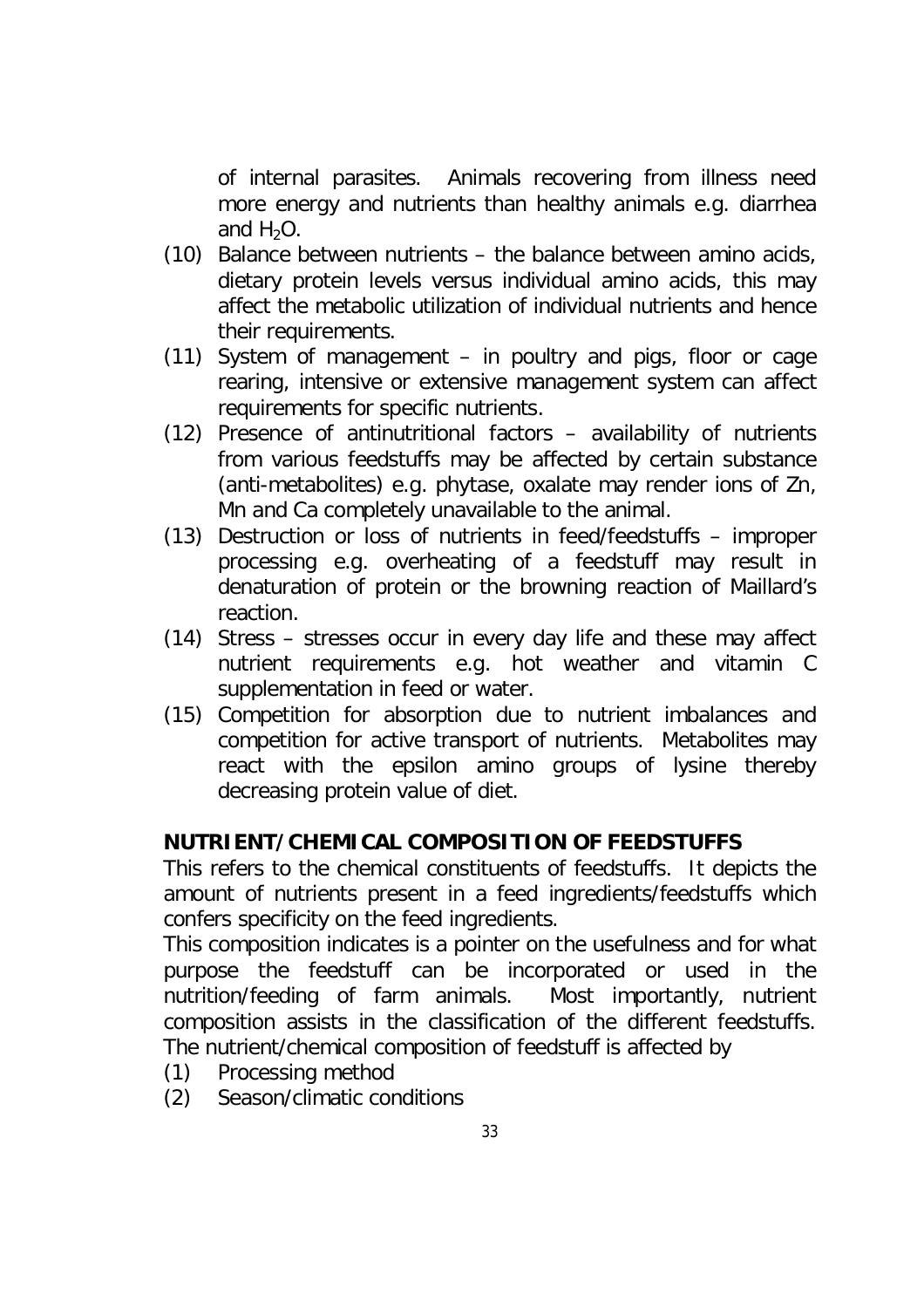- (3) Age/growth stage in forages
- (4) Presence of antinutritional factors
- (5) Storage

# **INTRODUCTION TO FEEDS AND FEEDING OF DIFFERENT CLASSES OF LIVESTOCK**

The term 'food' is usually used in relation to human diets while the term 'feed' is used in relation to farm animals. However, foods and foodstuffs are sometimes used for both farm animals and human beings to describe foods or and feed ingredients are the sources of nutrients in the diet.

The expression concentrate foods' is used to describe those foodstuffs that contain less than 15% water.

Succulent foods are those that contain 70% or more of water. Succulent foods can be classified into 2 broad groups

- (a) Roots and Tubers
- (b) Green fodders

# **Classification of foods and Feeding stuffs**

Foods and feeding stuffs can be broadly categorized into 5 as follows:

1. Energy sources: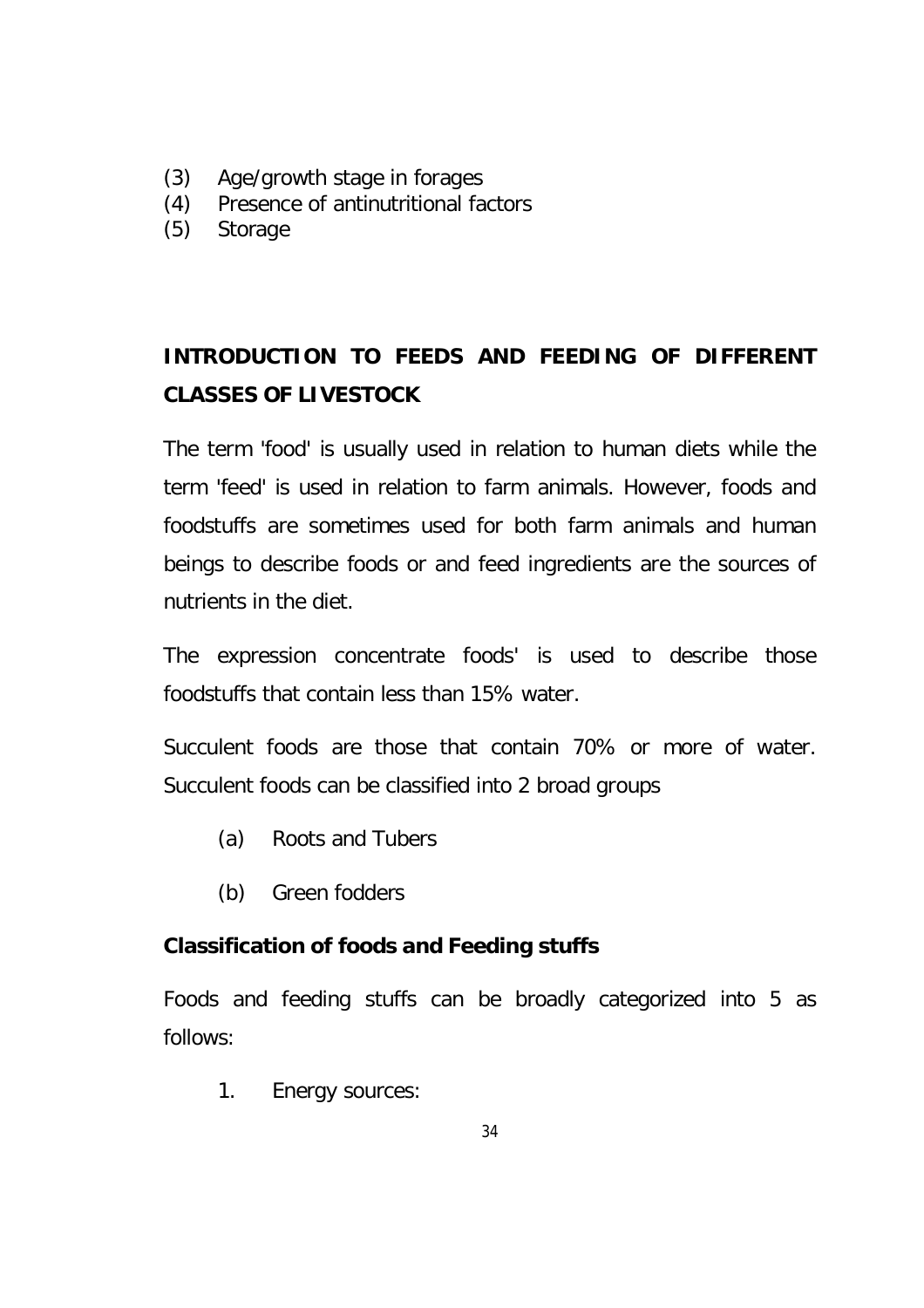- 2. Protein sources
- 3. Mineral Supplements
- 4. Vitamin supplements
- 5. Feed additives or non nutritive additives

#### **ENERGY SOURCES**

This consists those foods, grains and feed ingredients that contain less than 20% of protein in dry state. Examples are cereals and some of their by-products, starchy roots, fats and oils, sugars and syrups.

#### **STARCHY ROOTS AND TUBER**

Starchy roots (i.e. tubers and roots crops) most widely cultivated in tropical and sub-tropical part of the world are cassava, yams, cocoyam's and sweet potatoes in that order roots are also eaten in small quantities in some tropical countries. In temperate countries, the most widely cultivated root crop is irish potato. irish potato are also grown in some tropical areas.

Starchy roots contain large quantities of starch and so are high in energy per hectare than most cereal. They are however, generally low in protein (1 – 4%) minerals and vitamins. Starchy roots forms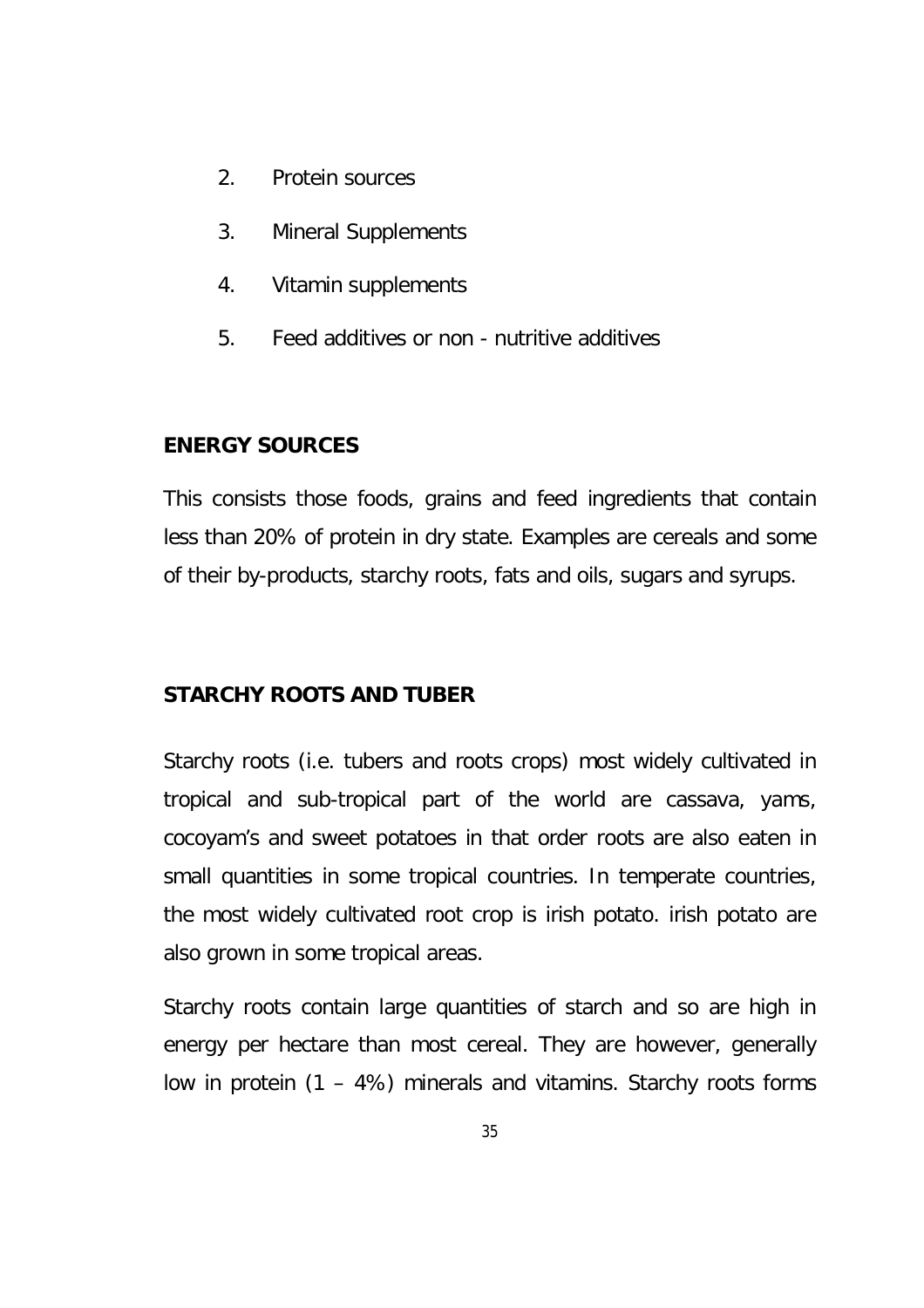the major part of the diet of man in many party of the world. They are sometimes used in feeding of farm animals e.g. cassava and its products like gari, cassava flour or fermented cassava meal may be used to replace a large pro-portion or all of the grains in poultry and pig diets. In using cassava, care must be taken to balance the diets for protein and amino acids, especially methionine.

Starch and root crops are relatively easy to grow with high yield even on poor soils. They contain large quantities of starch and so are good energy source. They produce more energy per hectare than most cereals but are generally low in protein (1- 4%), minerals and vitamins. Starchy roots form the major part of the diets of man in many parts of the world. They are sometimes used in the feeding of farm animals.

#### **CASSAVA**

It is a very popular tropical plants use in feeding man and all classes of livestock. There are two main types. These are the varieties like types *manihot utilisima* or *manihot esculentus* and the sweet types *manihot palmate*.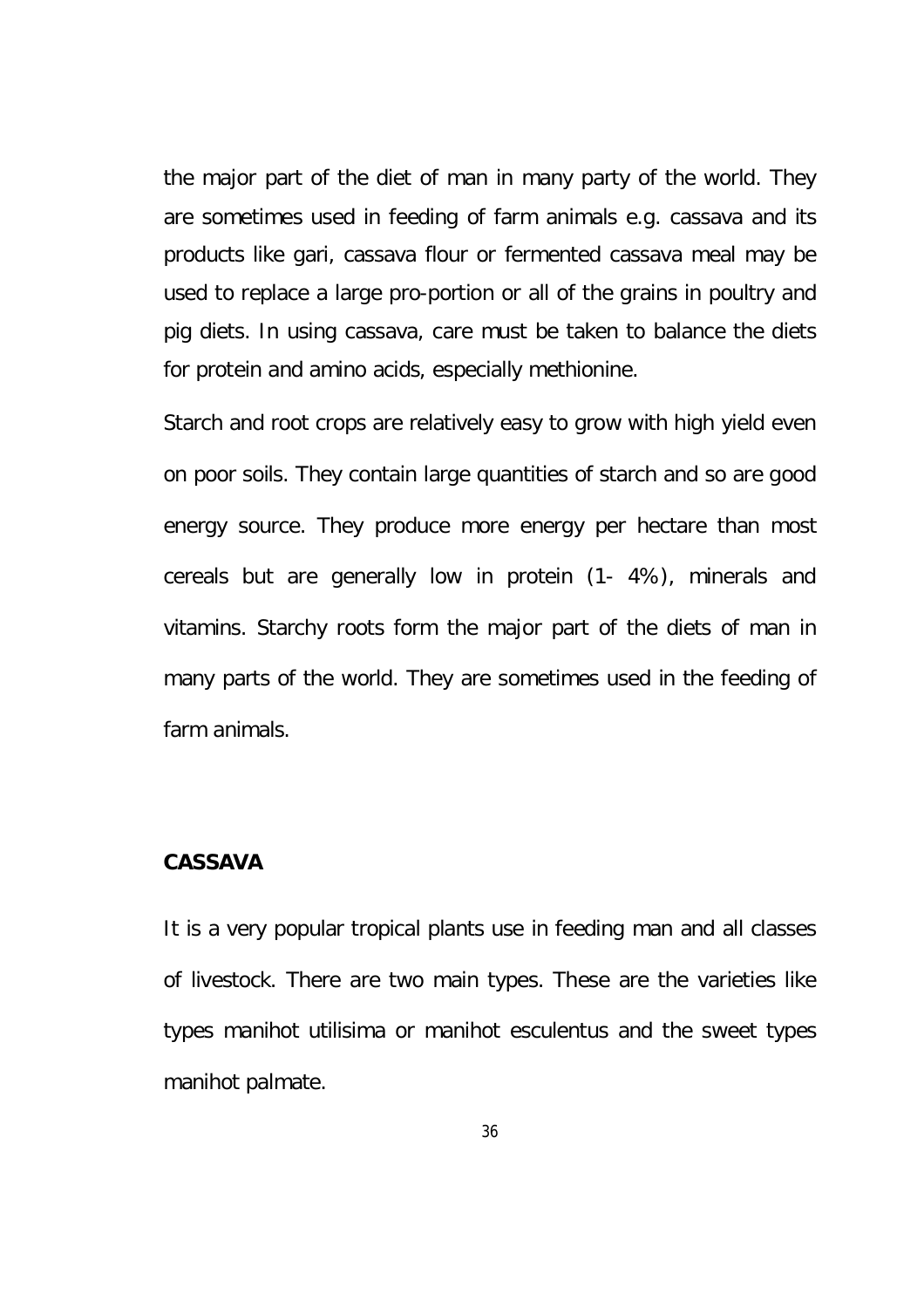It is easy to propagate from stem cutting and is one of the most productive root crops in the tropical areas. Its yield is between 10 and 20 tons per hectare. It is available all the year round. Cassava contains between 50 and 70 % water. It is low in protein  $(1 - 3 \%)$ , oil, ash and crude fibre (up to 5% CP can be obtained from some of the new variety). The protein content of cassava tuber is deficient in lysine, methionine, tryptophan, tyrosine and phenylalanine but high in arginine. It is low in minerals and most vitamins but it is high in energy content.

The peels of cassava are richer in protein, oil and ash than the peeled protion. On a dry basis, cassava leaves have protein content that range between 14 and 69% DM. It is fair in lysine content marginal in tryptophan and isoleucine but deficient in methionine.

Cassava is able to serve as substitute to maize in livestock feeds at levels between 5 and 50 %, well processed cassava leaves and peels are widely fed to cattle, sheep and goats.

#### **LIMITATIONS**

37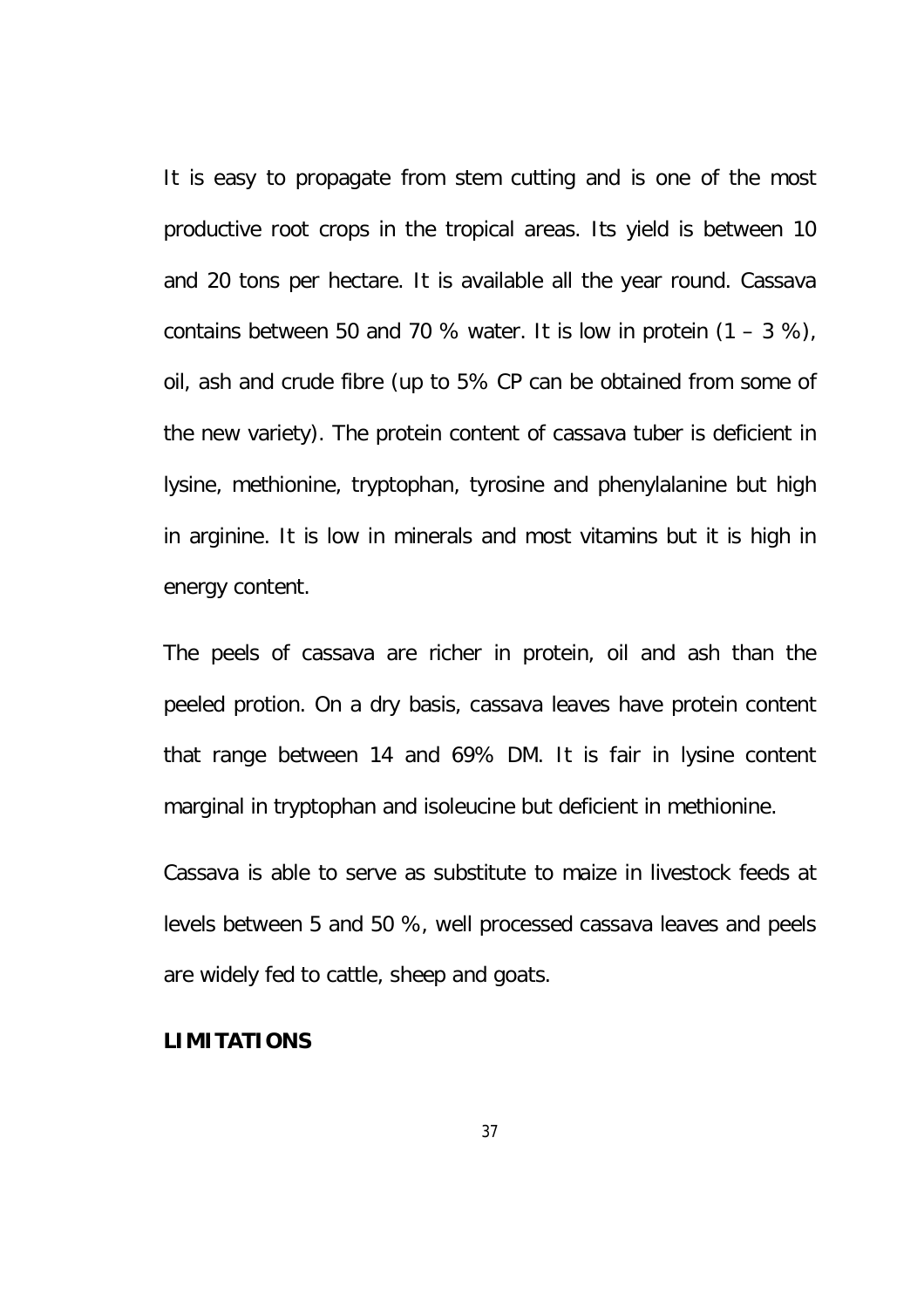Both the bitter and sweet varieties contain cyanide. The content of cyanide in fresh tuber of bitter varieties contain less than 100mg/kg. The peels contain 3 – 10 times more cyanide than edible portion. Levels of cyanide less than 50mg/kg are considered harmless, 50 – 80mg/kg slightly poisonous, 80 – 100mg/kg toxic and above 100mg/kg fatal.

Symptoms of eating raw or improperly processed cassava in man include feeding of sickness nausea a, vomit by abdominal distention respiratory difficulty and collapse. Over a long period of consumption, raw cassava may caused goitre, deformed and mental defective cretinism, ataxia, neuropathy with mental retardation. Detoxification of cyanide is required.

Cyanide is detoxified into thiocyanide and thus involves the use of sulphur. Some of these sulphur are obtained from sulphur containing amino acid. Cyanide also interfere with thyroid gland and therefore interfere with iodine metabolism.

However, much of the cyanide is removed during processing of cassava. The processing method include cooking, frying, boiling,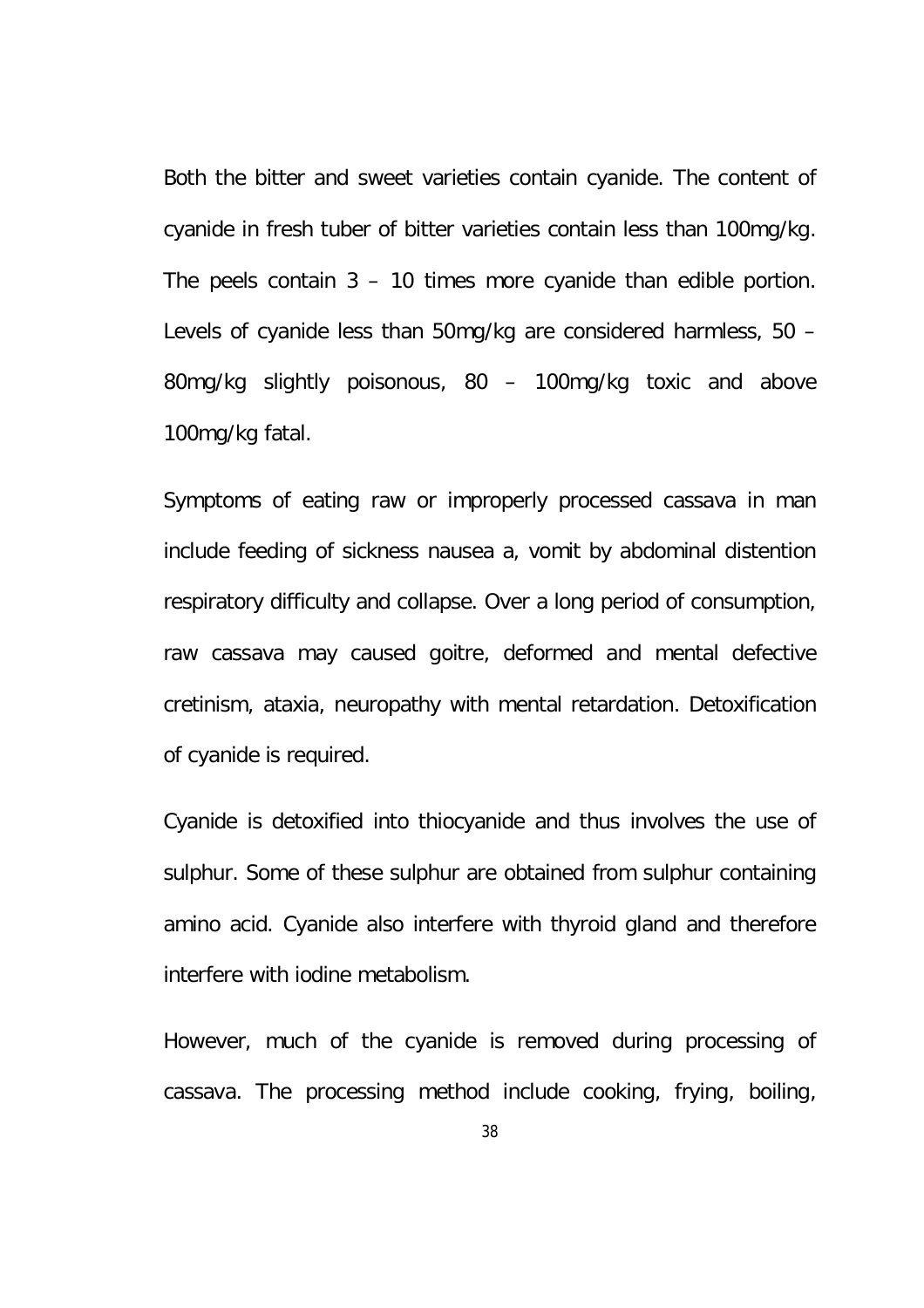washing, grating, soaking, fermentation and sun drying and long period of storage. Properly processed cassava products are virtually free of HCN. High levels of cassava in feed make the feed to become dusty, hence molasses and oil may be added to reduce the level of dustiness.

The leaves and peels of cassava are widely fed to cattle, sheep and goats, although with fatal consequences sometimes.

### **YAM**

It is mainly cultivated for human consumption. There are different species of yam. The most popular ones are:

- 1. Water yam Dioscorea alata
- 2. Aerial yam Dioscorea bulbifera
- 3. Yellow yam Dioscorea cayeneusis
- 4. Tritollate yam Dioscorea dumetorium
- 5. Chinese yam Dioscorea esculenta
- 6. White yam Dioscorea rotundata

Yam is high in water content, high in soluble carbohydrate, low in cp (1-4%), low in fibre and fair in ash. The protein content is low in lysine, methionine, tryptophan but contain fair amount of valin, arginine and isoleucine. It also contains fair amount of B. Complex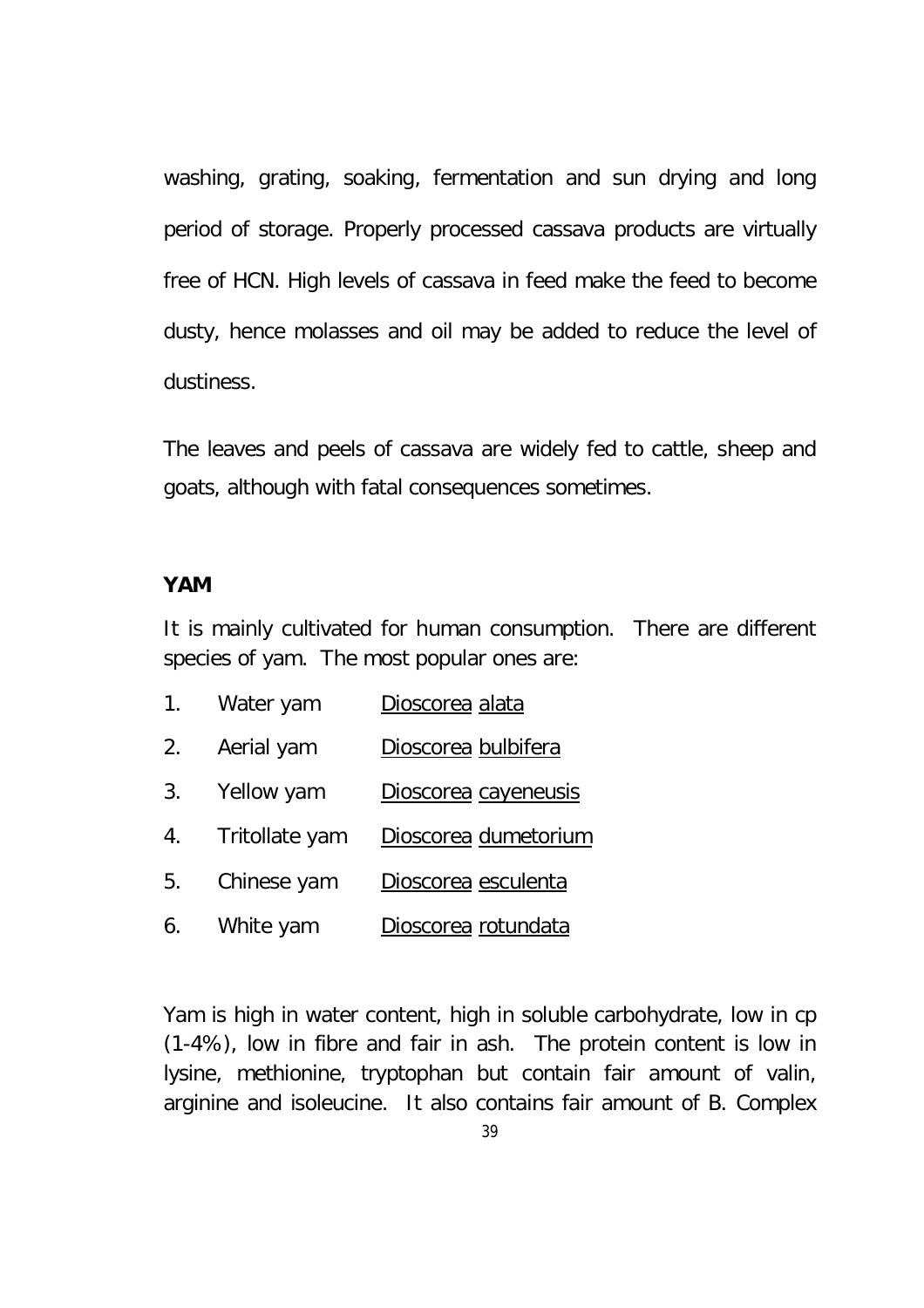and minerals. Yam peels are valuable as livestock feed especially in ruminant animals.

## **LIMITATION**

The major set back in the use of yam as livestock feed is the content of its major antinutritional factor (alkaloid) which can reduce the level of intake with time. It also have an itching effect on the palate. Some varieties contain tannin up to 0.4% and saponin. Most of these antinutritional factors are destroyed during cooking and drying.

## **COCO YAM**

Cocoyam can be fed to livestock. However cocoyam should be cooked before being fed to livestock particularly pigs since the acid (Ca – oxalate) or saptoxin contained in the corn is irritating to the digestive tract and may even be poisonous. The pods and leaves of cocoyam are valuable feed for ruminants (cattle sheep and goats).

Cocoyam are edible aroids. There are two major species and they are

- 1. The yaro cocoyam, colocasia esculenta (koko funfun) and
- 2. The yannia cocoyam, xanthosoma sagitt, folium (koko pupa)

Cocoyam produces cormes, a form of underground stem. The big central corm is surrounded by smaller ones called cormels. The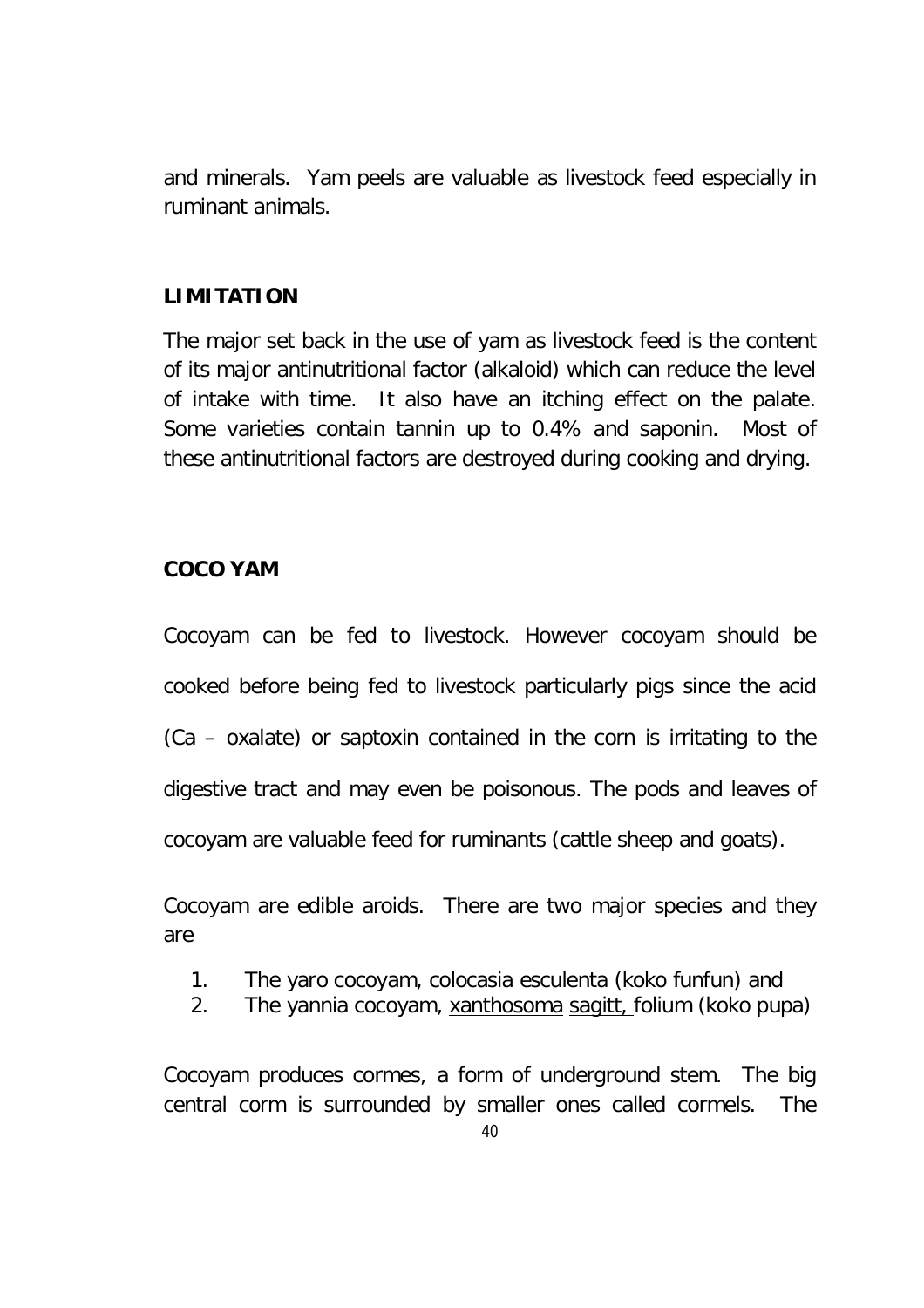cormels are the commonly used as human food. Cocoyams are fair high in water and carbohydrate contents. The starch of coco yam contains predominantly amylase and small amount of amylopectin. It is low in fat (less than 0.5%) and protein content. Proteins of cocoyam have fair amount of the essential amino acids but are low in lysine and hutidine. The peels are richer in oils than the inner content tuber. The leaves have higher nutrient content than the corms.

## **Limitations**

-Cocoyam can be fed to livestock. However, cocoyam should be cooked before fed to livestock especially pig. The peels and leaves of cocoyam are valuable feed for ruminants (cattle goats and sheep)

-Cocoyam contain some toxic factor. Cocoyams are irritating to the body because of the presence of calcium oxalate in them. However, when boiled or roasted, the irritation disappears.

-The corms of cocoyam contain a gastrogenic substance.

# **SWEET POTATO**

It is cultivated in both tropical and temperate areas. There are varieties. The varieties are colour yellow or red.

Fresh potatoes contain 70-80% of water. It is low in crude fibre, fat and protein. However, the protein content have high biological value and it is rich in essential amino acid. On dry basis over 90% of sweet potatoes tuber is made up of carbohydrate. The CHO is highly digestible when cooked but low when raw. Much of the starch in sweet potatoes is converted to maltose during cooking (i.e. heat, enzymatic hydrolysis and starch) and this is responsible for the sweet taste in cooked sweet potatoes.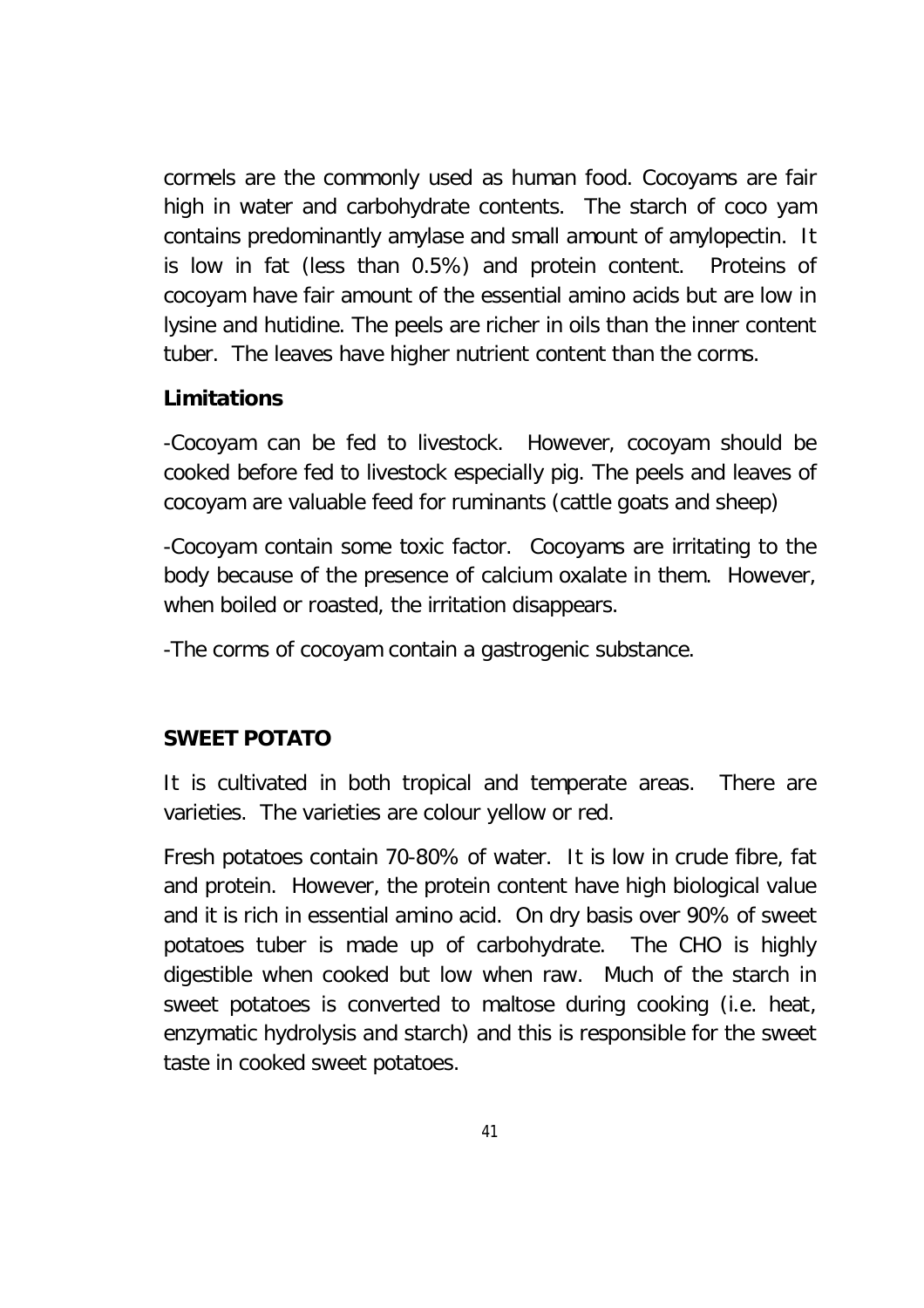Potato tuber is rich in carotene (especially yellow varieties), ascorbic acid (especially yellow varieties) and B-vitamin. However, storage and cooking reduce the content of vitamins. It has fair amount of ash and minerals e.g. phosphorus, calcium sodium, chloride and potassium. Its leaves are rich in protein, minerals and vitamins.

Sweet potatoes are good for all classes of live stocks. The leaves and vines of potato are useful feed for ruminants.

Sweet potato has been used in diets of pigs and can be used in poultry diets along with suitable protein supplements. The leaves and vines of potato are useful feed items for cattle. Cooked Irish potato can be used effectively in the diets of pigs.

Other energy supplier feedstuffs include

- Confectionary products
- Bakery wastes
- Cull fruits and vegetables
- Snack food waste

Kitchen/cafeteria/canteen waste

## **SUGARS AND SYRUPS**

SUGARS: sugars are cheap and easily digested forms of energy.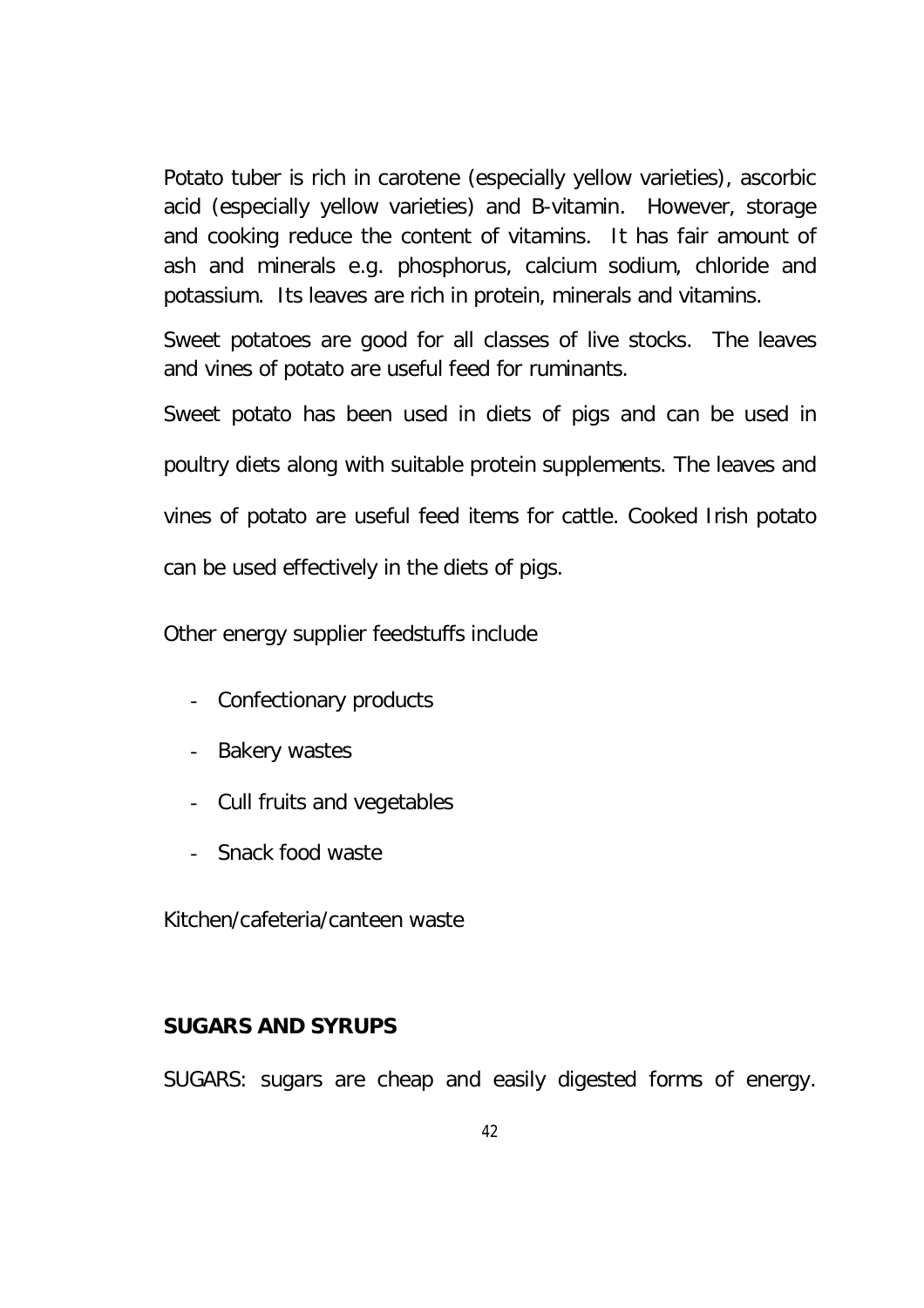Sugars are obtained from sugar came and sugar beet. After extraction, the crude sugar is refined and made into cubes (crystalline sugar).

Raw sugar, obtained from chewing the cane directly, contain small amounts of protein, minerals and vitamins refined sugars are however essentially carbohydrates and lack every other nutrients.

All white sugars i.e. crystalline table sugar cube sugar, icing are practically 100% sucrose and are free of any toxic factors. Brown sugar is less highly refined sucrose and contains traces of other sugars, minerals and colouring matter.

**Syrups:** Syrups are highly concentrated solutions in which the sugar unable to crystallize out because of the presence of small qualities of other substances. Some syrups, such as molasses and golden syrup are by-products of the manufacture of crystallize cane sugar. There syrups contain some ants of protein (0.3%), Ca (0.03%) and Fe (1.5 mg/100g). They are devoid of any other ingredients.

**Molasses:** Molasses are mainly by products of the manufacture of sugar from either sugar cane or sugar beets. Their sugar content is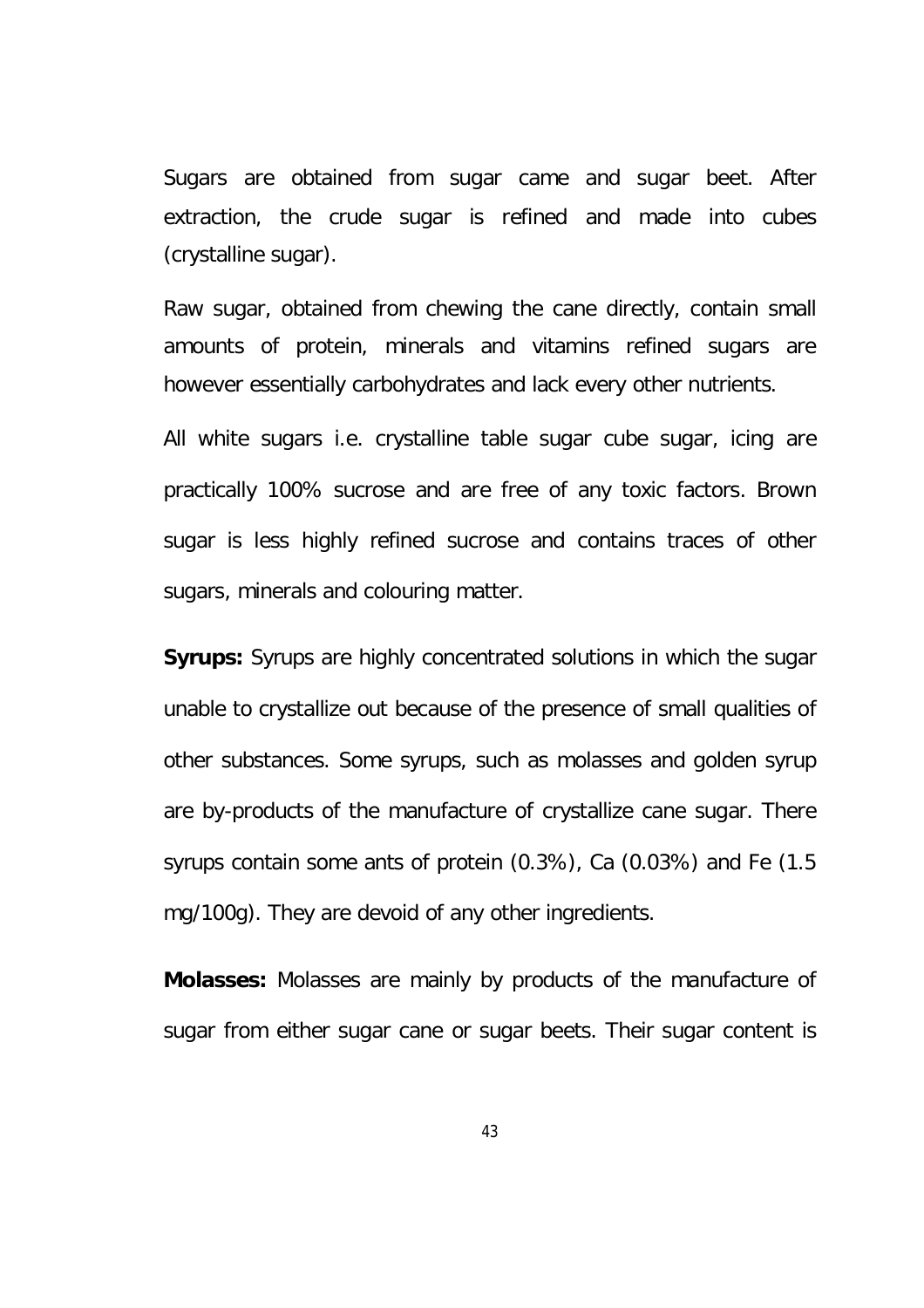about 50-60% and water content is between 22% (beet molasses) and 27% (cane molasses)

Beet molasses is higher in C.P (7-11%) then cane molasses (3-4%). Molasses have a mineral content of 8-10% composed mainly of Na and K salts. The Ca and P content are 0.10 and 0.02% respectively (for beet molasses) and 0.8 and 0.8% (for can molasses). The thiamine and riboflavin contents are each 0.05 mg/100g while the means content is about 1.5 mg/100g. The Fe content is between 0.01 and 0.02%

The use of molasses in poultry diets is limited by its laxative effects when used at high levels. Any level above 5% is laxative. Molasses may be used to prevent dustiness in mixed feeds and in the treatment of poultry blue comb diseases because of its sugar content.

Molasses can be used at a rate of 3-5% in the diet of sows to help prevent constipation enhance feed intake. It is also used to ensile forage during silage production for ruminant animals. The difficulties in obtaining the product limit the use of molasses in animal diets.

44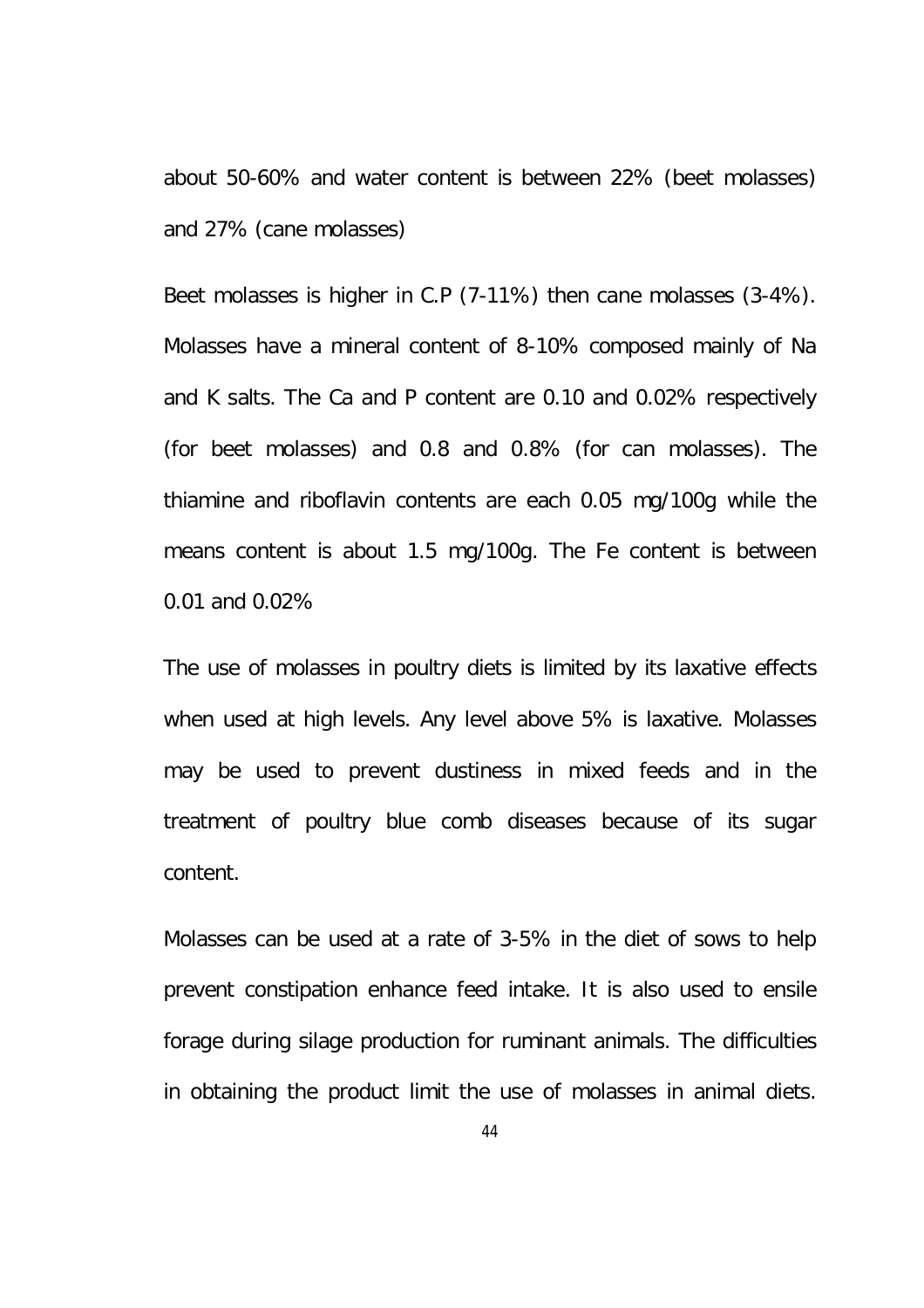Molasses is increasingly being used by human beings. It is sometimes used in place of honey.

**Honey:** Honey is made by bees. Most honeys glucose and fructose known as the invert sugars. Honey also contains some protein (0.4%), minute traces of Ca (0.005%), and small amounts of Fe (0.4 mg/100g) thiamine 0.05 mg/100g, riboflavin 0.05 mg/100g and niacin 0.2 mg/100g. Honey is an attractive, pleasant and sweet food.

**Jams:** Jams are prepared by boiling fresh fruit, or a pulp preserved with sulphurdi-oxide (sulphite pulp), with sugar. Depending on the antinutritional factors present in the raw materials, pectin may or may not be added. Jam is a general name for all such products.

Marmalade is synonymous to Jam in some parts of the world. In other parts, notably is a name used specifically for jams made from citrus fruits.

Most jams contain about 65-70% sugar, 0.5% protein. It also has Ca (0.02 – 0.04%), iron (1.2 mg), Vitamin A (2-10 mg/100g) and Vitamin C 10-45 mg/100g. Jams are pleasant, attractive and sweet foods.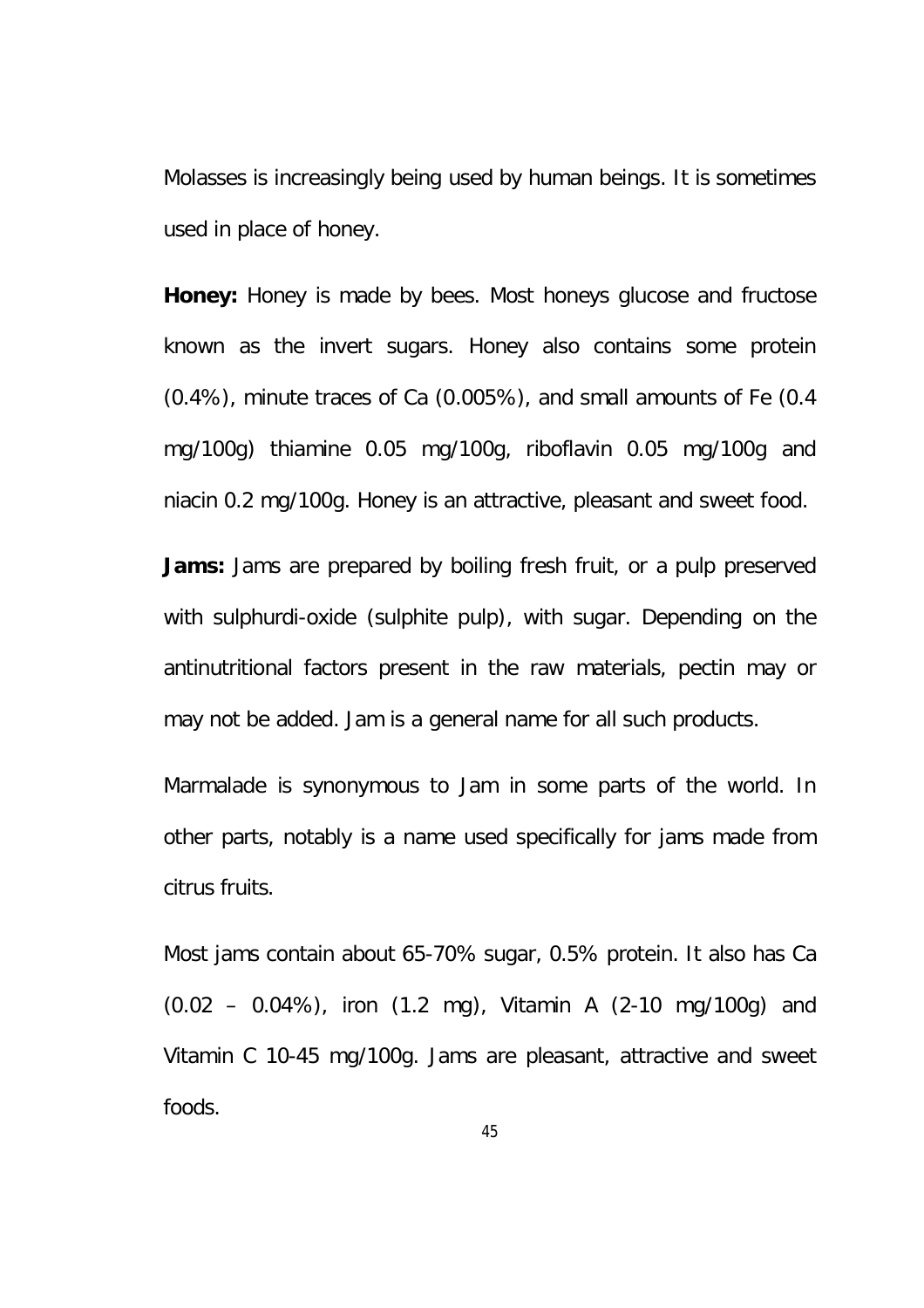### **CEREALS**

Cereals are mostly used in the tropical countries are maize, rice and guinea corn and to a less extent millet and wheat.

In temperate or dry climate, whet is the, barley, oat and rye may be available for use in the diets of farm animals and human beings. Cereals are high in starches that are readily digested by animals. They are relatively low in protein content. Cereal energy constitute below 45 - 70% of the energy in poultry, swine and rabbit diets. Cereals contain fair amount of Ca, P and Fe, although the absorption of these minerals. Whole cereals contain useful amounts of B vitamins although most of these B vitamins are lost in the milling process to which the grains are subjected in the preparation of various foods from them.

They are however totally devoid of vitamin  $B_{12}$  and ascorbic acid Vitamin A activity in cereals is low except for yellow maize cereals are also deficient in the amino acid such as lysine and tryptophan.

**MAIZE (Zea mays)**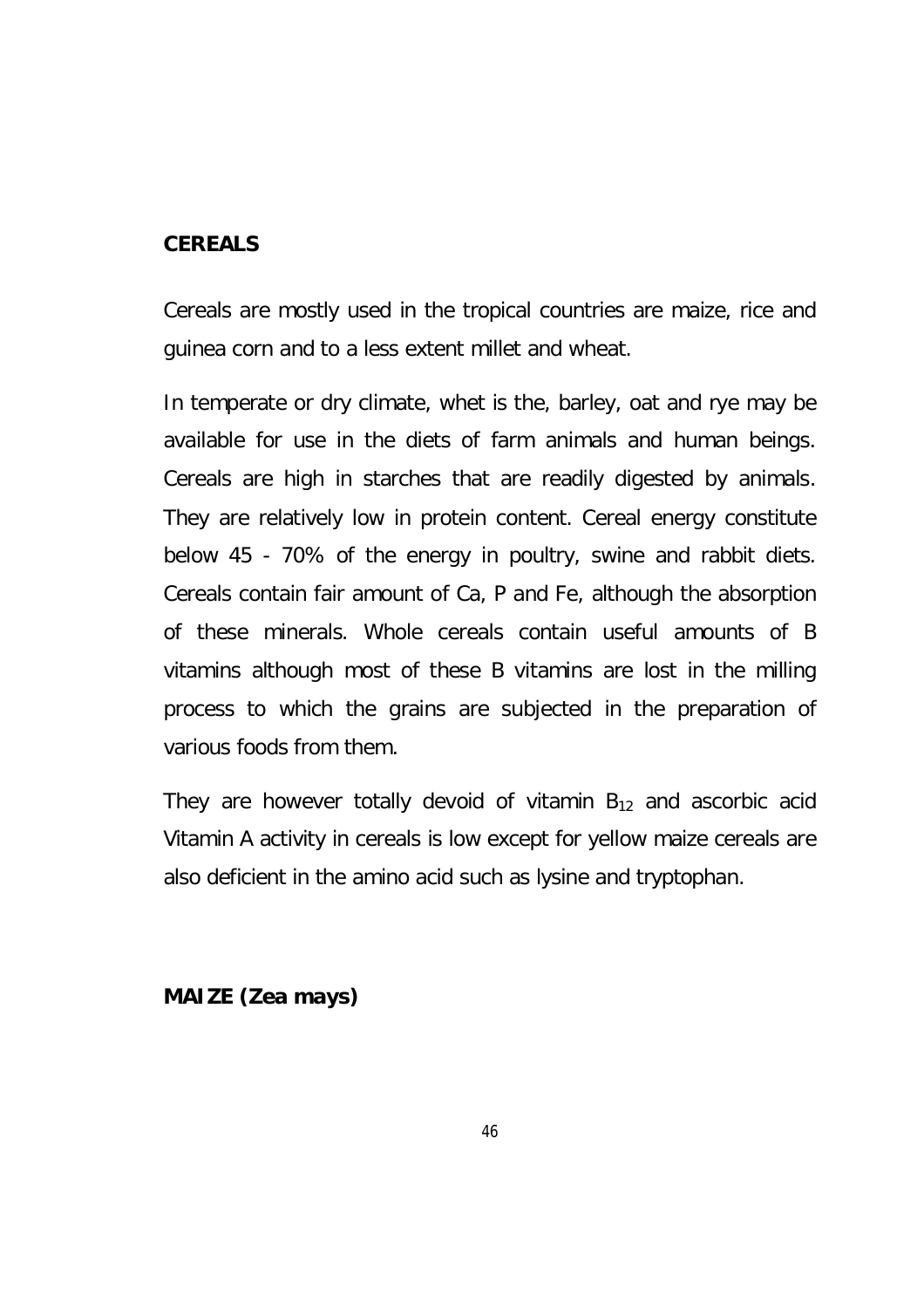It is grown extensively in the country for human food as well as livestock feed. It is used for all classes of livestock.

Essentially maize supply energy which is as high as 14.2 MJ/kg. It is low in protein (8-10%) depend on the variety. Its protein content is low in lysine and tryptophan. The fat content is about 4% and high in linoleic acid an essential fatty acid (about 50%) yellow maize contain Xanthophyll which gives yellow colouration to the shank, skin, egg yolk of birds and carcass of pig fed diet containing yellow maize.

Yellow maize contains carotenoids which have pro vitamin A activity 100 – 800 mlg/100g. white maize is low in xanthophylls and lacking in vitamin A activity.

Green leaves, palm oil or synthetic colourant can be added to white maize. Niacin in maize is in bound forin and is not easily available. However, treatment with home water makes the niacin more available. Maize is used up to 60% in livestock feed. It is sometimes difficult to do 100% replacement of maize.

47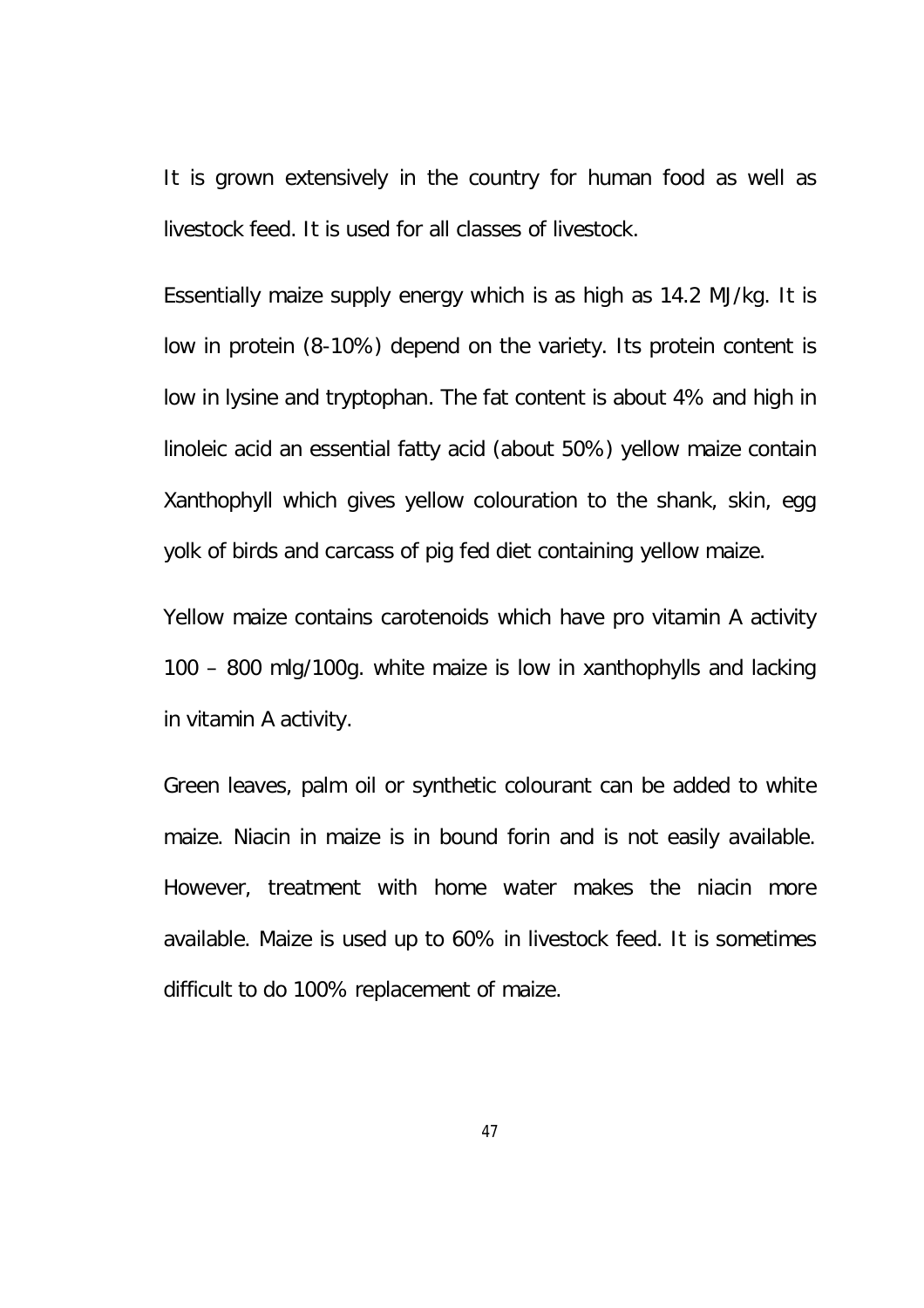#### **SORGHUM (GUINEA CORN) Sorghum guiness**

It is widely grown in several parts of the world. In Nigeria, it is grown in the Northern part. Sorghum can be grown successfully on poorer soils and in drier conditions than maize. Its energy content is comparable to that from maize up to 13.79MJ/kg. Its protein content is slightly higher than that of maize. It contains low levels of xanthophylls, linoleic acid, lysine, methionine, tryptophan and fibre. It is also low in calcium but high in phosphorus. It is used to substitute maize to a reasonable extent in livestock feeding. It is also used in human food in various forms especially in the Northern part of the country.

The use of sorghum in livestock feeding is limited by its content of tannin. Although low tannin sorghum has been bred to improved its utilization in poultry. Tannins are a group of compounds that bind proteins, thus impairing protein digestion. Tannins also reduces palatability.

Guinea corn leaves are used as feed for ruminant animals. However, it must be noted that young sorghum contains cyanogenic. The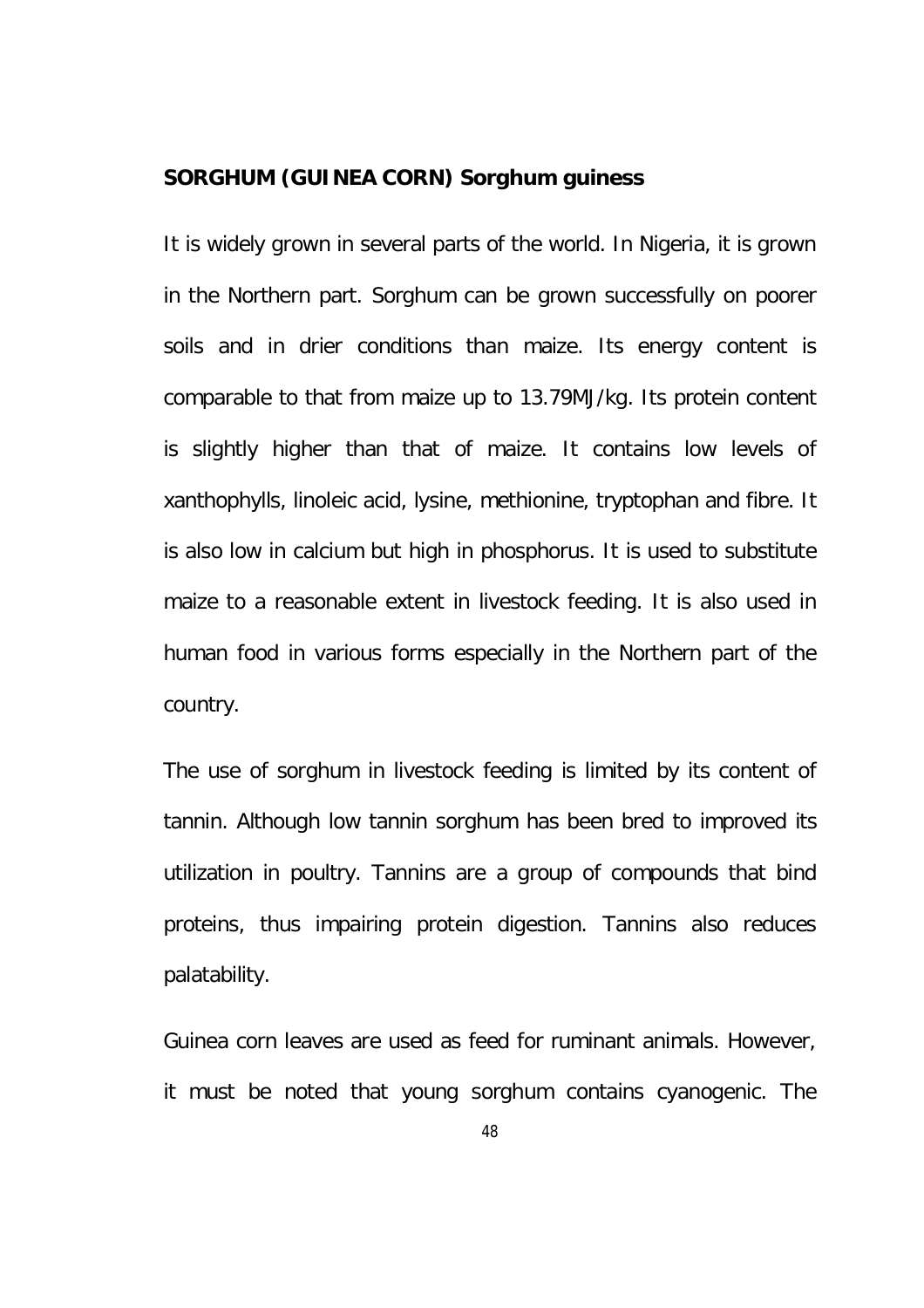glycoside occurs in the germinated plant and its contents increases as the plant matures and disappears completely when grain appears glycoside hydrolysis yield hydrocyanic acid (HCN).

### **RICE (***Oryza sativa***)**

Rice is grown locally but principally as human food, though it is useful in livestock feeding. By products obtainable from rice includes rice husk, rice bran, broken rice, rice polishing and rice mill by products.

Rice bran consists of the pericarp or bran layer and germ. The fat and linoleic acid contents of rice bran are relatively high. The protein content is between 12 and 13%.

Rice polishing is obtained in the operation of brushing the grain to polish the rice. The protein content and linoleic content of rice polishing are higher than those of maize. The crude fibre content is low (4.1%). Its energy value is higher than rice bran.

Rice mill by-products consist of rice husk, rice bran, rice polishing and broken rice grains. Its CF may be higher than 32%. Its CP is low and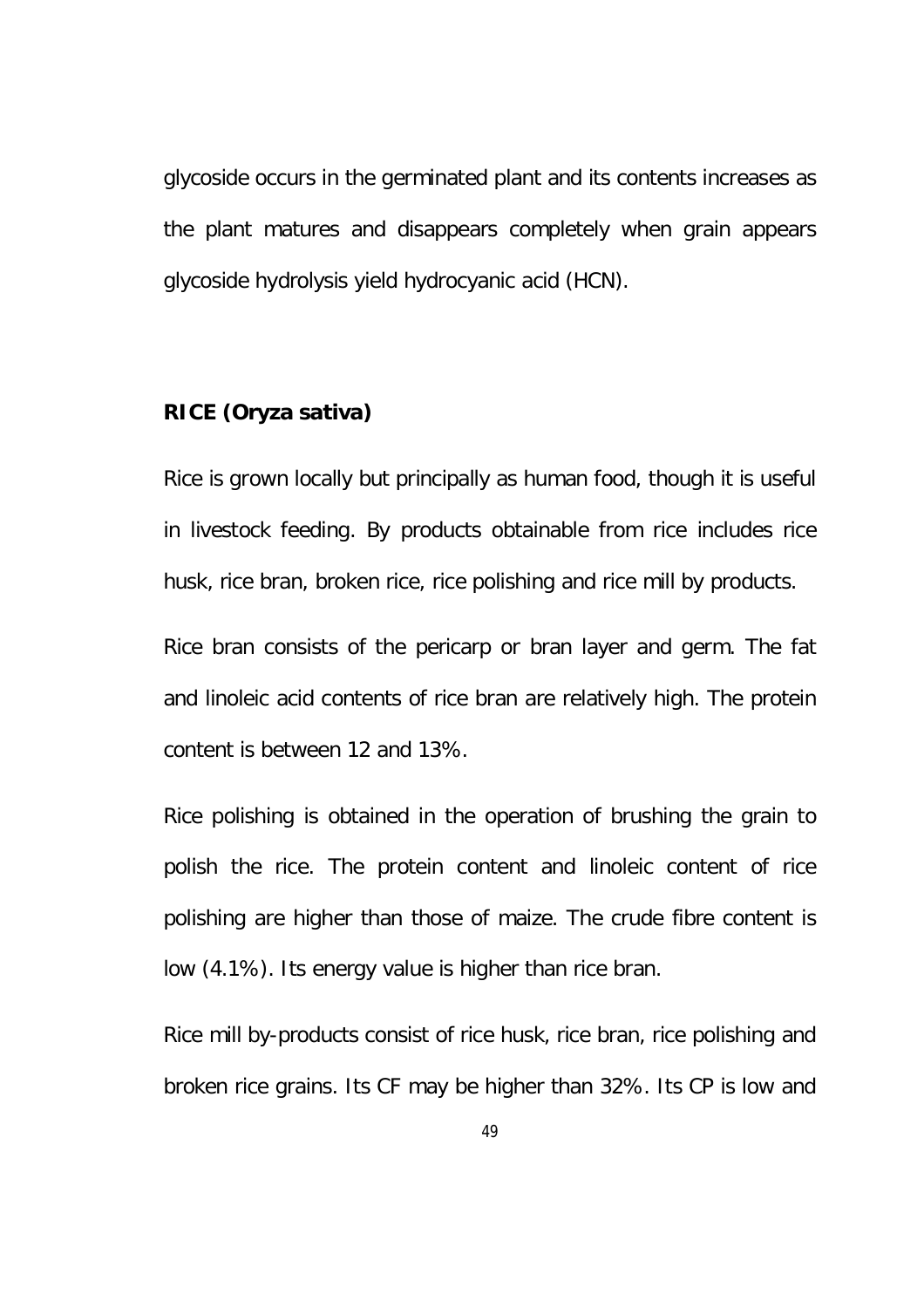fat content  $5 - 6$  %. Its high CF ad its low ME values discourage its use in poultry and swine diets.

## **Cereal grain By-products**

Cereals grain by- products are obtained during the processing of grains into food and drinks for human. The by-products are used mostly for feeding livestock. Some are now processed into human foods e,g oat bran breakfast cereals. Examples of cereal by-products include:

- Wheat Bran
- Wheat Shorts
- Wheat middling
- Wheat mill run
- Rice Bran
- Rice Polishings
- Rice mill by products
- maize Gluten meal
- Maize gluten feed
- Maize Distillers Dried grains
- Hominy feed.
- Brewer's dried grains
- Sorghum distillers grain
- Breweries dried yeast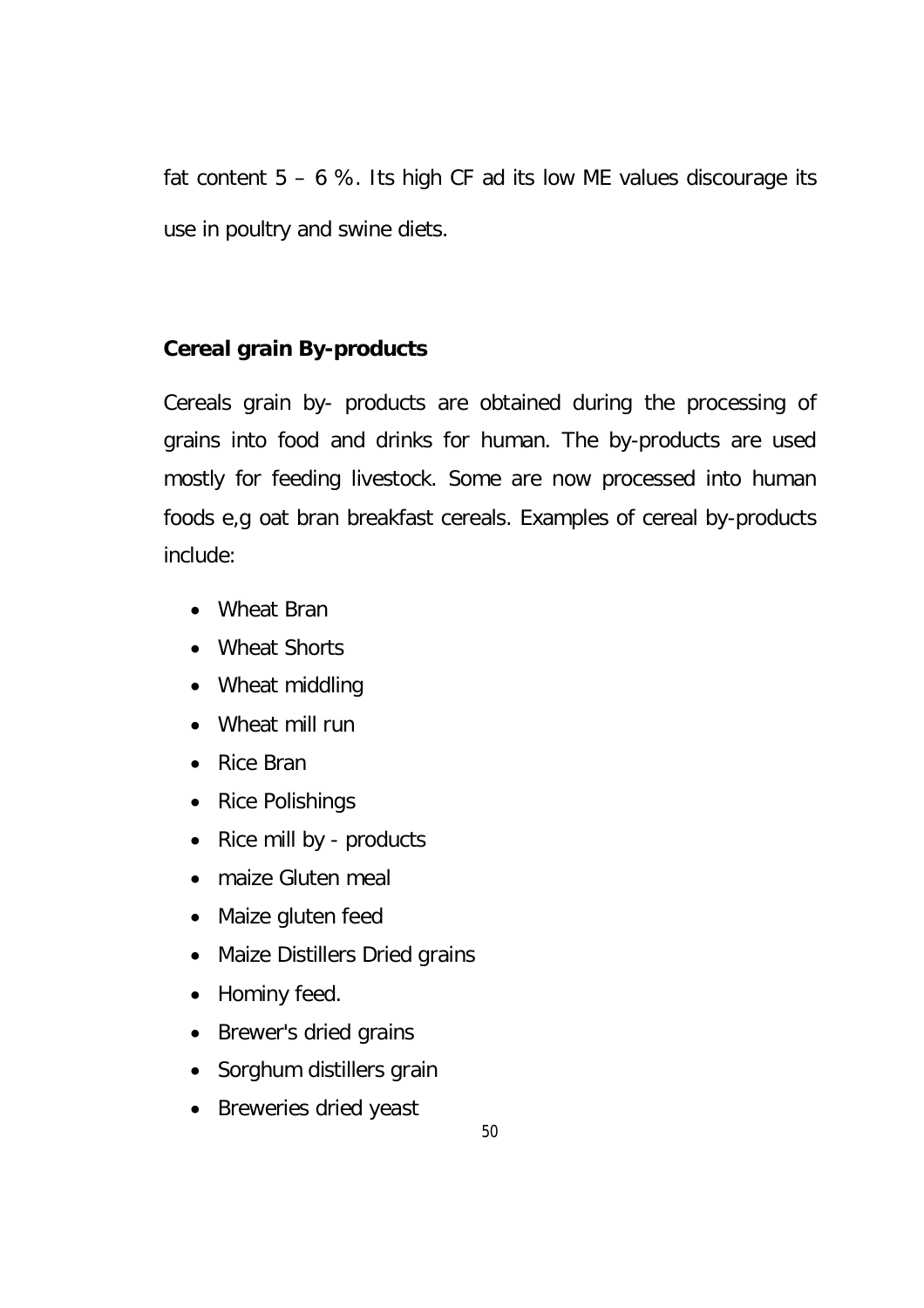- Torula dried yeast
- Dried Bakery products
- $\bullet$
- 1. Wheat Bran: wheat bran consists of the coarse, outer covering of the wheat in the usual process of commercial milling of wheat. Although of low energy value, wheat bran is useful when low calorie diets are required. It is also cheap. The crude fibre level is above 9.5%
- 2. Wheat Shorts: Wheat shorts consist of fine particles of wheat bran, wheat germs. Wheat flour and the offal from the tail of the mill, in the usual process of milling wheat. Because of the endosperm fraction, wheat shorts contain more energy and less crude fibre than wheat bran. It has not more than 7% Crude fibre.
- 3. Wheat Middling: wheat middling are essentially similar to wheat shorts except for the differences in crude fibre content. Wheat middling consist of fine particles of wheat bran, wheat shorts wheat germ, wheat flour and some of the offal from the tail of the mill. Has not more than 9.5% crude fibre.
- 4. Wheat mill Run: This consists of coarse wheat bran, fine particles of wheat bran, wheat flour and the offal from. The tail of the mill. The chemical content of wheat mill run are similar to those to those of wheat shorts. Not more than 9.5% crude fibre.

Wheat mill run and the other wheat by-products are ingredients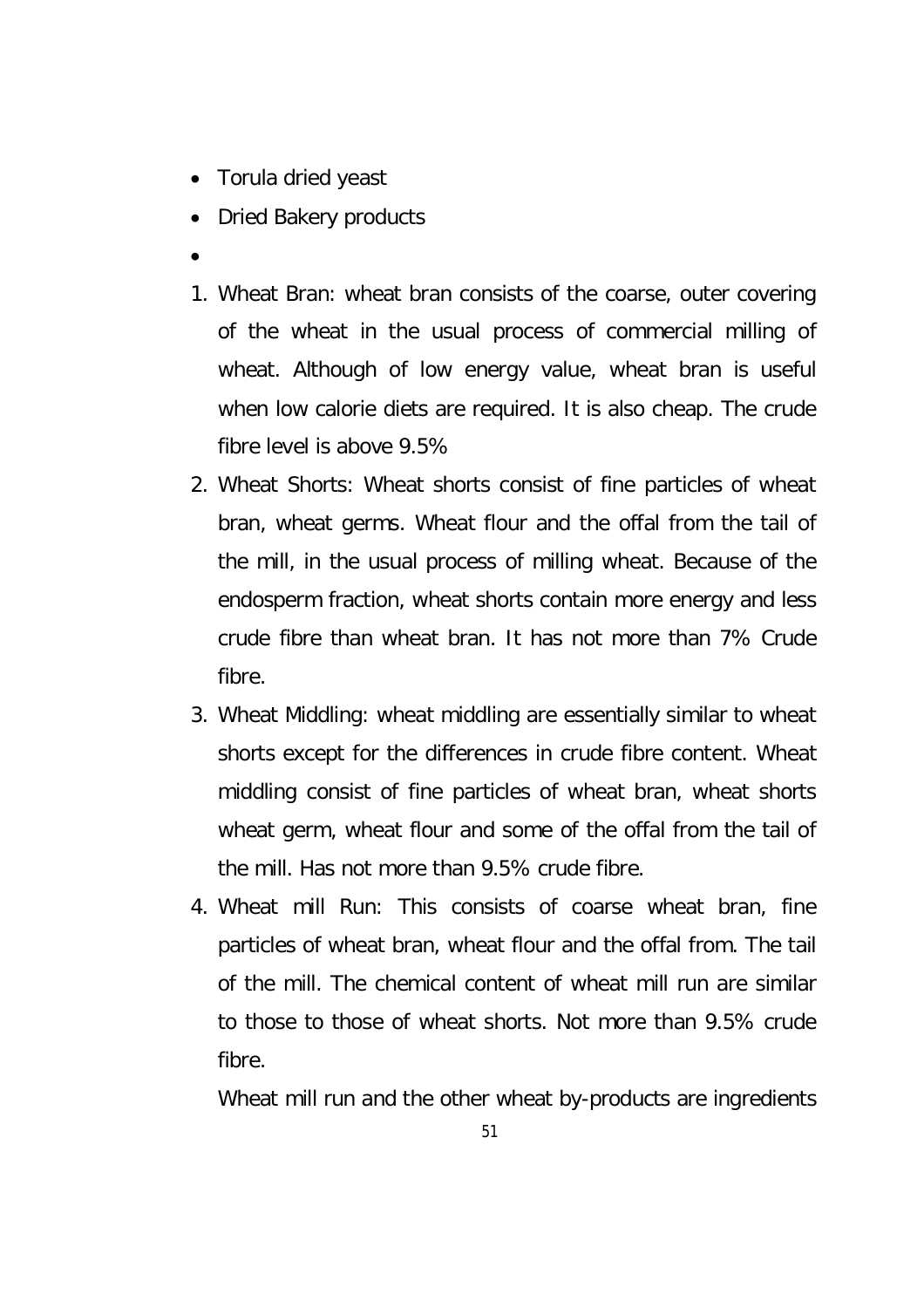that can be used but in restricted amount in poultry and swine diets.

5. Rice bran: Rice bran is the by-product of the milling of rice to produce edible rice. Rice bran consists of the pericarp or bran layer and germ of the rice, along with small quantities of hull fragments, and some chipped, broken rice and perharps  $CaCO<sub>3</sub>$ as is unavoidable in the rice milling process but which should usually not exceed 5%. The fat and linoleic acid contents of rice bran are relatively high. The protein content is below 12 – 13%.

The oil gram rice bran is used largely in human diets. Rice bran is relatively high. The protein content is below 12 – 13%. The oil grain rice bran is used largely in human diets. Rice bran can be used successfully to replace some part of the grain portion of some poultry and swine diets. As much as possible, rice bran should be avoided in the diets of younger poultry and pigs.

- 6. Rice Polishing: this is a by products of rice obtained in the milling operation of brushing the grain to polish the rice. The protein content and linoleic acid content of rice polishing are higher than those of maize. The product is characterized by relatively low crude fibre content 4.1%. Its energy value is higher than rice brain.
- 7. There are no special limitations to the use of rice polishing in poultry and swine diets. It is however not as available as rice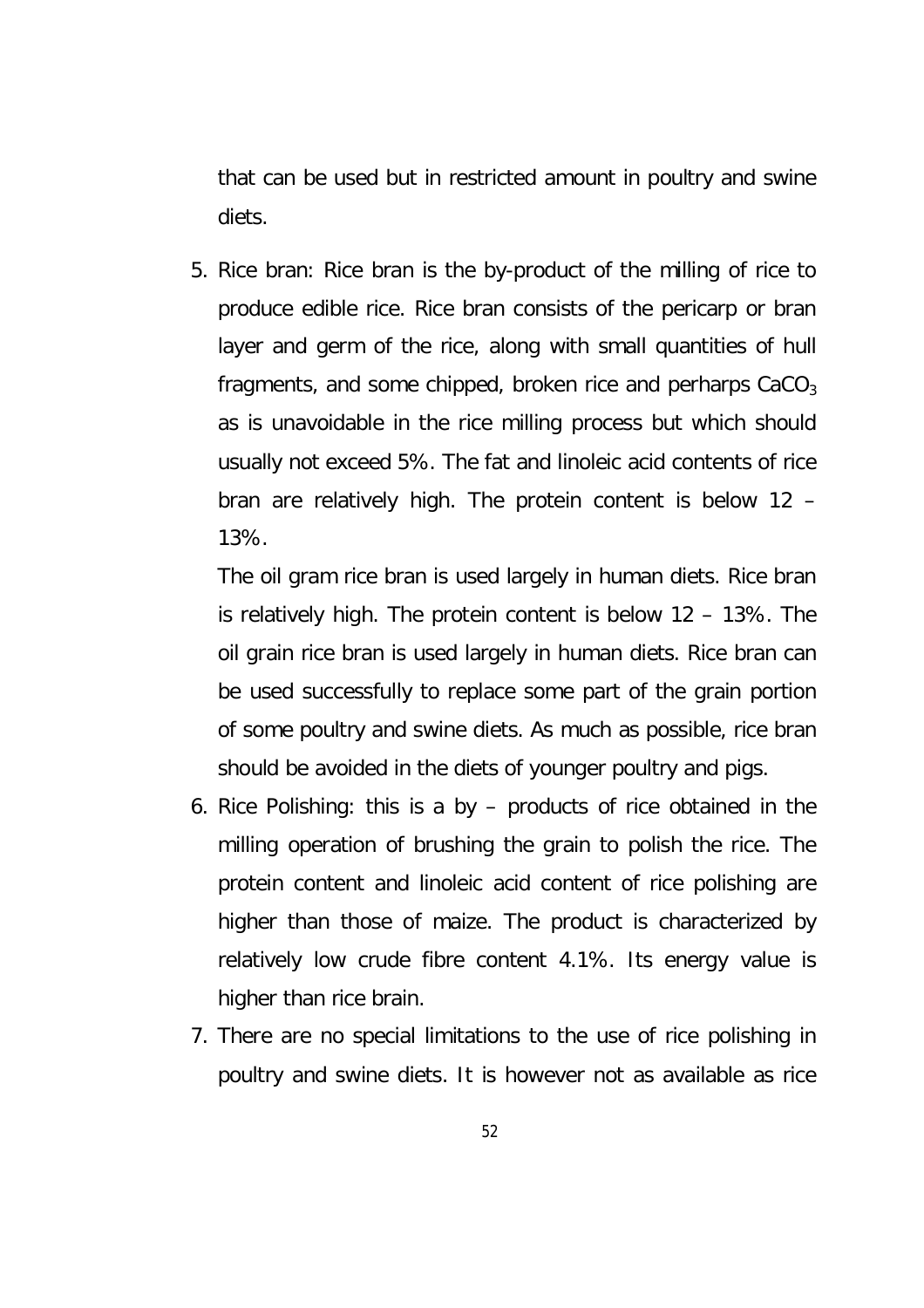brain.

8. Rice mill by – product: this consist of rice hulls, rice polishing, and broken rice grains. Rice mill by-product is in actual fact the total offal obtained in the milling of rice. Its crude fibre content should normally not exceed 32%. Its protein content is low, with fat content of 5.6%.

Maize gluten meal: Maize gluten meal is the dried residue from maize after the removal of the larger part of the starch and germ, and the separation of the bran by the process employed in the wet willing manufacture of corn starch or syrup or by enzymatic treatment of the endosperm it may contain fermented corn extractive and/or maize germ meal.

The energy amino acid contents of maize gluten meal are much content of maize gluten meal are much higher than those of maize gluten feed. Like maize the maize by-products are deficient in lysine and tryptophan.

- 9. Maize Gluten feed: This is that part of the commercial shelled maize that remains after extraction of the larger portion of the starch, gluten and germ by the processes employed in the wet milling manufacture of maize starch or syrup it may or may not contain fermented Maize extractives and or maize. Contain about 21 – 23% crude protein and 9 -10% crude fibre.
- 10. Maize Distillers Dried Grains: These are derived from the fermentation industry particularly the alcohol industry. There are 2 types of maize distillers dried grains, with soluble and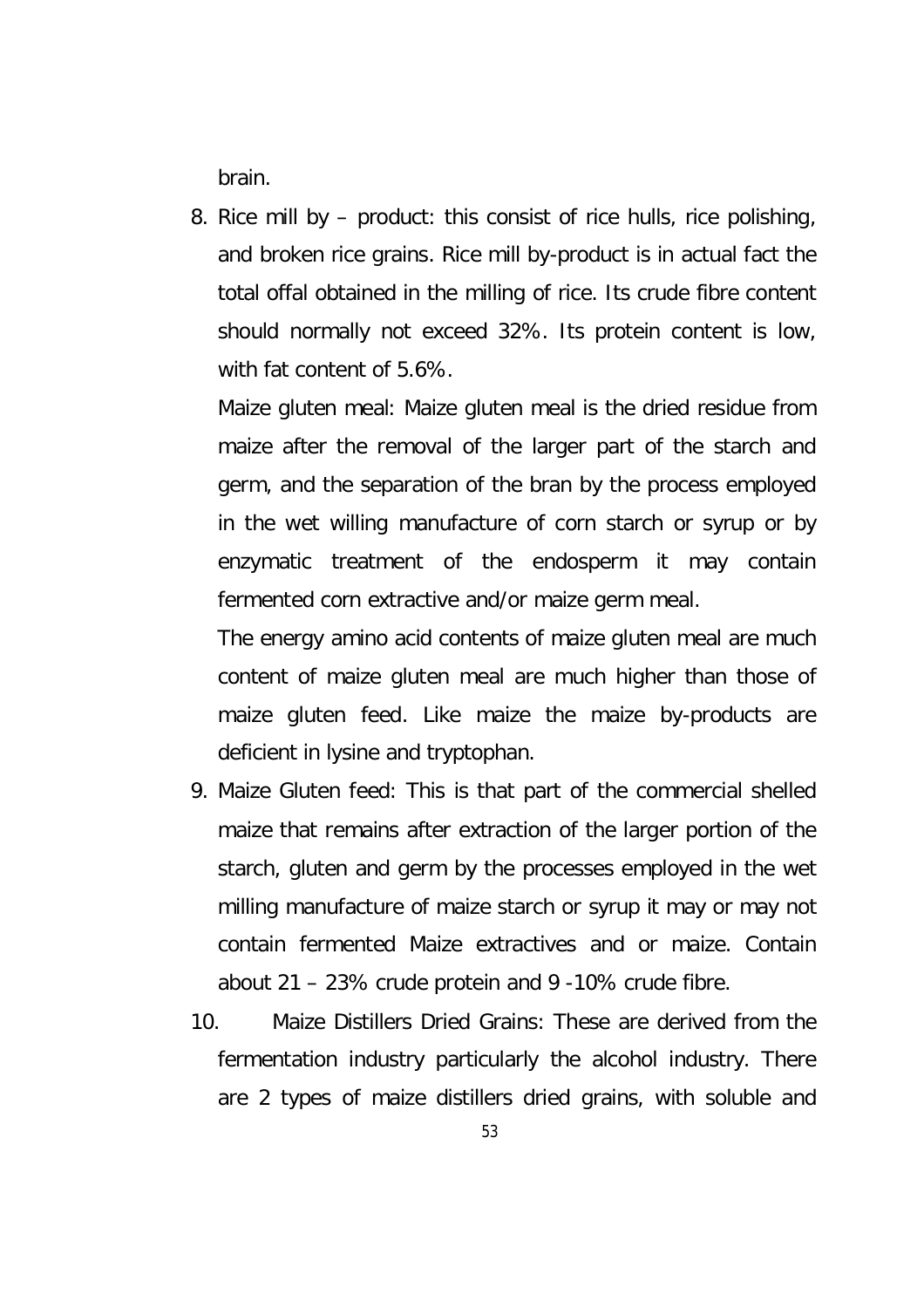maize distiller's dried grains, both containing 27% Crude protein. The crude fibre (12%) is high and energy value relatively.

Generally the distillers dried Grains and the distiller dried soluble are by-products obtained after removal of ethyl alcohol by distillation from the yeast fermentation of grains and the distillers dried soluble are by products obtained after removal of ethyl alcohol by distillation from the yeast fermentation of a grain or grain mixture.

- 11. Homing feed: this is a mixture of maize bran, maize germ and part of the starchy portion of the maize grain as produced in the manufacture. There have at least 5% Crude fat (ether extract). The fat of homing feed is high in lionoleic acid (3.2%) and the energy content is fairly high.
- 12. Brewers dried grains: this is the dried extracted residue of barley alone or in mixture with other cereal grain or grain products resulting from manufacture of beer and may contain pulverized dried spent hops in an amount not exceeding 3% evenly distributed. Because of its low energy content and high fiber content (over 18%). BDG is more suitable as cattle feed. It is also used extensively in swine production.

Other cereal by products includes sorghum distillers grain, brewers dried yeast, torula dried yeast and dried bakery by product.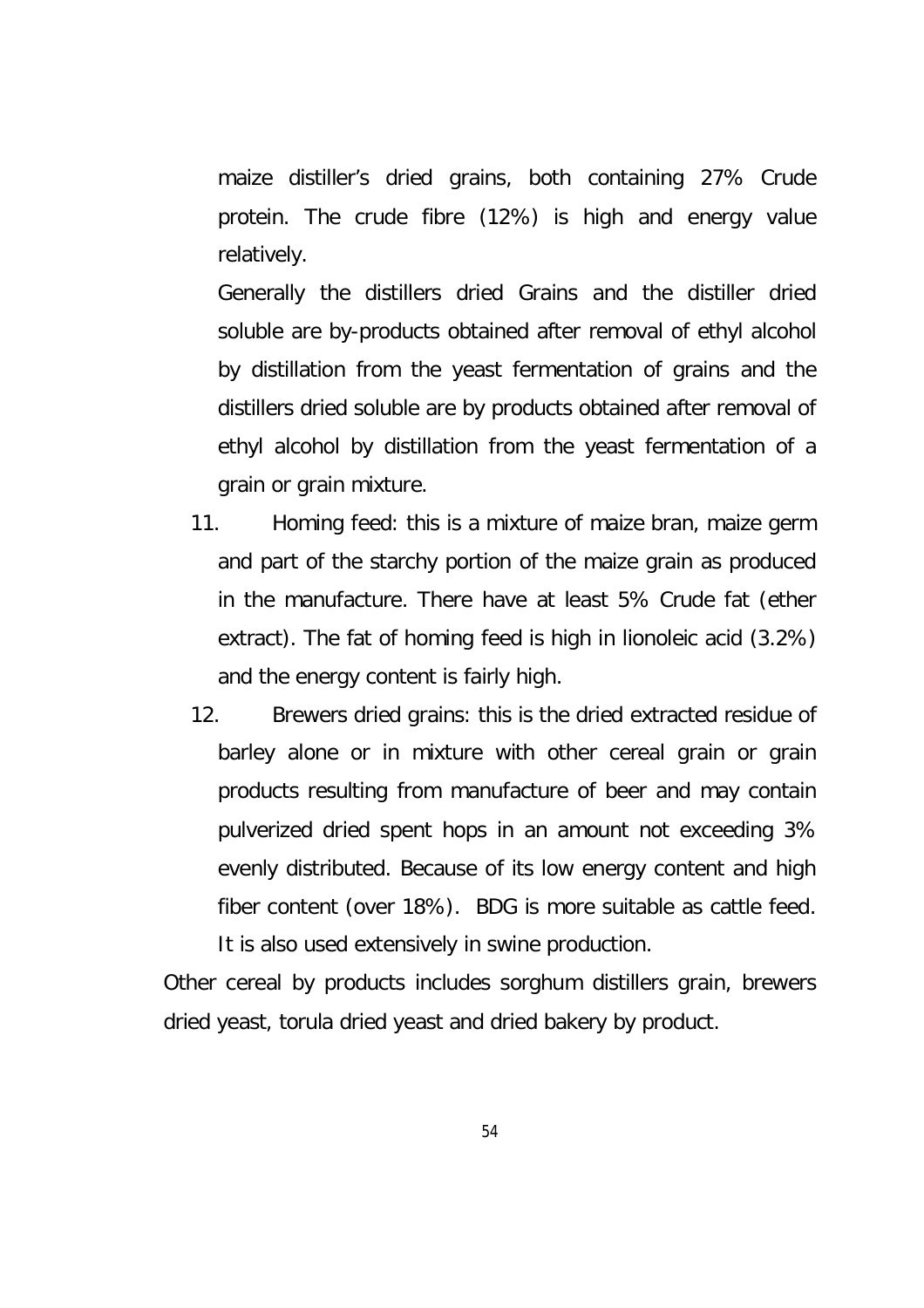### **FATS AND OILS**

The term fat general, referred to a group of food or feed ingredients including animal fats, vegetable oils and related compounds. Technically, fats refer to those that are

- Solid at room temperature e.g butter, fallow and land while oil is the term used to describe fats that exist as liquid at room temperature e.g. groundnut oil, corn oil etc.
- Fats and oils are concentrated sources of linoleic acid and linolenic acid (two essential fatty acids). Fats and oils may be a source of fat soluble vitamins. Most vegetable oils contain significant amounts of vitamin E. Red palm oil is a rich source of beta carotene and hence a good source of vitamin A. corn oil contain small ants of carotene. Fish liver oils, milk fat (and thus butter and milk) and animal fats generally contain vitamins A, and D. Most vegetable oils do not contain vitamins A and D.
- Fat commonly included in livestock feeds (for poultry and pigs) can be divided into 6 general groups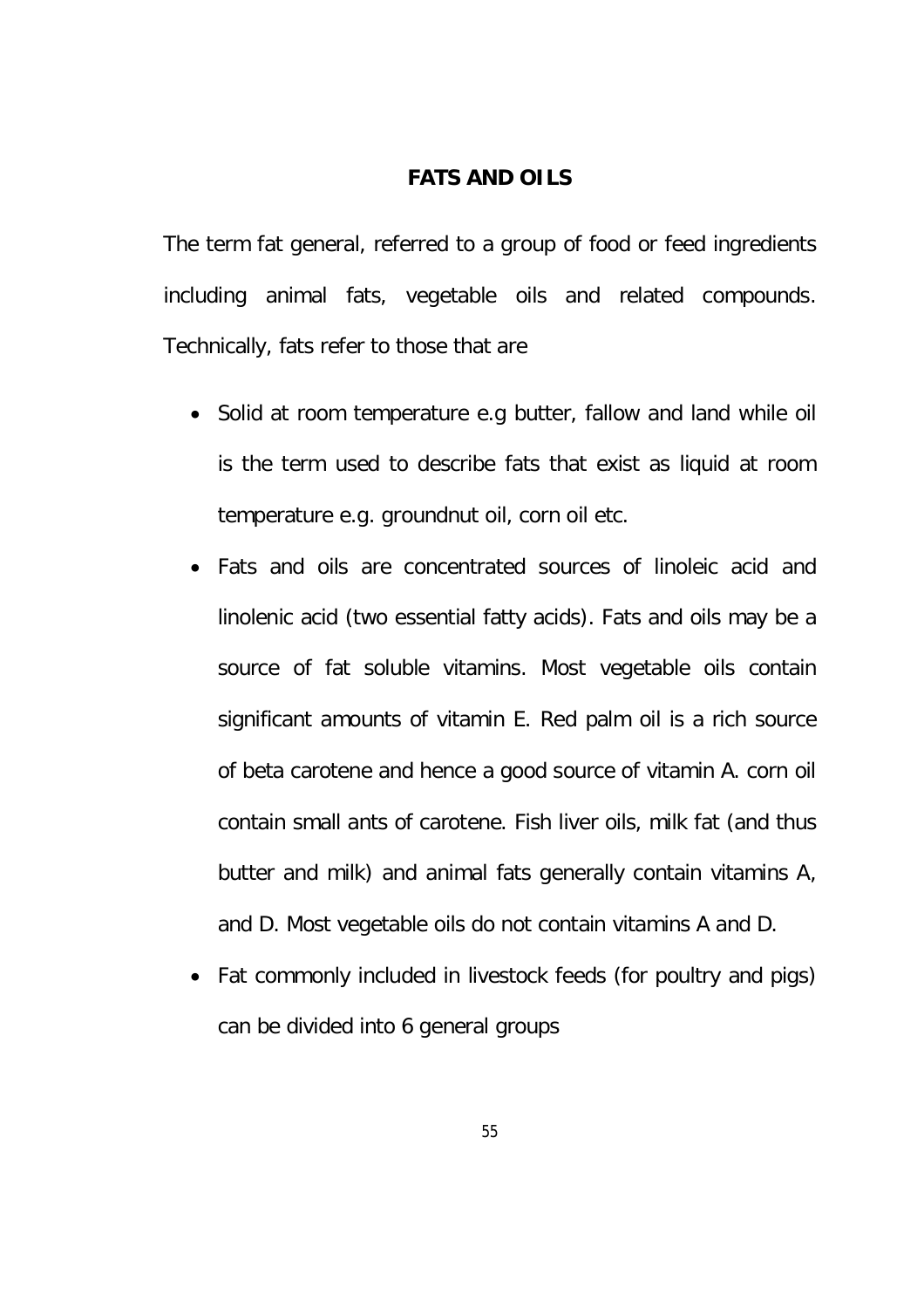- 1. **Animal fats:-** these are rendered fats from beef or pork byproducts.
- **2. Blended feed grains animal fats:** these may include mixtures of beef, tallow, pork lard, poultry grease and possibly restaurant grease
- **3. Poultry fat or grease: T**his is rendered fat from poultry offal.
- **4. Vegetable oil:** these are oils derived from vegetable materials e.g groundnut, soybean, palm nut etc.
- **5. Blended animal and vegetable fats:** these may include proportions of animal and plant fats
- **6. Soapstocks:** This is also used in the manufacture of soap: these contain products not wanted in oil meant for human consumption including free fatty acids.

The use fats and oils in poultry and pig diets would depend on their price and availability relative to other energy source. Fats should be used in diets where higher energy levels are required such as those for broiler chickens and turkey poults, weaning pigs, fast growing market hogs and lactating sows.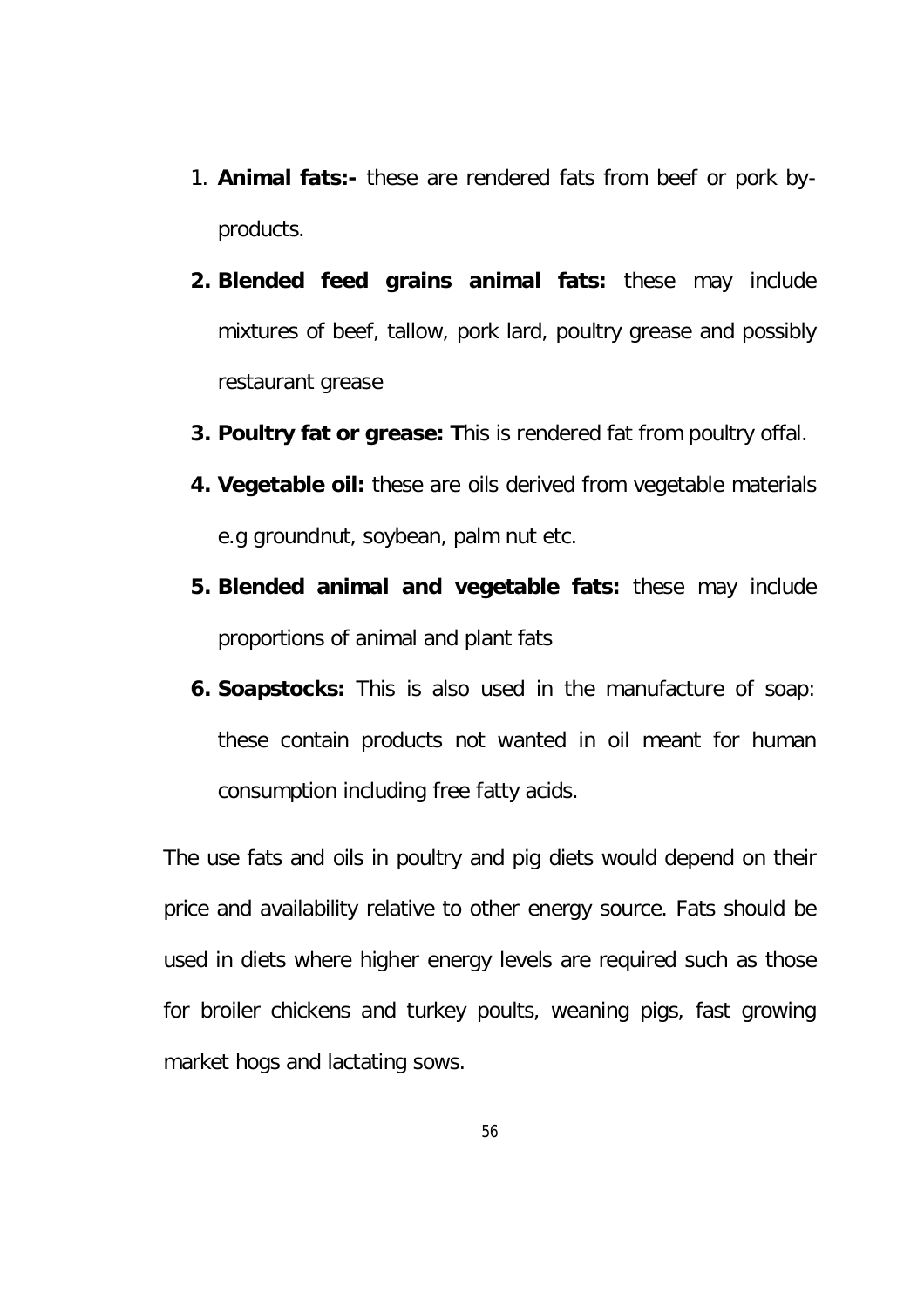It is not economical to add any fat at levels above 5% in poultry and swine diets. It is however possible to use levels between 5-8% if prices are favourable. Animal tallow and restaurant greases are the most used animal fat.

All fat supplements used in animal diet should contain an anti oxidant to prevent rancidity. Contain raw oil seeds such as groundnut and soybean may deteriorate under certain circumstances. It is wise to use artificial antioxidants to preserve butylated hydroxyl toluence (BHT), butylated hydroxyl anisole (BHA), ethoxyquin, propyl galate and octylgallate.

### **ANIMAL PROTEIN SOURCE**

It is made from dried ground, whole fish, or fish cuts, offals with or without oil extraction. There are various brands of fish meal but the commonest are those with high oil including herring, menhaden, salmon and low white fish.

#### **FISH MEAL**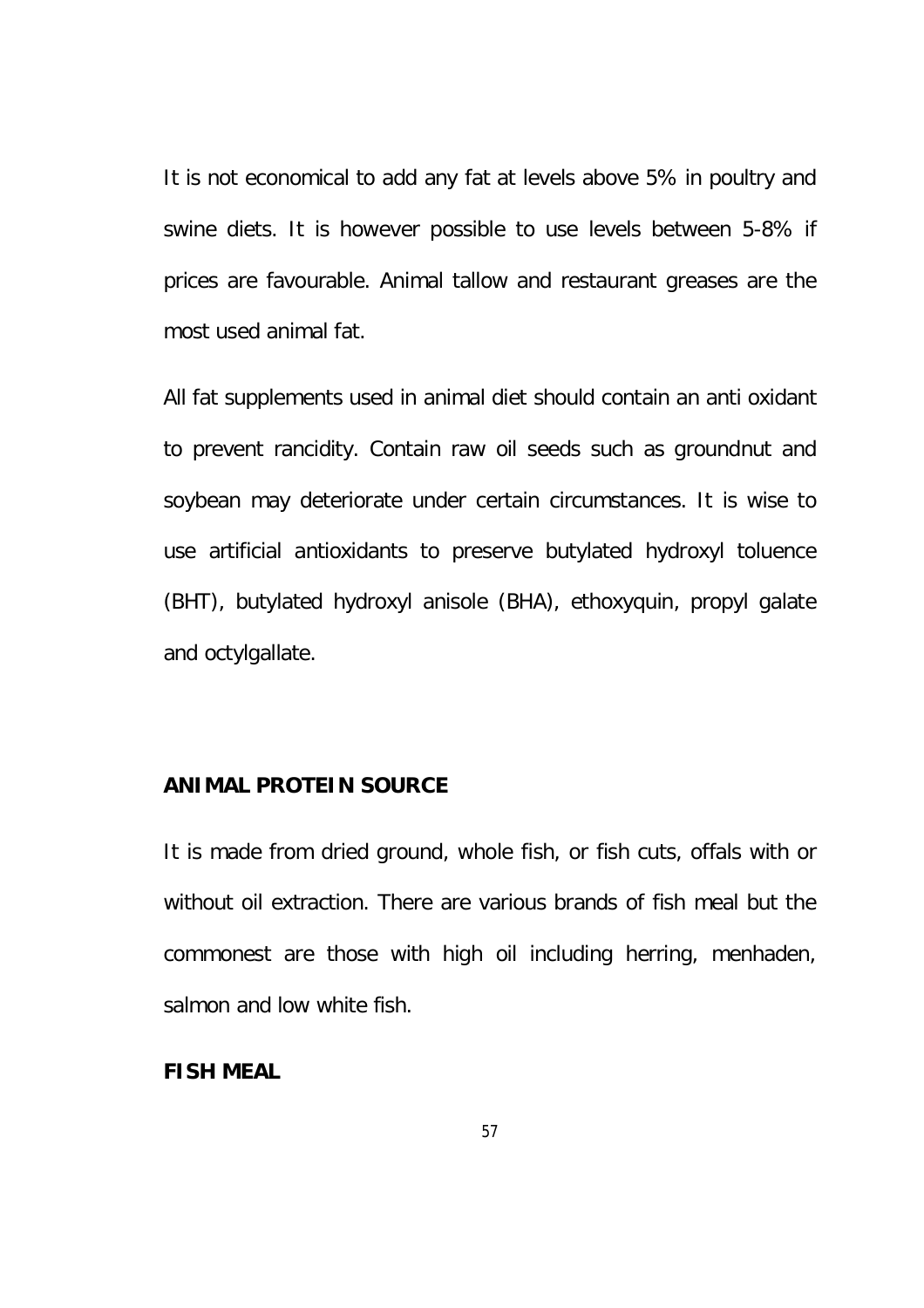It is a very common animal protein feed ingredient in use. It is a byproduct of fish industry. It is usually made from whole fish. However, fish offals of high quality could also be used. Local fish meal is lower in its protein content than the imported fish meal. Crude protein content of fish meal may vary from 55 and 77% depending on the fish type use and extent of oil extraction. Calcium (3-6%) and phosphorus (1.5 – 3%) contents and micro mineral are in high content are high (i.e 3-6% and 1.5 – 3%) respectively.

Fish meal is low in fat soluble vitamin because they are extracted along with the oil. It is however, high in vitamin B complex vitamins especially vitamin  $B_{12}$ . Its biological value is very high and usually varies from 60-80%. It is a good source of sulphur amino acid i.e methionine is about 1.8%. Its lysine content is about 4.5%. Fish meal must be properly stored because of its residual oil causing rancidity.

#### **Limitation of fish meal**

1. It is usually used at a level between  $0 - 5%$  for economic reasons.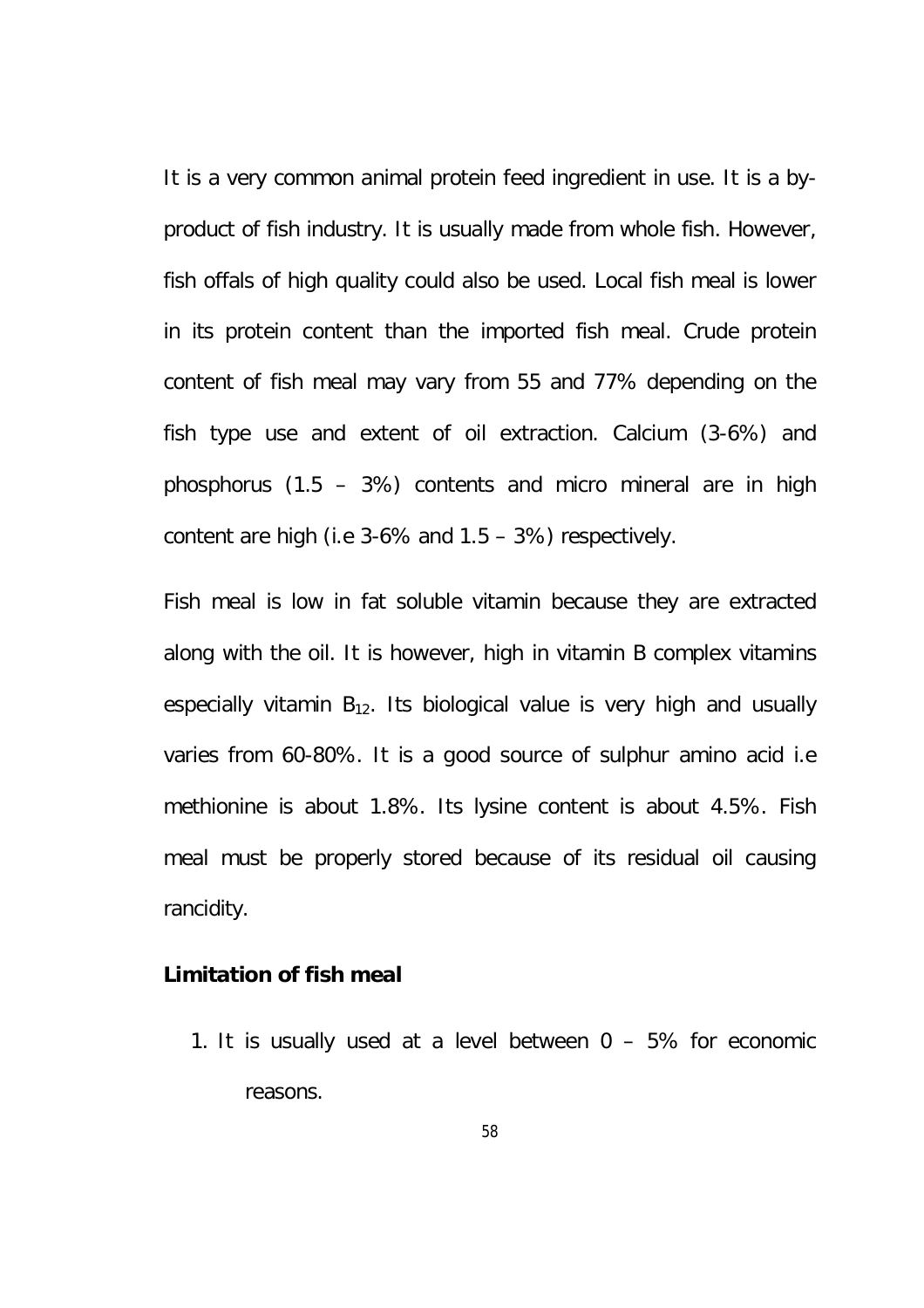- 2. High levels of inclusion may make animal go off feed.
- 3. Fish meal flavor may also be imparted to the carcass at higher level of inclusion.
- 4. Fish meal must be properly stored because of its residual oil.

#### **BLOOD MEAL**

It is a slaughter's house by products. It is prepared from fresh and clean animal blood free of all extraneous materials such as stomach content, hair and urine. The water in the blood is usually removed by parboiling. It is parboiled or mechanically dewatered the resulted semi solid blood mass is rapidly dried and ground to obtain meal.

It is high in protein (80-88%). It is an excellent source of lysine if properly prepared. It is also rich in leucine but is low in isoleucine, ash calcium and phosphorous. It can partly replace fish meal in starter diets for broiler chicks and turkey but can replace all the fish meal in broiler finisher.

### **Limitation**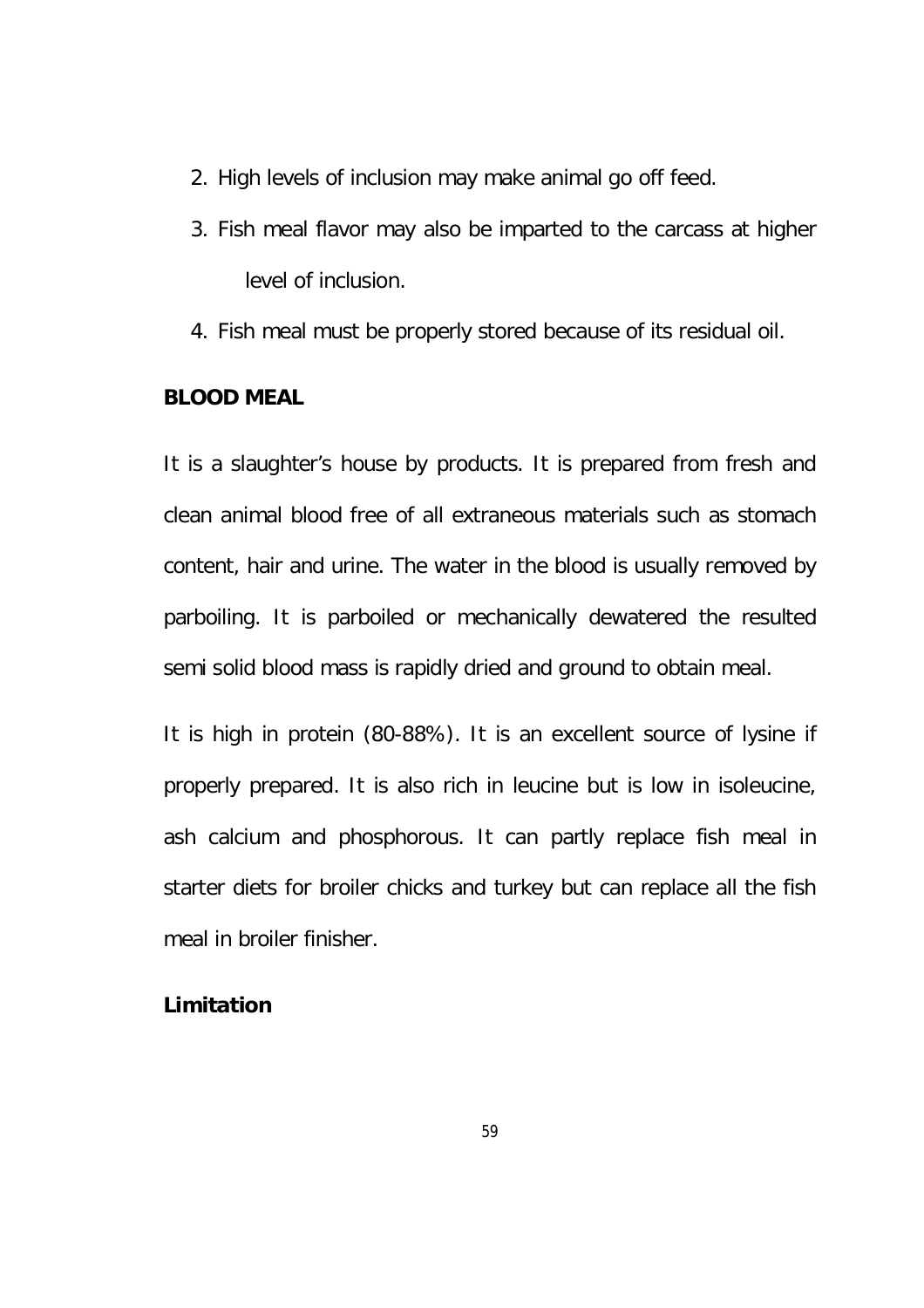- 1. Badly processed blood meal may expose animal to the attack of salmonella organisms create problems of flies.
- 2. Its amino acid content is not well balanced. It is low in sulphur containing amino acids. Its biological value is low (i.e about 19%.
- 3. It is not usually utilize beyond 5% level. Higher levels make animal go off feed.
- 4. Over heating reduces lysine availability of protein is less digestible.

### **MEAT AND BONE MEAL**

It is the rendered product from animal (especially mammal) tissues including bone. It excludes blood hair, hoof horn, hide trimmings, manure, stomach and rumen content.

It contains about 50% CP and it is high in fat and ash. The protein quality is variable depending on the quality of meat and amount of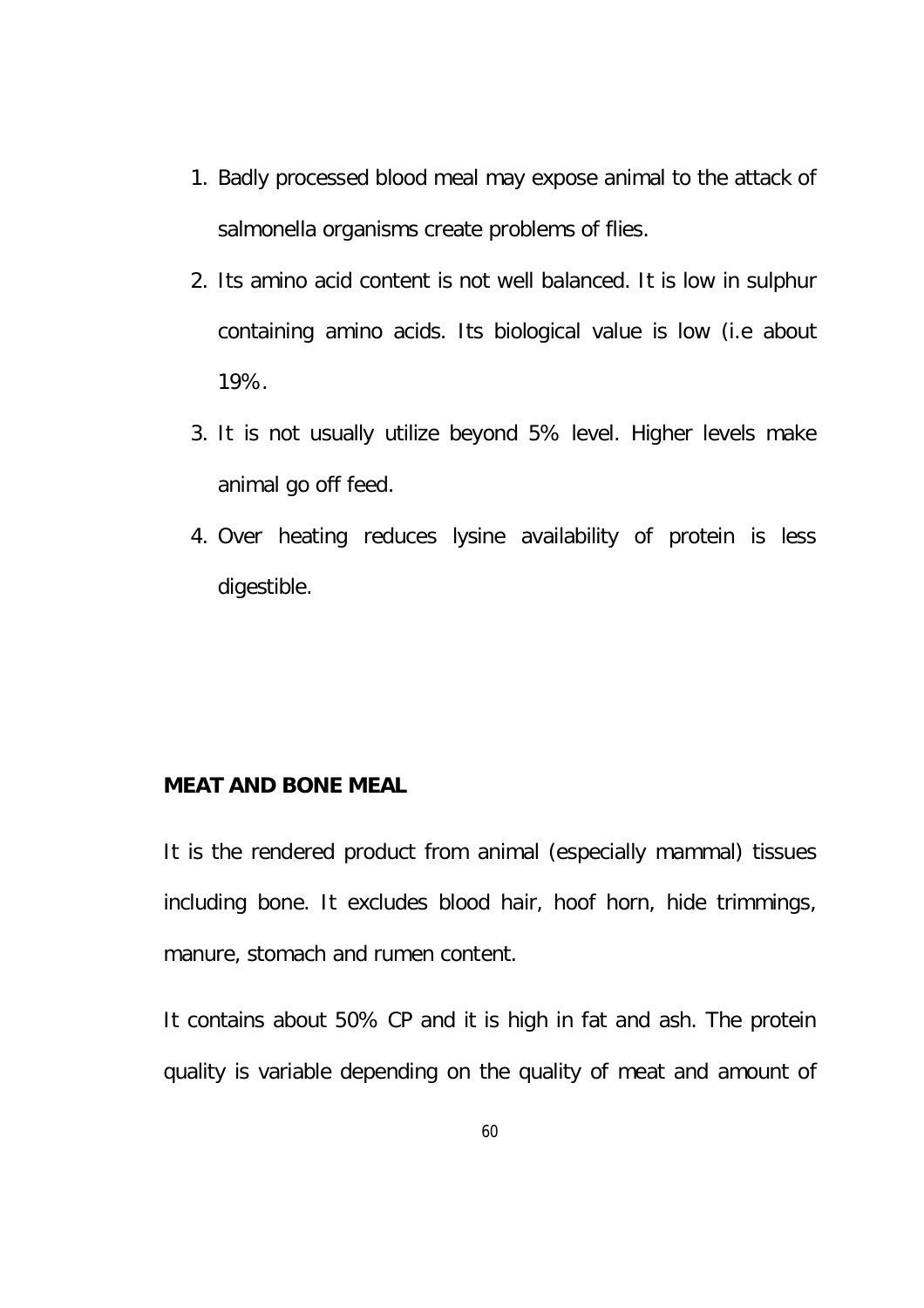extraneous material. It is a good source of lysine, calcium and phosphorous but it is deficient in methionine, cystine and tryptophan.

### **Limitations**

-Excessive processing temperature may reduce lysine availability.

-Too high levels of inclusion may result in undesirably high levels of calcium and phosphorous.

### **MEAT AND BONE MEAL TANKAGE**

It is similar to meat and some meal except that it may contain blood or blood meal.

## **MEAT MEAL (MEAT SCRAP)**

It is the rendered products from animal (especially mammal) tissue. It excludes bone, blood, hair, hoof, horn, hide trimmings, manure stomach and rumen content. It is similar to meat and bone meal except that it is low by calcium and phosphorous unit than 4.4%, it is classified as meat and bone meal.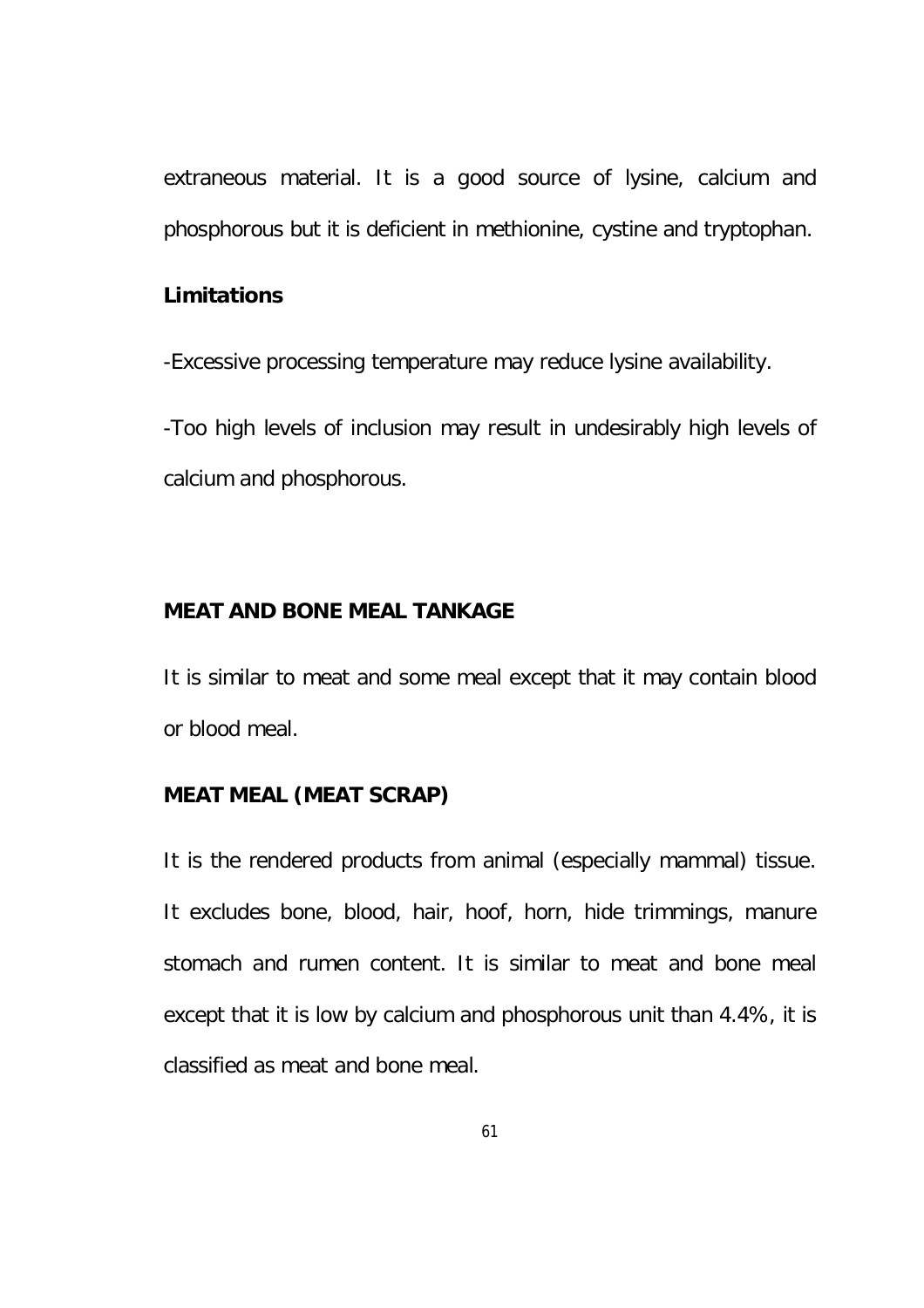It is used at about 7-10 % dietary inclusion level. Meat meal is virtually non existent in Nigerian as virtually all parts of the animals are consumed

### **MEAT MAEL TANKAGE**

It is similar to meat meal except that it contains blood or blood meal.

### **POULTRY BY-PRODUCT MEAL**

It consists of the ground, dried, rendered parts of the carcass of slaughtered poultry such as heads, feet offals, undeveloped eggs and intestine. Feathers are not included.

It is an excellent source of protein (i.e 55% CP). It is rich in lysine tryptophan, calcium and phosphorous. The level of inclusion is as discussed for meat and bone meal.

## **FEATHER AND HAIR MEALS**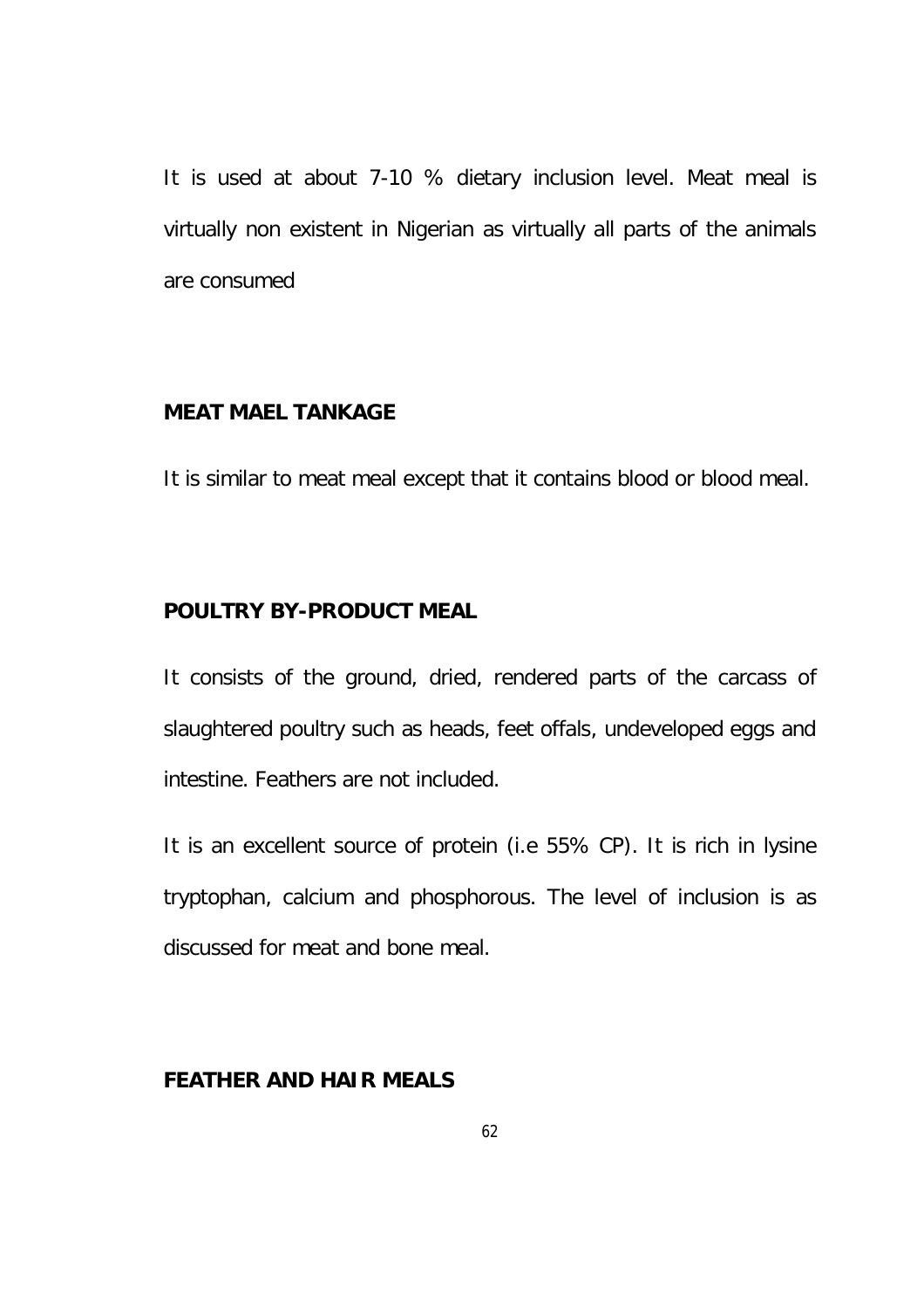Feather and hair are not digestible commercially available feather and hair meals are often referred to as hydrolysed feather and hair meal. This is obtained by pressure streaming undecomposed clean feathers from slaughtered poultry. Excessive heat may destroy cysteine and lysine. They are about 75% digestible.

Hydrolysed feather meal is high in cystine and threonine but deficient in lysine, mtionine, histidine and tryptophan.

#### **DRIED POULTRY MANURE**

It is dried poultry excreta. Its chemical contents may vary depending on the source and age of the birds from which manure is obtained. The protein content is between 25 and 29%%, fat content 1.5 – 2.5% and fibre  $14 - 20$ %. Lysine content  $0.3 - 0.5$ %, methionine 0.10 and 0.15%. Dried poultry manure is used in ruminant and mongastric animal feeding.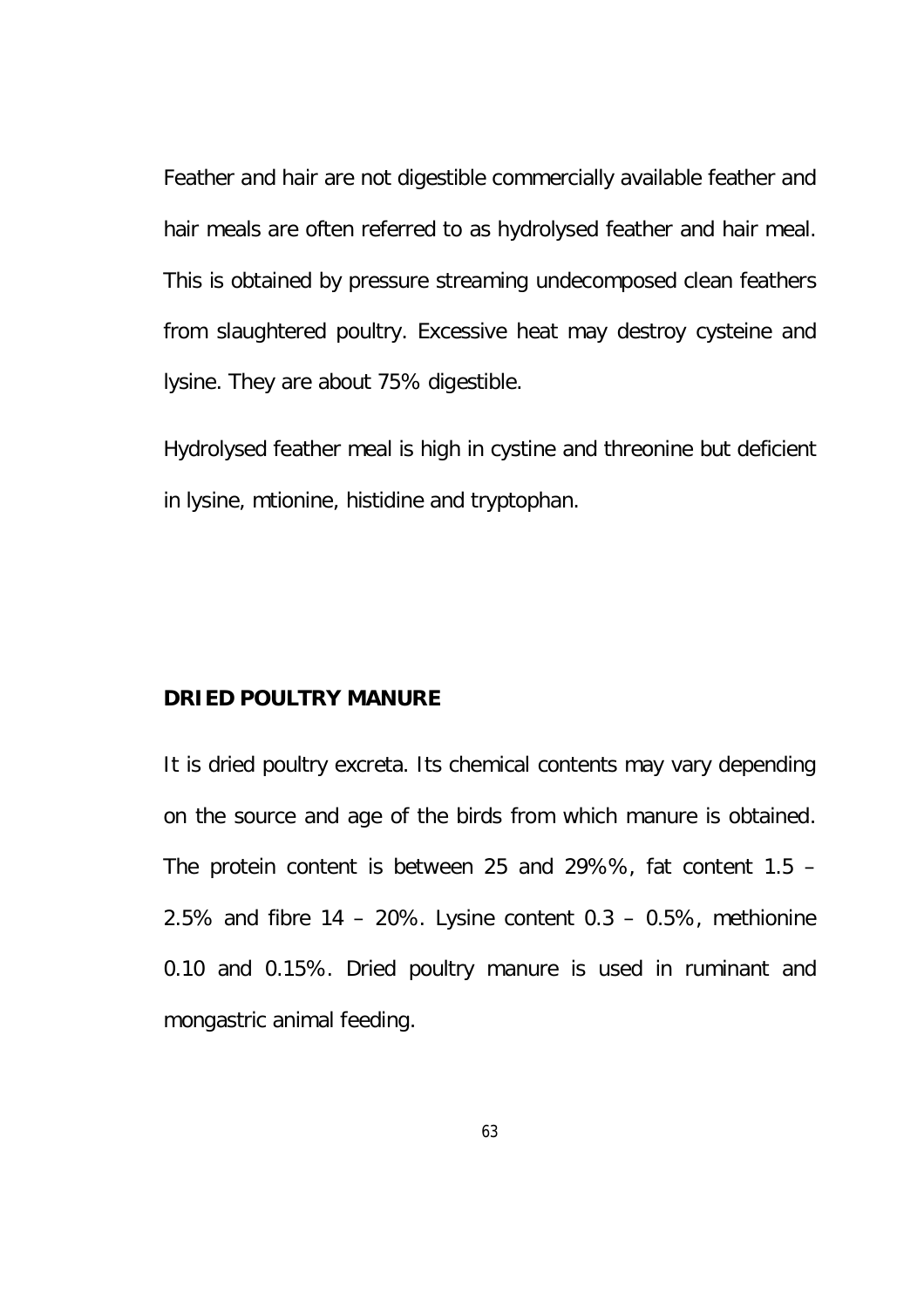### **MISCELLANEOUS SOURCES OF PROTEIN**

### **LEAF PROTEIN**

Plant protein contains fair amounts of protein. The protein can be concentrated by crushing and disintegrating the leaves or by precipitating protein concentrate from the leaf juice with the aid of heat or acid. The concentrate so formed may contain up to 60% protein.

**SINGLE CELL PROTEIN** refers to bacteria, yeast, fungi and algae are microorganisms. Biomass containing up to 50% or more can be produced from each of these micro organisms are termed single cell protein. (SCP).

**Hatching waste:** It is a mixture of egg shells, infertile and unhatched eggs called chicken that are cooked, dried and ground prior to use.

### **INSECT MEALS**

They include larva of insects, whole insects and earthworm. They can replace plant protein or parts of the fish used in the diet.

64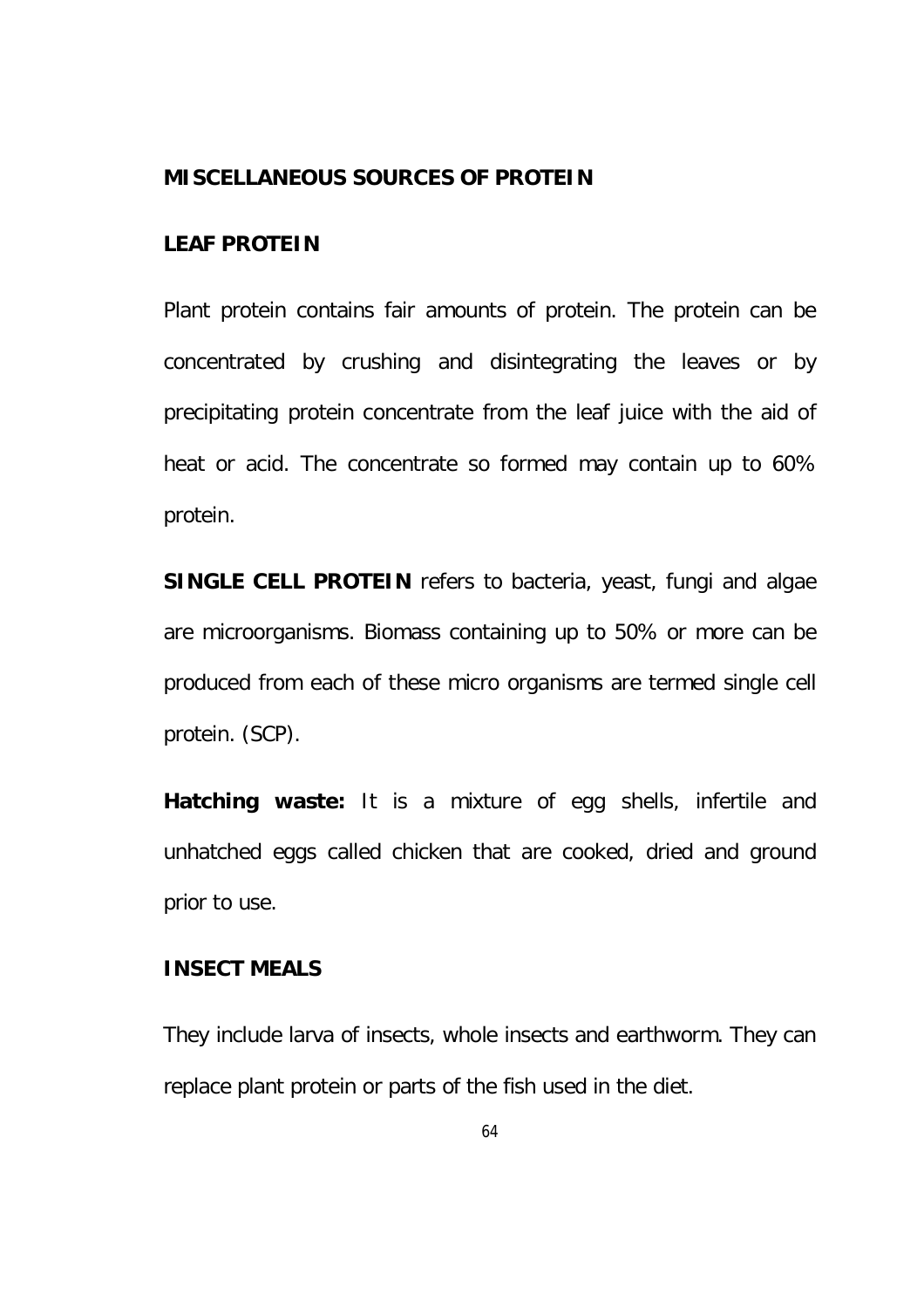**Milk and milk by product:** they include skimmed milk, condensed butter milk, dried whole milk. They are excellent source of protein but are usually too expensive to be included in the feed.

## **PROCESSING OF FEEDS**

There are several ways of processing feed stuffs. This can be classified into dry and wet processing or cold and hot processing.

## **COLD PROCESSING METHODS**

GRINDING: The particles may be finely, moderately or coarsely ground. However, fine ground may lead to wind loss, tends to form ball in the GIT when mixed with saliva, reduces palatability in cattle, and reduces digestibility and absorption due to faster rate of passage in GIT. May cause ulcer in pig, feed bloat in cattle. Moderately ground is good for pig and poultry. Grinding of grains for cattle may probably not necessary but sorghum has to be crushed coarsely because its waxy coats may prevent digestions. Fine ground grains for diary cattle will result in low butter, fats and milk.

## **ROLLERMILL GRINDING**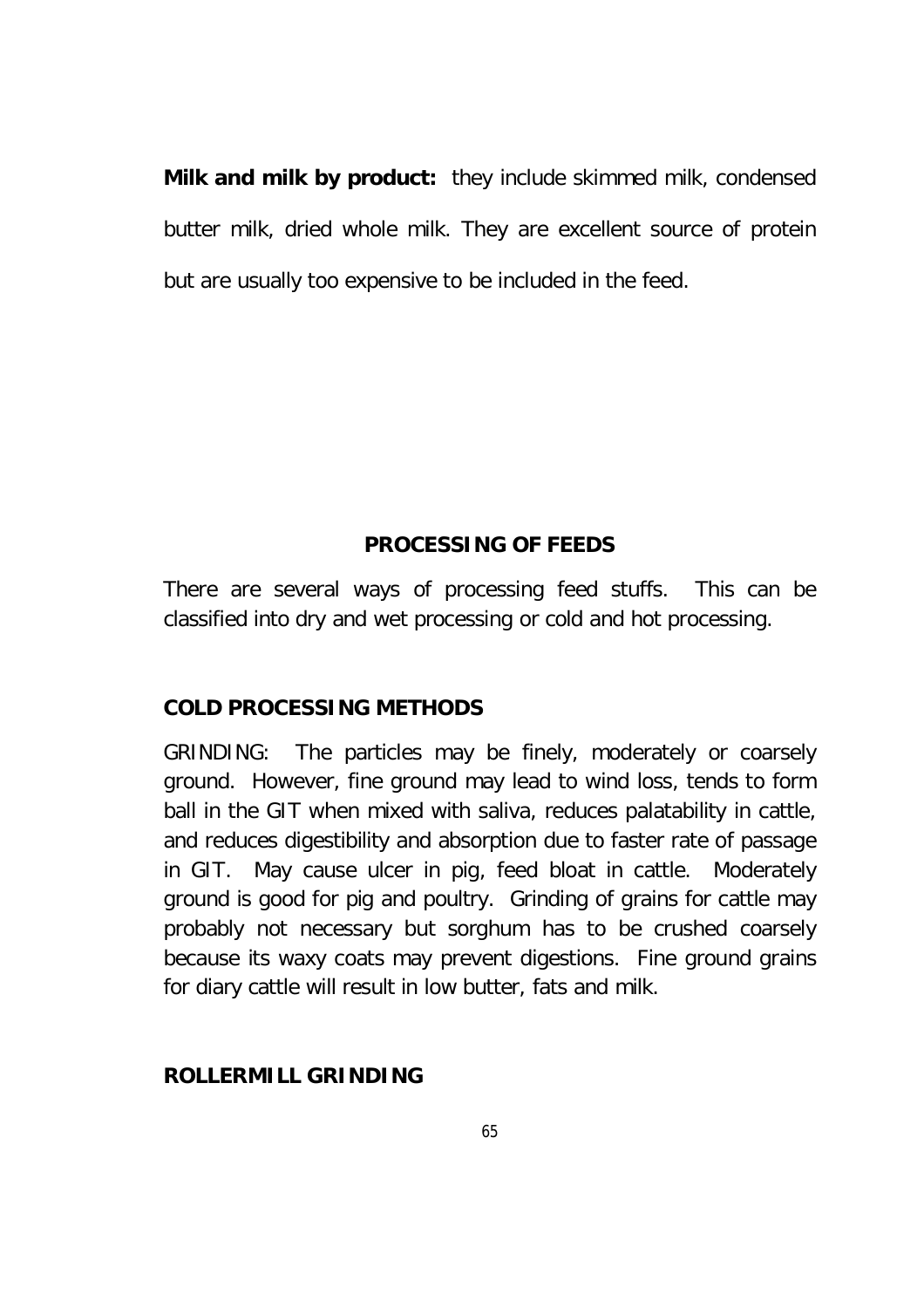Rollermills act on grain by compressing it between two corrugated rolls that can be screwed together to produce smaller and smaller particles. Rollermils are not used with roughages.

### **HAMMERMILLS**

A hammermill processes feed with the aid of rotating metal bars (hammers) that blow the ground product through a metal screen. The size of the product is controlled by changing the screen size. These mills will grind anything from coarse roughage to any type of grain. The products size will vary from particles similar to cracked grain to a fine powder.

## **SOAKED GRAIN**

Grain is soaked for 12-24 hours. The soaking, sometimes with heat, softens the grain which swells during the process making a palatable product that should be rolled before using in finishing rations.

## **RECONSTITUTION**

It is similar to soaking and involves adding water to mature dry grain to raise the moisture content to 25-30. It is stored in oxygen, limiting silo for 14-21days prior to feeding. This procedure works well with sorghum.

## **HIGH MOISTURE GRAIN**

Grain is harvested at a high moisture content of (25-35%) and stored in a silo or treated with chemical to avoid spoilage. It may be ground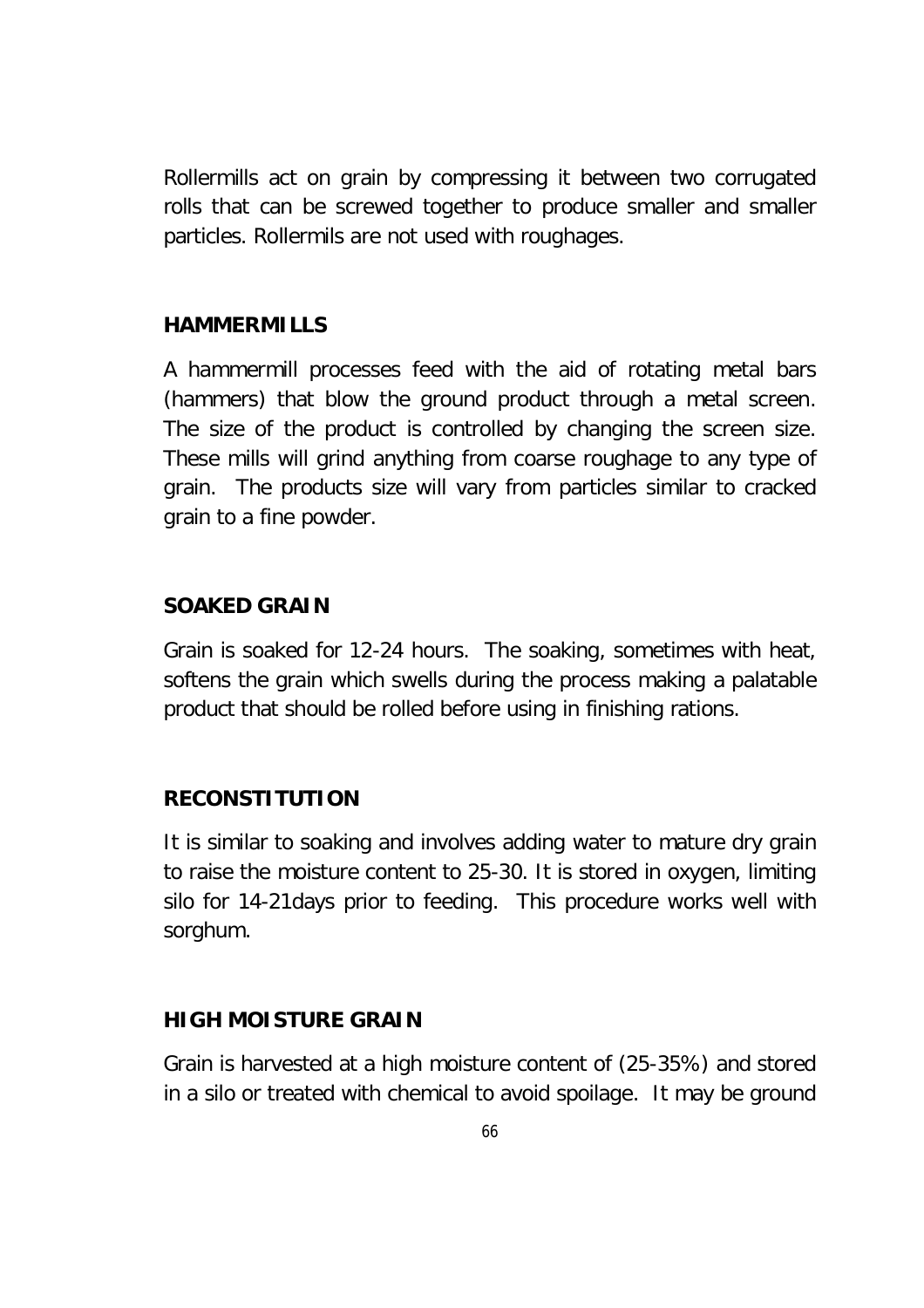before ensiling or ground or rolled before feeding. This is an important method when weather conditions do not allow sun drying.

## **ACID PRESERVATION OF HIGH MOISTURE GRAINS**

Thorough mixing of 1.1.5% propionic acid, mixture of acetic propionic acids or formic and propionic acids intohigh moisture (20- 30%) whole corn or other cereal grains retards molding and spoilage.

## **HOT PROCESSIGN METHODS**

Most of these methods are associated with high cost and maintenance problem of equipment.

## **STEAM ROLLING**

The steaming is accomplished by passing steam through a tower above the roller mill. The grains are subjected to steam for only a short time (3-5minutes) prior to rolling. Most results had only little or no improvement on animal performance as compared to dry rolling but use of steam does allow production of larger particles and fewer fines.

## **STEAM FLAKING**

Grain is subjected to high moisture steam for a sufficient time to raise the water content to 18-20%, and the grain then rolled to produce a flat flake. This process is beneficial in term of weight gain efficiency.

## **PELLETING**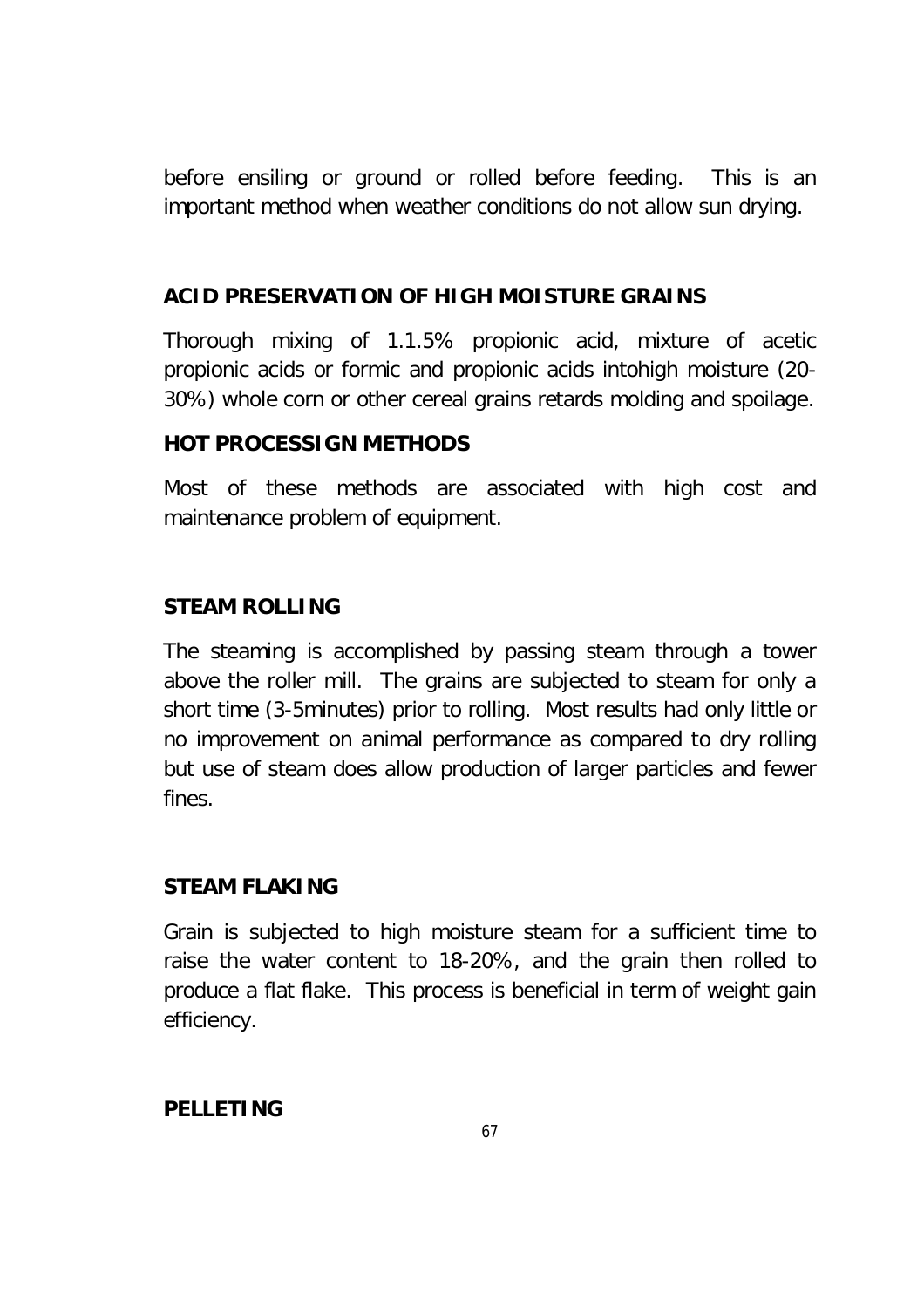Pelleting is accomplished by grinding the feed and then forcing it through a thick die. Feedstuffs are usually but not always steamed to some extent prior to pelleting. Pellets can be made in different diameters, lengths and hardnesses and are commercially available. It is good for pig and poultry.

## **ADVANTAGES**

- 1. It reduces dustiness
- 2. It reduces loss in the fine particles ingredients during transportation.
- 3. It reduces feed wastage particularly in fish, pig, poultry
- 4. Bulking reduction
- 5. It increases the utilization of fibrous feed component of the ration
- 6. Partial cooking of starch results in making it more susceptible to enzymatic action and improves digestibility of starch

# **DISADVANTAGES**

- 1. It increases cost of production
- 2. Improper pelleting procedure may cause feed spoilage
- 3. Ration high in fat are not good in pelleting

## **ROASTING**

Maize is usually the target. The maize is passed through a roaster. The moisture constant will be reduced to about 5% but the bulkiness is increased by 15%.

Results of livestock feeding trials with roasted maize used for pigs consistently shown an improvement in the rate of grain to about 8- 12% and improvement in feed efficiency to about 9-10%.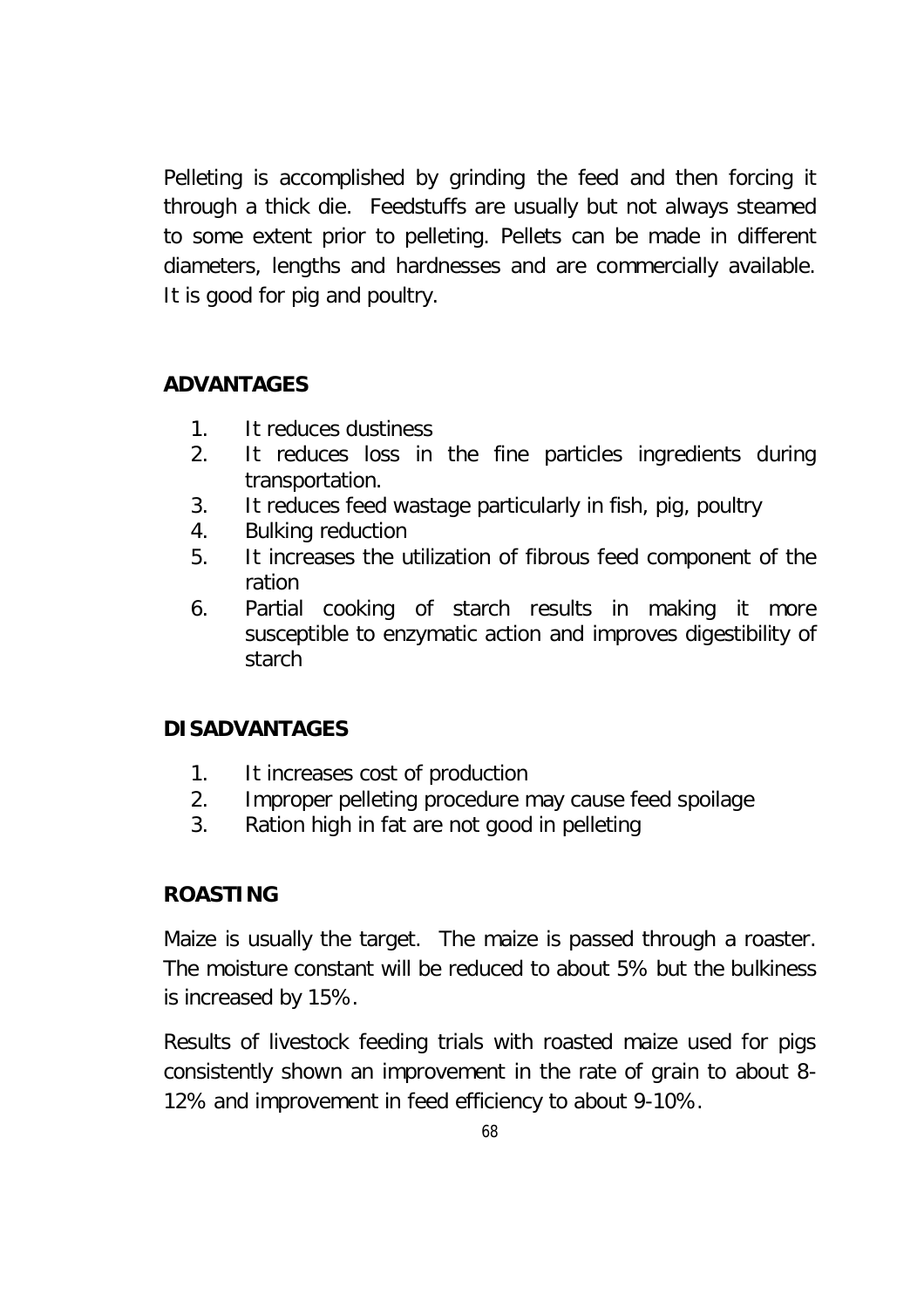## **COOKING**

It is usually done for two reasons:

- 1. To destroy the antinutritional factors in feed stuffs
- 2. To increase the utilization of starch granules present.

# **PROTEIN QUALITY AND EVALUATION OF FEED STUFFS**

# **BIOLOGICAL EFFICIENCY OF A DIETARY PROTEIN**

It depends not only on the balance of available amino acids but also in the nitrogen and energy intake nutrient digestibility, the species and physiological stage of the animals.

The biological efficiency is also affected by the presence or absence of bacteria or fungi toxins, the rancidity of the associated fat, the content of vitamins, minerals and other essential nutrients that accompany it in a diet. Effect of physiological status of animals on protein utilization;

Animal in a growing phase are able to utilize protein better than adult animals. Pregnancy and lactation also improve protein utilization while infection, emotion and injury reduce the utilization efficiency of protein.

# **METHODS OF EVALUATION OF PROTIEN QUALITY**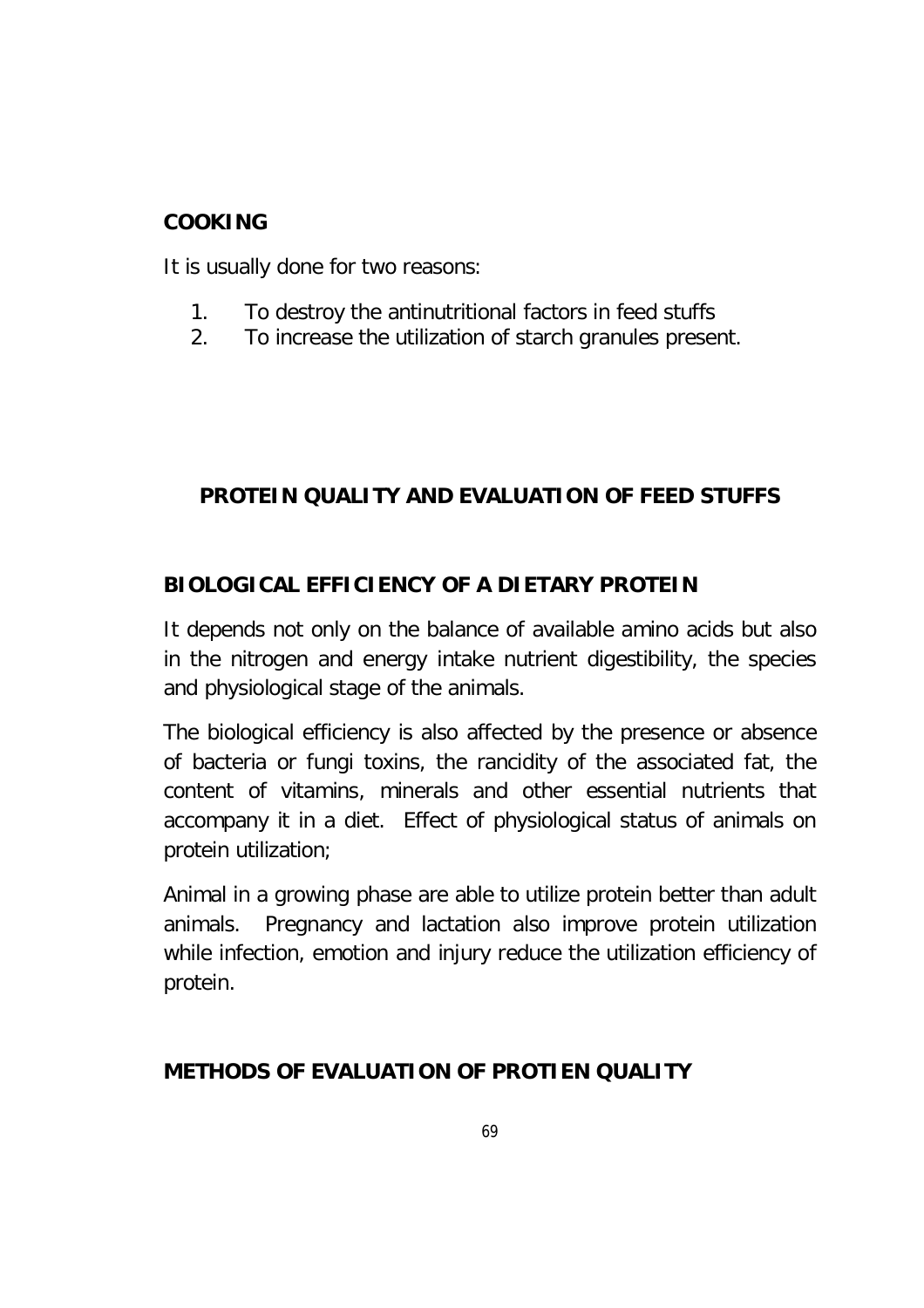# **PROTEIN EFFICIENCY RATIO (PER)**

It expresses numerically the growth promoting value of protein. It involves using weight of protein intake in a test diet to divide the weight gain by animal on the test diet. It is assumed that the primary function of a dietary protein is to furnish a mixture of amino acid in a proper pattern for the synthesis of tissue protein.

PER have a high correlation ( $r = 0.736$ ) with biological value. However, despite its long history and wide usage, PER may not be a very good assay procedure based on the following facts;

i. the results are influenced by the level of protein consumed.

ii. no allowance is made for the quantity of protein used for maintenance

iii. gain in body weight does not necessarily correspond to gain protein

# **NET PROTEIN RETENTION (NPR)**

Some improvements can be made to some of the short coming of PER by including a group of animals consuming a non protein diet (basal diet).

**NPR** weight gain on a test diet - weight loss on a basal diet protein intake on a test diet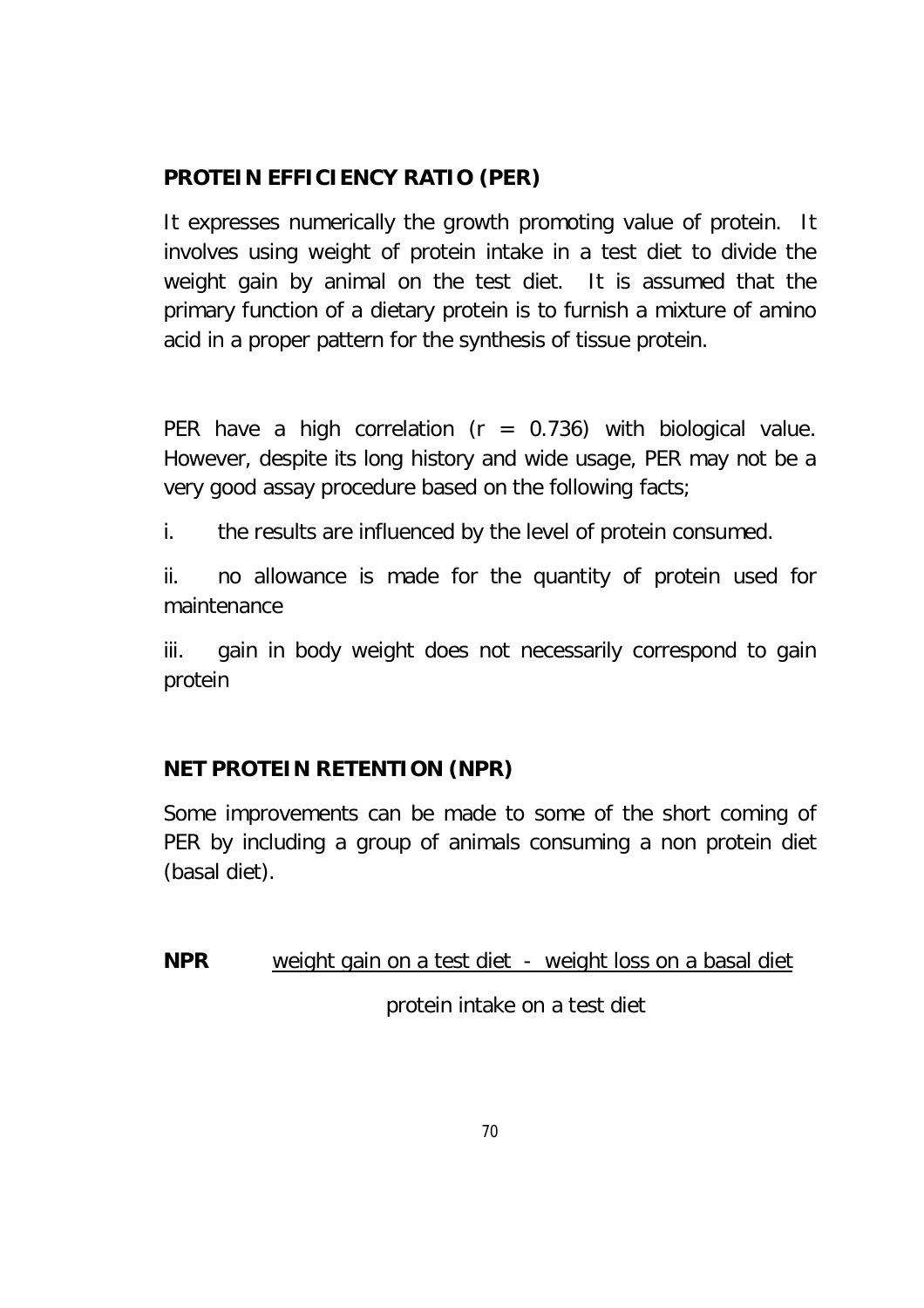The basal diet is made up of a purified diet and it contains no any other nutrient than a principal one.

## **BIOLOGICAL VALUE (BV)**

It is the percentage of nitrogen absorbed from the GI tract which is available for productive body functions.

$$
BV = N \t{.} \t{N} \t{.} \t{N} \t{.} \t{N} \t{.} \t{N} \t{.} \t{N} \t{.} \t{N} \t{.} \t{N} \t{.} \t{N} \t{.} \t{N} \t{.} \t{N} \t{.} \t{N} \t{.} \t{N}
$$

The Thomas Mitchell method of determining BV takes the metabolic and endogenous N losses into account

$$
BV = \underline{DNI - (FN - MFN) - (UN-EN)}
$$
  

$$
DNI - (FN - MFN)
$$

- DNI Dietary Nitrogen Intake
- FN Faecal Nitrogen
- MFN Metabolic Faecal Nitrogen
- UN Urinary Nitrogen
- EN Endogenous Nitrogen